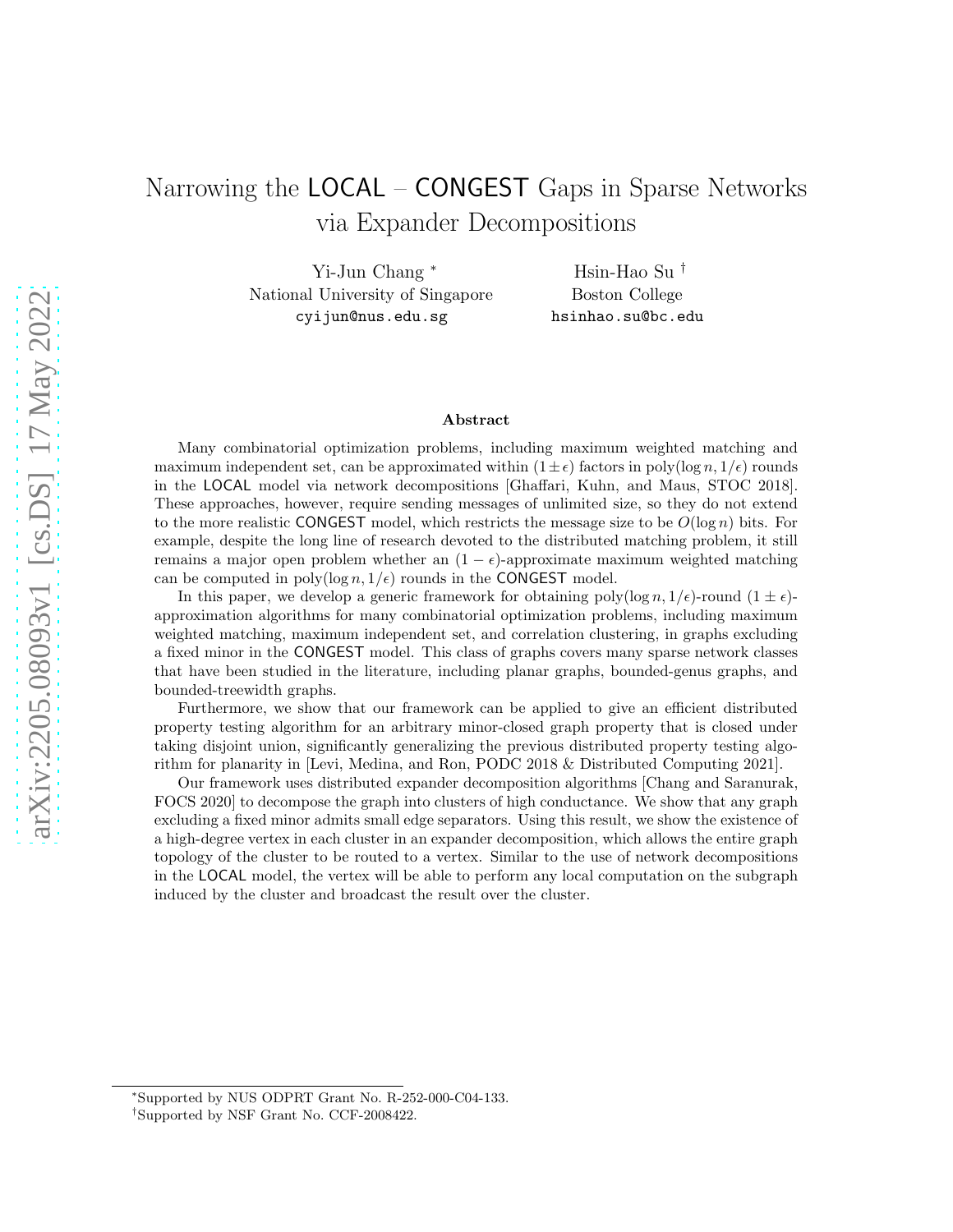# 1 Introduction

The LOCAL and CONGEST models are two prominent vertex-centric models for studying distributed graph algorithms. In these models, vertices host processors and operate in synchronized rounds. In each round, each vertex sends a message to each of its neighbors, receives messages from its neighbors, and performs local computations. The time complexity of an algorithm is defined to be the number of rounds used. The main difference between the two models is the restriction on the message size. In the LOCAL model, we allow messages of unlimited size to be sent across each link; while in the CONGEST model, an upper bound of  $O(\log n)$  bits is imposed on the message size, where  $n$  is the number of nodes. Algorithms designed for the vertex-centric models can be optimized by Pregel-like systems  $[MAB^+10]$  such as GraphX  $[GXD^+14]$  and Gigraph  $[Gir]$  to process massive graph data, see [\[MWM15\]](#page-47-1) for a comprehensive survey. Since algorithms designed for the CONGEST model use smaller messages, it is likely they will be converted to more efficient processes than their counterparts in the LOCAL model.

Combinatorial optimization problems, such as matching and independent set, are central in the area of distributed graph algorithms. Many combinatorial optimization problems are known to be efficiently solvable in the LOCAL model. Ghaffari, Kuhn, and Maus [\[GKM17\]](#page-45-2) gave a general framework for approximating packing and covering integer linear programming problems within  $(1 \pm \epsilon)$ of the optimality in poly $(\log n, 1/\epsilon)$  rounds. The framework covers, for example, the maximum weighted matching problem and the maximum independent set problem. With the recent break-through of Rozhoň and Ghaffari [\[RG20\]](#page-47-2) on deterministic network decompositions, their approach can even be implemented deterministically. The approach of [\[GKM17\]](#page-45-2), however, requires sending messages of unlimited size, so the complexities of many of these problems remain to be tackled in the CONGEST model. For example, in contrary to the LOCAL model, it is still unclear whether a poly(log n,  $1/\epsilon$ )-round  $(1-\epsilon)$ -approximate algorithm for maximum weighted matching exists in the CONGEST model. Moreover, it is known that some problems cannot be computed efficiently in the CONGEST model in general [\[BCD](#page-42-0)+19, [EGK20\]](#page-44-0). For example, there is a constant  $\epsilon > 0$  such that finding an  $(1 - \epsilon)$ -approximate maximum independent set requires  $\tilde{\Omega}(n^2)$  rounds.

Our Contribution: In this paper, we develop a new tool set for solving combinatorial optimization problems in the CONGEST model on a wide range of sparse network classes that have been studied in the literature. Our framework applies to any graph classes that are minor closed, covering many natural graph classes such as planar graphs, bounded-genus graphs, and bounded-treewidth graphs.

Our approach is as follows. We use an expander decomposition to decompose the graph into components of high conductance. The existence of small edge separators guarantees the existence of a high-degree vertex in each component, which allows the entire graph topology of the component to be routed to a vertex. Similar to the use of the network decompositions in the LOCAL model, the vertex will then be able to solve the problem locally and broadcast the result over the component.

We show that our framework can be applied to give efficient algorithms to solve various combinatorial optimization problems, property testing problems, and graph decomposition problems in the CONGEST model, narrowing the gaps of these problems between the CONGEST model and the LOCAL model in H-minor-free networks.

Notation: Throughout this paper,  $n = |V|$  denotes the number of the vertices and  $\Delta =$  $\max_{v \in V} \deg(v)$  denotes the maximum degree of the graph  $G = (V, E)$  under consideration. We say that an algorithm succeeds with high probability (w.h.p.) if it succeeds with probability  $1 - 1/\text{poly}(n)$ . We write  $\tilde{O}(\cdot)$ ,  $\tilde{\Omega}(\cdot)$ , and  $\tilde{\Theta}(\cdot)$  to compress a log<sup> $\pm O(1)$ </sup> n factor.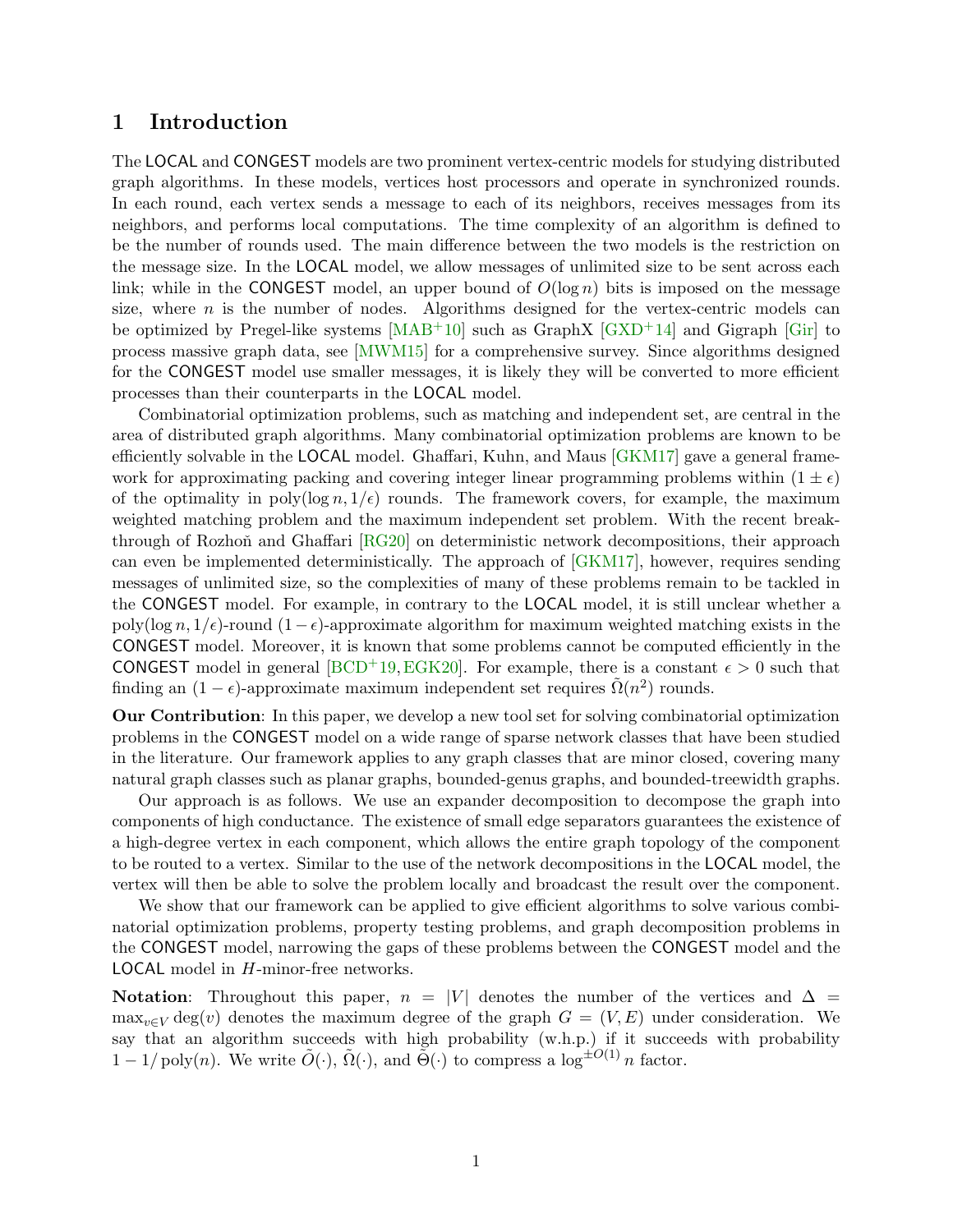### 1.1 Our Results

Matching: A *matching* is a set of edges that do not share endpoints. Given a weighted graph  $G = (V, E, w)$ , the maximum weight matching (MWM) problem is to compute a matching M with the maximum weight, where the weight of M is defined as  $\sum_{e \in M} w(e)$ . Given an unweighted graph  $G = (V, E)$ , the maximum cardinality matching (MCM) problem is to compute a matching M such that  $|M|$  is maximized. Clearly, the MCM problem is a special case of the MWM problem. For MWM, we assume that all the edge weights  $w(e)$  are positive integers, and we write W to denote the maximum weight max $_{e\in E} w(e)$ .

| Citation             | Problem                     | Ratio                  | Running Time                                                                                                                                 | <b>Type</b> | Model          |
|----------------------|-----------------------------|------------------------|----------------------------------------------------------------------------------------------------------------------------------------------|-------------|----------------|
| <b>II86</b>          | MCM                         |                        | $O(\log n)$                                                                                                                                  | Rand.       | CONGEST        |
| ABI86                | MCM                         | $\frac{1}{2}$          | $O(\log n)$                                                                                                                                  | Rand.       | CONGEST        |
| [Lub $86$ ]          | MCM                         | $\frac{1}{2}$          | $\overline{O(\log n})$                                                                                                                       | Rand.       | <b>CONGEST</b> |
| [HKP01]              | $_{\rm MCM}$                |                        | $O(\log^4 n)$                                                                                                                                | Det.        | <b>CONGEST</b> |
| WW04                 | $\mathop{\rm MWM}\nolimits$ |                        | $O(\log^2 n)$                                                                                                                                | Rand.       | CONGEST        |
| LPSR09               | MWM                         | $rac{1}{4} - \epsilon$ | $O(\epsilon^{-1} \log \epsilon^{-1} \log n)$                                                                                                 | Rand.       | <b>CONGEST</b> |
| [LPSP15]             | MCM<br>(bipartite)          | $1-\epsilon$           | $O(\log n/\epsilon^3)$                                                                                                                       | Rand.       | CONGEST        |
|                      | MCM                         | $1-\epsilon$           | $2^{O(1/\epsilon)} \cdot O(\epsilon^{-4} \log \epsilon^{-1} \cdot \log n)$                                                                   | Rand.       | <b>CONGEST</b> |
|                      | $\mathop{\rm MWM}\nolimits$ | $rac{1}{2}-\epsilon$   | $O(\log(1/\epsilon) \cdot \log n)$                                                                                                           | Rand.       | <b>CONGEST</b> |
| [BCGS17]             | $\mathop{\rm MWM}\nolimits$ | $\frac{1}{2}$          | $O(\log n \cdot \log W)$                                                                                                                     | Rand.       | CONGEST        |
|                      | MWM                         |                        | $O(\Delta + \log n)$                                                                                                                         | Det.        | <b>CONGEST</b> |
|                      | MWM                         | $rac{1}{2} - \epsilon$ | $O(\log \Delta/\log\log \Delta)$                                                                                                             | Rand.       | <b>CONGEST</b> |
|                      | $_{\rm MCM}$                | $1-\epsilon$           | $\overline{2^{O(1/\epsilon)}\cdot O(\log \Delta/\log\log \Delta)}$                                                                           | Rand.       | <b>CONGEST</b> |
| [ <b>First8</b> ]    | MCM                         | $\frac{1}{2}$          | $O(\log^2 \Delta \cdot \log n)$                                                                                                              | Det.        | <b>CONGEST</b> |
|                      | MWM                         | $rac{1}{2} - \epsilon$ | $O(\log^2 \Delta \cdot \log \epsilon^{-1} + \log^* n)$                                                                                       | Det.        | <b>CONGEST</b> |
| [AKO18]              | MWM<br>(bipartite)          | $1-\epsilon$           | $O(\frac{\log(\Delta W)}{\epsilon^2} + \frac{\log^2 \Delta + \log^* n}{\epsilon})$                                                           | Det.        | CONGEST        |
|                      | $\mathop{\rm MWM}\nolimits$ | $rac{2}{3} - \epsilon$ | $\frac{O(\frac{\log(\Delta W)}{\epsilon^2} + \frac{\log^2 \Delta + \log^* n}{\epsilon})}{2^{O(1/\epsilon)} \cdot \operatorname{polylog}(n)}$ | Det.        | CONGEST        |
| FFK21                | MWM                         | $1-\epsilon$           |                                                                                                                                              | Det.        | <b>CONGEST</b> |
| FMU21                | MCM                         | $1-\epsilon$           | $\operatorname{poly}(\log n, 1/\epsilon)$                                                                                                    | Det.        | <b>CONGEST</b> |
| [CHW08]              | MCM<br>$(\text{planar})$    | $1-\epsilon$           | $O(\log(1/\epsilon) \cdot \log^* n)$                                                                                                         | Det.        | LOCAL          |
| [CHS09]              | MCM<br>(bounded arb.)       | $1-\epsilon$           | $(1/\epsilon)^{O(1/\epsilon)} + O(\log^* n)$                                                                                                 | Det.        | <b>LOCAL</b>   |
| Nie08                | MWM                         | $1-\epsilon$           | $O(\epsilon^{-2} \log n \cdot T_{\text{MIS}}(n^{O(1/\epsilon)}))$                                                                            |             | <b>LOCAL</b>   |
| BEPS16               | MCM                         | $\frac{1}{2}$          | $O(\log \Delta + \log^4 \log n)$                                                                                                             | Rand.       | <b>LOCAL</b>   |
| [EMR18]              | $_{\rm MCM}$                | $1-\epsilon$           | $\Delta^{O(1/\epsilon)} + O(\log^* n/\epsilon^2)$                                                                                            | Det.        | <b>LOCAL</b>   |
|                      | $\mathop{\rm MWM}\nolimits$ | $1-\epsilon$           | $O(\epsilon^{-2}\log \epsilon^{-1}) \cdot \log^* n + \Delta^{O(1/\epsilon)} \cdot O(\log \Delta)$                                            | Det.        | <b>LOCAL</b>   |
| FGK17                | MCM                         | $1-\epsilon$           | $O(\Delta^{1/\epsilon} + \text{poly}(\frac{1}{\epsilon})\log^* n)$                                                                           | Det.        | <b>LOCAL</b>   |
| $[GKM17] +$          | $\mathop{\rm MWM}\nolimits$ | $1-\epsilon$           | $O(\epsilon^{-1} \log^3 n)$                                                                                                                  | Rand.       | <b>LOCAL</b>   |
| [RG20, GGR21]        | $\mathop{\rm MWM}\nolimits$ | $1-\epsilon$           | $O(\epsilon^{-1} \log^7 n)$                                                                                                                  | Det.        | <b>LOCAL</b>   |
| GHK18                | MCM                         | $1-\epsilon$           | $O(\epsilon^{-9} \log^5 \Delta \log^2 n)$                                                                                                    | Det.        | <b>LOCAL</b>   |
| $[GHK18]+$<br>GKMU18 | $\mathop{\rm MWM}\nolimits$ | $1-\epsilon$           | $O(\epsilon^{-7} \log^4 \Delta \log^3 n)$                                                                                                    | Det.        | LOCAL          |
|                      | $\mathop{\rm MWM}\nolimits$ | $1-\epsilon$           | $O(\epsilon^{-4} \log^2 \Delta + \epsilon^{-1} \log^* n)$                                                                                    | Det.        | <b>LOCAL</b>   |
| [Har19]              | MWM                         | $1-\epsilon$           | $O(\epsilon^{-3} \log(\Delta + \log \log n))$<br>$+\epsilon^{-2} \cdot (\log \log n)^2$                                                      | Rand.       | LOCAL          |

<span id="page-2-0"></span>Table 1: Previous results on mcm and mwm in the CONGEST model and the LOCAL model.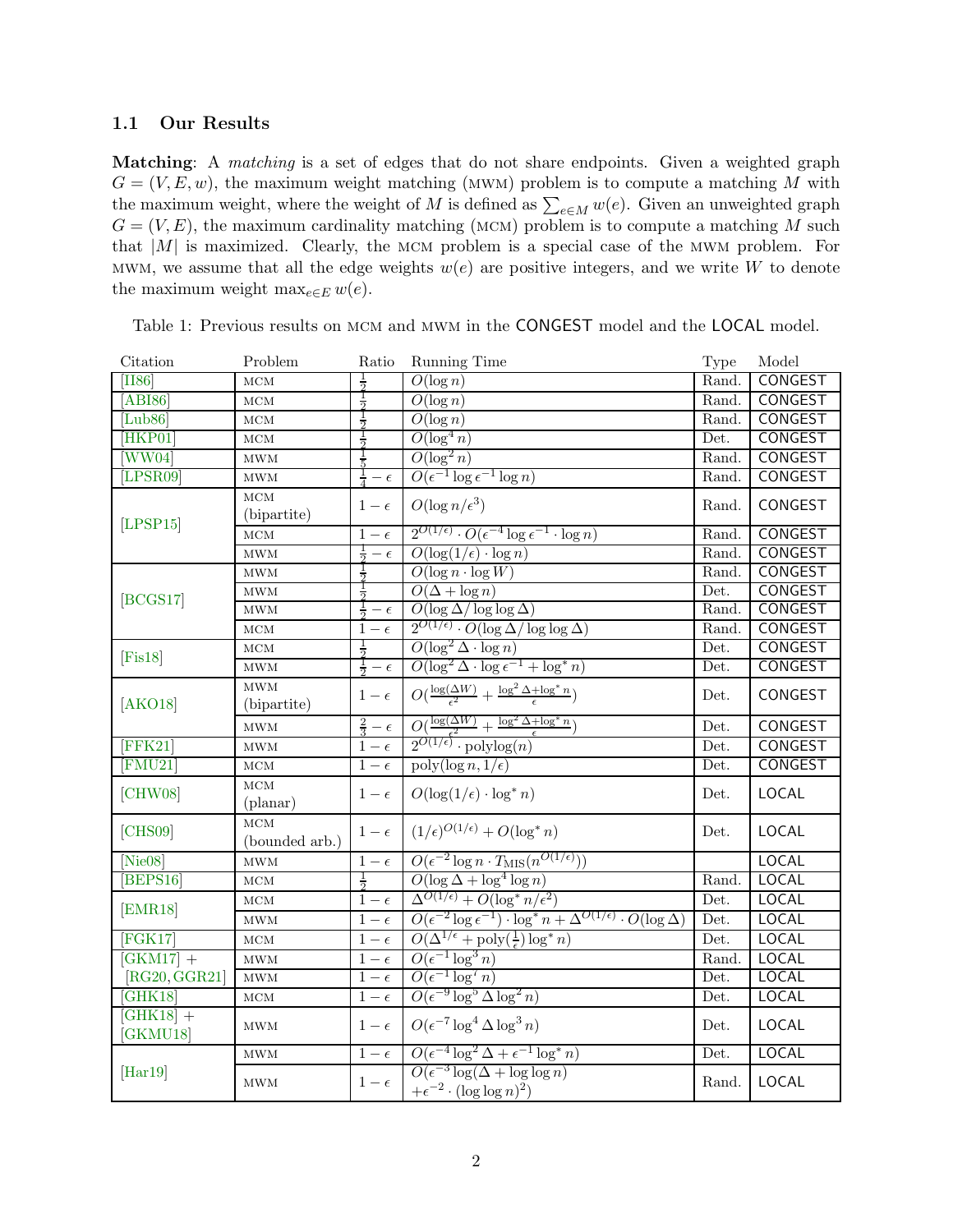For a comprehensive survey on matching in the CONGEST and the LOCAL models, see [Table 1.](#page-2-0) In the CONGEST model, [\[LPSP15,](#page-47-5) [BCGS17\]](#page-42-1) showed that a  $(1 - \epsilon)$  approximate MCM can be computed in rounds with exponential dependencies on  $(1/\epsilon)$ . Very recently, and independently from our work, [\[FMU21\]](#page-44-3) showed that a  $(1 - \epsilon)$ -approximate MCM can be computed in poly $(\log n, 1/\epsilon)$ rounds. However, for the mwm problem in general graphs, currently the best approximation ratio one can get in poly(log n, 1/ $\epsilon$ ) rounds is  $(2/3 - \epsilon)$  by the rounding approach of [\[AKO18\]](#page-41-1). Using exponential in  $(1/\epsilon)$  rounds, recently [\[FFK21\]](#page-44-2) showed that a  $(1 - \epsilon)$ -approximate MWM can be computed in general graphs. Also in bipartite graphs, a  $(1 - \epsilon)$ -approximate MWM is known to be obtainable in poly(log  $n, 1/\epsilon$ ) rounds [\[LPSP15,](#page-47-5) [Fis18\]](#page-44-1).

On the other hand, as shown in [Table 1,](#page-2-0) in the **LOCAL** model, many fast poly $(\log n, 1/\epsilon)$ -round algorithms for computing a  $(1 - \epsilon)$ -approximate MWM in general graphs have been developed. Using our framework, we obtain the first poly(log n,  $1/\epsilon$ )-round algorithms for computing  $(1 - \epsilon)$ approximate mwm in non-trivial graph classes outside bipartite graphs in the CONGEST model.

<span id="page-3-1"></span>**Theorem 1.1.** *A*  $(1 - \varepsilon)$ -approximate maximum weighted matching of an H-minor-free network G can be computed in  $\varepsilon^{-O(1)} \log^{O(1)} n$  *rounds with high probability in the* CONGEST *model.* 

Throughout the paper, although the hidden leading constant in the round complexity in our algorithms for H-minor-free networks depend on  $H$ , we emphasize that the constants  $O(1)$  in the exponents of the round complexity  $\varepsilon^{-O(1)} \log^{O(1)} n$  are independent of H.

Maximum Independent Set: An independent set is a set of non-adjacent vertices. The maximum independent set (MaxIS) problem is to find an independent set whose cardinality is maximum over all possible independent sets. Note that a maximal independent set is a  $(1/\Delta)$ -approximation to the MAXIS problem. Therefore, in the CONGEST model, a  $(1/\Delta)$ -approximate solution can be computed in MIS $(n, \Delta)$  time, where MIS $(n, \Delta)$  is the number rounds needed to compute a maximal independent set in the CONGEST model. The weighted version of the problem was considered in [\[BCGS17\]](#page-42-1), and they gave an algorithm that finds a  $(1/\Delta)$ -approximate weighted MAXIS in  $O(MIS(n, \Delta) \cdot \log W)$  rounds, where W is the maximum weight. Later, it was shown in [\[KKSS20\]](#page-46-1) that a  $((1-\epsilon)/\Delta)$ -approximate weighted MAXIS can be computed in poly(log log n) $\cdot O(1/\epsilon)$  rounds with high probability. Moreover, they also showed that a  $((1-\epsilon)/8\alpha)$ -approximate weighted MAXIS in graphs of arboricity  $\alpha$  can be obtained in  $O(\log n/\epsilon)$  rounds with high probability. For the unweighted version, [\[KKSS20\]](#page-46-1) also showed that a  $((1-\epsilon)/\Delta)$ -approximate MAXIS can be computed in  $O(1/\epsilon)$  rounds with high probability when  $\Delta \leq n/\log n$ .

In the LOCAL model, Ghaffari, Kuhn, Maus [\[GKM17\]](#page-45-2) showed that an  $(1 - \epsilon)$ -approximation to the MAXIS problem can be computed in poly(log n, 1/ $\epsilon$ ) rounds. No analogous  $(1 - \epsilon)$ approximation algorithms are known in the CONGEST model as there are lower bounds showing algorithms with constant approximation ratios require  $n^{\Theta(1)}$  rounds [\[BCD](#page-42-0)<sup>+</sup>19[,EGK20\]](#page-44-0). Using our framework, we show:

<span id="page-3-0"></span>**Theorem 1.2.** *A*  $(1 - \varepsilon)$ -approximate maximum independent set of an H-minor-free network G *can be computed in*  $\varepsilon^{-O(1)} \log^{O(1)} n$  *rounds with high probability and*  $\varepsilon^{-O(1)} 2^{O(\sqrt{\log n} \log \log n)}$  *rounds deterministically in the* CONGEST *model.*

Correlation Clustering: The correlation clustering problem introduced by Bansal, Blum, and Chawla [\[BBC04\]](#page-41-2) is known to have various applications in spam detection, gene clustering, chat disentanglement, and co-reference resolution [\[CDK14,](#page-42-3)[BGSL14,](#page-42-4)[ES09,](#page-44-7)[ARS09,](#page-41-3)[EIV07\]](#page-44-8). In this problem, each edge is labeled with a positive label or a negative label that denotes whether the two endpoints of the edge are positively correlated or negatively correlated.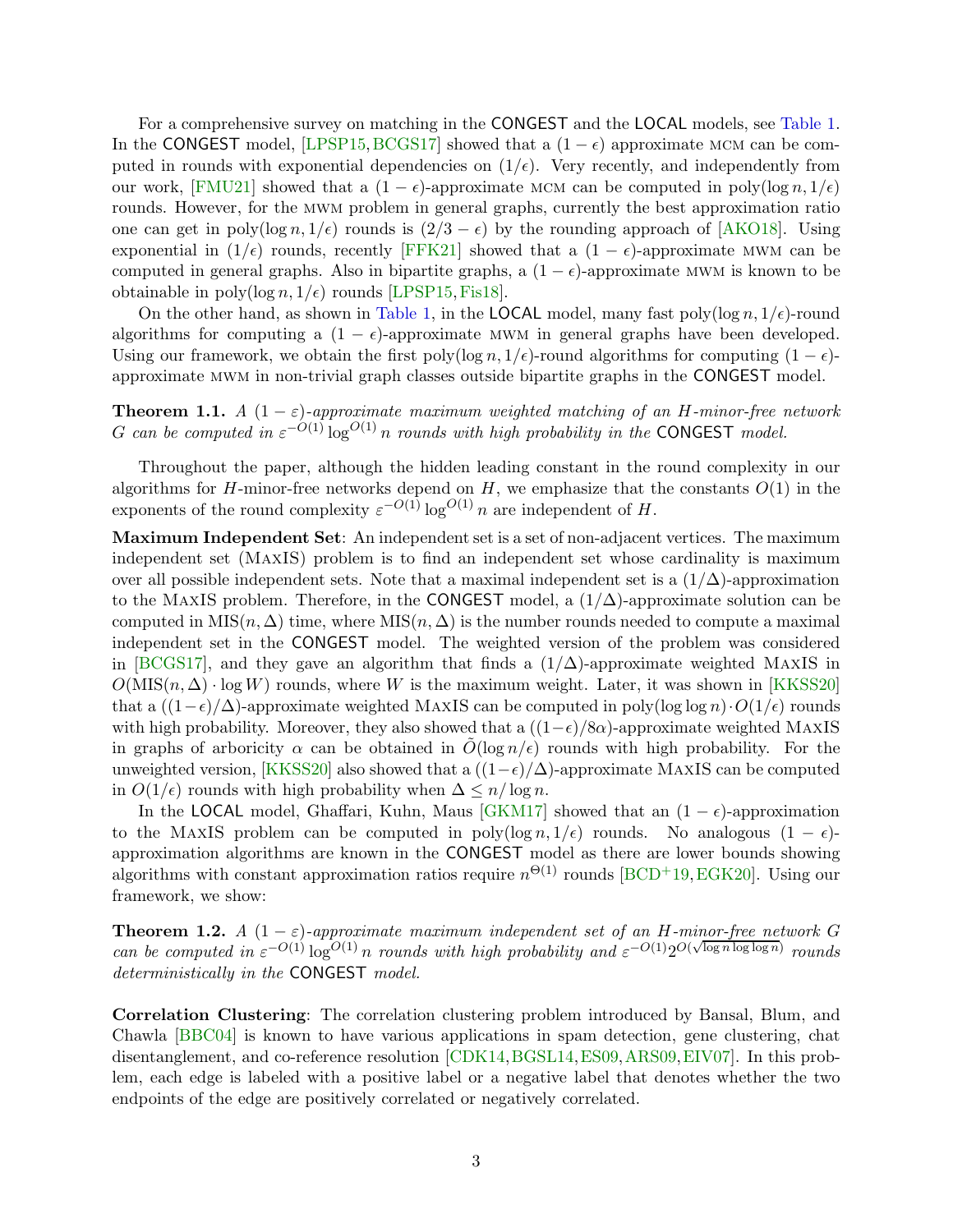The goal is to partition the vertices V into clusters  $V_1, V_2, \cdots, V_k$  such that they are as *consistent* with the labels as possible. Let  $E^+$  denote the positively-labeled edges and  $E^-$  denote the negatively-labeled edges. There are two versions of the problem: In the agreement maximization version, the goal is to maximize  $\sum_{i=1}^{k} |E^+ \cap (V_i \times V_i)| + \sum_{1 \leq i < j \leq k} |E^- \cap (V_i \times V_j)|$ . In the disagreement minimization version, the goal is to minimize  $\sum_{i=1}^{k} |E^{-} \cap (V_i \times V_i)| + \sum_{1 \leq i < j \leq k} |E^{+} \cap (V_i \times V_j)|$ . Note that two versions of the problem are equivalent if one is looking for the exact solution.

We focus on approximate solutions for the agreement maximization version of the problem. In the centralized setting, the problem is shown to be APX-Hard in general graphs [\[EFZ03,](#page-44-9)[CGW05\]](#page-42-5). In particular, Charikar, Guruswami, and Wirth [\[CGW05\]](#page-42-5) showed that it is NP-hard to approximate the problem within a factor of  $115/116 + \epsilon$  for any  $\epsilon > 0$ . On the positive side, they gave a 0.7664approximation algorithm for the problem. Later, Swamy [\[Swa04\]](#page-48-1) gave a 0.7666-approxmation algorithm for the problem. In the distributed setting, while there are  $O(1)$ -approximation parallel algorithms on complete graphs  $\left[CDK14, PPO^{+15}, CCMU21\right]$  $\left[CDK14, PPO^{+15}, CCMU21\right]$  $\left[CDK14, PPO^{+15}, CCMU21\right]$  for the disagreement minimization problem, to our knowledge, no efficient algorithms for the CONGEST model or the LOCAL model have been proposed outside of complete graphs for both versions of the problem.<sup>[1](#page-4-0)</sup> Using our framework, we show:

**Theorem 1.3.** *A*  $(1 - \varepsilon)$ -approximate agreement maximization correlation clustering of an H-minor-free network G can be computed in  $\varepsilon^{-O(1)} \log^{O(1)} n$  rounds with high probability and  $\varepsilon^{-O(1)}2^{O(\sqrt{\log n \log \log n})}$  *rounds deterministically in the* CONGEST *model.* 

In addition to approximation algorithms for combinatorial optimization problems, we demonstrate applications of our framework to the realm of property testing and graph decompositions.

**Property Testing:** A graph property  $\mathcal P$  is a set of graphs. We say that a graph G has property  $\mathcal P$ if  $G \in \mathcal{P}$ . We say that an *n*-vertex graph  $G = (V, E)$  is  $\varepsilon$ -far from having property  $\mathcal{P}$  if removing and adding at most  $\epsilon|E|$  edges cannot turn G into a graph in P. The study of property testing in the distributed setting was initiated by Censor-Hillel, Fischer, Schwartzman, and Vasudev [\[CFSV19\]](#page-42-7). We say that a distributed property testing algorithm  $\mathcal A$  for a property  $\mathcal P$  with proximity parameter  $\varepsilon$  is correct if it satisfies the following.

- If G has property  $P$ , then all vertices output Accept.
- If G is  $\varepsilon$ -far from having property  $\mathcal{P}$ , then at least one vertex outputs Reject.

Levi, Medina, and Ron [\[LMR21\]](#page-46-2) showed an  $\varepsilon^{-O(1)} \cdot O(\log n)$ -round randomized distributed algorithm for property testing of planarity in the CONGEST model with *one-sided error*. If G has property P, then all vertices output Accept. If G is  $\varepsilon$ -far from having property P, then at least one vertex outputs Reject with high probability. Their algorithm uses the distributed planarity testing algorithm of Ghaffari and Haeupler [\[GH16a\]](#page-44-10) as a subroutine.

Using our framework, we give a simple proof that distributed property testing of planarity can be solved in  $poly(1/\varepsilon, \log n)$  rounds in the randomized setting and in  $n^{o(1)} \cdot poly(1/\varepsilon)$  rounds in the deterministic setting. More generally, our algorithm can be generalized to testing an *arbitrary* minor-closed graph property that is closed under taking disjoint union.

<span id="page-4-1"></span>Theorem 1.4. *Distributed property testing for any minor-closed graph property* P *that is closed under taking disjoint union can be solved in*  $\varepsilon^{-O(1)} \log^{O(1)} n$  *rounds with high probability and*  $\varepsilon^{-O(1)}2^{O(\sqrt{\log n \log \log n})}$  *rounds deterministically in the* CONGEST *model.* 

<span id="page-4-0"></span><sup>&</sup>lt;sup>1</sup>It is, however, not hard to see that a poly(log n, 1/ $\epsilon$ )-round (1 –  $\epsilon$ )-approximate algorithm for the agreement maximization problem in general graphs can be obtained via low diameter decompositions in the LOCAL model.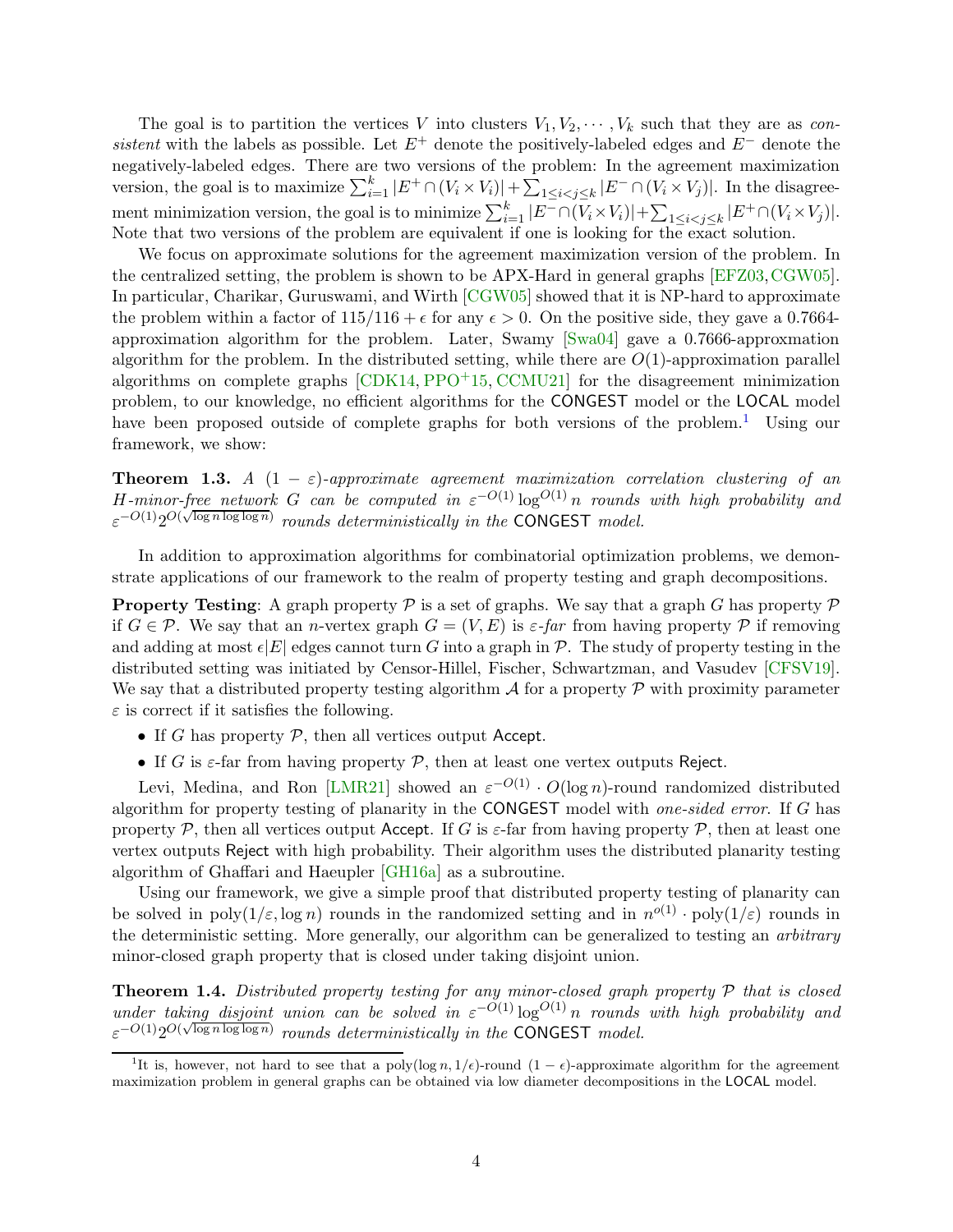**Graph Decompositions:** An  $(\varepsilon, D)$  *low-diameter decomposition* of a graph  $G = (V, E)$  is a partition of the vertex set  $V = V_1 \cup V_2 \cup \cdots \cup V_k$  such that the number of inter-cluster edges is at most  $\varepsilon |E|$  and the diameter of the induced subgraph  $G[V_i]$  is at most D for each  $1 \leq i \leq k$ .

It is well-known [\[KPR93,](#page-46-3) [FT03,](#page-44-11) [AGG](#page-41-4)<sup>+</sup>19] that for any  $H$ -minor-free graph, a low-diameter decomposition with  $D = O(\varepsilon^{-1})$  exists, where the hidden constant in  $O(\cdot)$  depends only on H. It is straightforward to see that the inverse linear dependence  $D = O(\varepsilon^{-1})$  on  $\varepsilon$  is the best possible by considering cycle graphs.

In the distributed setting, Czygrinow, Hańćkowiak, and Wawrzyniak [\[CHW08\]](#page-43-0) designed a distributed algorithm that computes a low-diameter decomposition with  $D = \varepsilon^{-O(1)}$  in  $\varepsilon^{-O(1)}$ .  $O(\log^* n)$  rounds for planar networks. Their algorithm also applies to the edge-weighted setting where the guarantee of the algorithm is that the summation of the weights of inter-cluster edges is at most  $\varepsilon$ -fraction of the summation of the weights of all edges. Although they presented their algorithm in the LOCAL model, the algorithm also works in the CONGEST model. Levi, Medina, and Ron [\[LMR21\]](#page-46-2) also designed a distributed algorithm that computes a low-diameter decomposition with  $D = \varepsilon^{-O(1)}$  in  $\varepsilon^{-O(1)} \cdot O(\log n)$  rounds for *H*-minor-free networks, which is used in their distributed algorithm for property testing of planarity.

Using our framework, we improve the inverse polynomial dependence  $D = \varepsilon^{-O(1)}$  on  $\varepsilon$  to the optimal  $D = O(\varepsilon^{-1})$ . We present a simple proof that a low-diameter decomposition with  $D =$  $O(\varepsilon^{-1})$  can be computed in  $\varepsilon^{-O(1)} \log^{O(1)} n$  rounds with high probability and  $\varepsilon^{-O(1)} 2^{O(\sqrt{\log n} \log \log n)}$ rounds deterministically in the CONGEST model.

<span id="page-5-0"></span>**Theorem 1.5.** *Given an H-minor free network, a low-diameter decomposition with*  $D = O(\varepsilon^{-1})$ *can be computed in*  $\varepsilon^{-O(1)} \log^{O(1)} n$  *rounds with high probability and*  $\varepsilon^{-O(1)} 2^{O(\sqrt{\log n} \log \log n)}$  *rounds deterministically in the* CONGEST *model.*

#### 1.2 Our Framework

Our framework of algorithm design is based on the recently developed distributed constructions of expander decompositions in the CONGEST model [\[CS20,](#page-43-2) [CPSZ21\]](#page-43-3). We say that a graph is an φ-expander if its conductance is at least  $\phi$ . An  $(\varepsilon, \phi)$  *expander decomposition* of a graph is a removal of at most  $\varepsilon$  fraction of the edges such that each remaining connected component is an  $\phi$ -expander. Intuitively, the conductance of a graph measures how well-connected it is. In particular, any random walk converges quickly to its stationary distribution in a high-conductance graph. Expander decompositions have a wide range of applications in theoretical computer science, including linear system solvers [\[ST04\]](#page-48-2), unique games [\[ABS15,](#page-41-5)[RS10\]](#page-48-3), minimum cut [\[KT18\]](#page-46-4), property testing [\[KSS18,](#page-46-5)[GR99\]](#page-45-7), and dynamic algorithms [\[NSWN17,](#page-47-8)[CGL](#page-42-8)+20].

We say that H is a *minor* of G if H can be obtained from G by iteratively removing vertices and edges and contracting edges. We write  $H \preceq G$  if H is a minor of G. We say that G is H*minor-free* if  $H \npreceq G$ . A class of graphs G is *minor-closed* if  $G \in \mathcal{G}$  implies  $H \in \mathcal{G}$  for any  $H \preceq G$ . Many natural graph classes, such as planar graphs, bounded-genus graphs, and bounded-treewidth graphs, are minor-closed. The graph minor theorem of Robertson and Seymour [\[RS04\]](#page-48-4) implies that for any minor-closed family of graphs G, there exists a *finite* set of *forbidden minors* H such that  $G \notin \mathcal{G}$  if and only if  $H \preceq G$  for some  $H \in \mathcal{H}$ . For example, if  $\mathcal{G}$  is the set of all planar graphs, then  $\mathcal{H} = \{K_5, K_{3,3}\}.$  That is, G is planar if and only if G is  $K_{3,3}$ -minor-free and  $K_5$ -minor-free. Note that the graph minor theorem also implies that a minor-closed family of graphs must be a subset of the family of  $H$ -minor free graphs for some fixed graph  $H$ .

In this paper, we focus on the class of  $H$ -minor-free networks for any fixed  $H$ . The idea of our framework is that we want to use expander decompositions in the CONGEST model in a way similar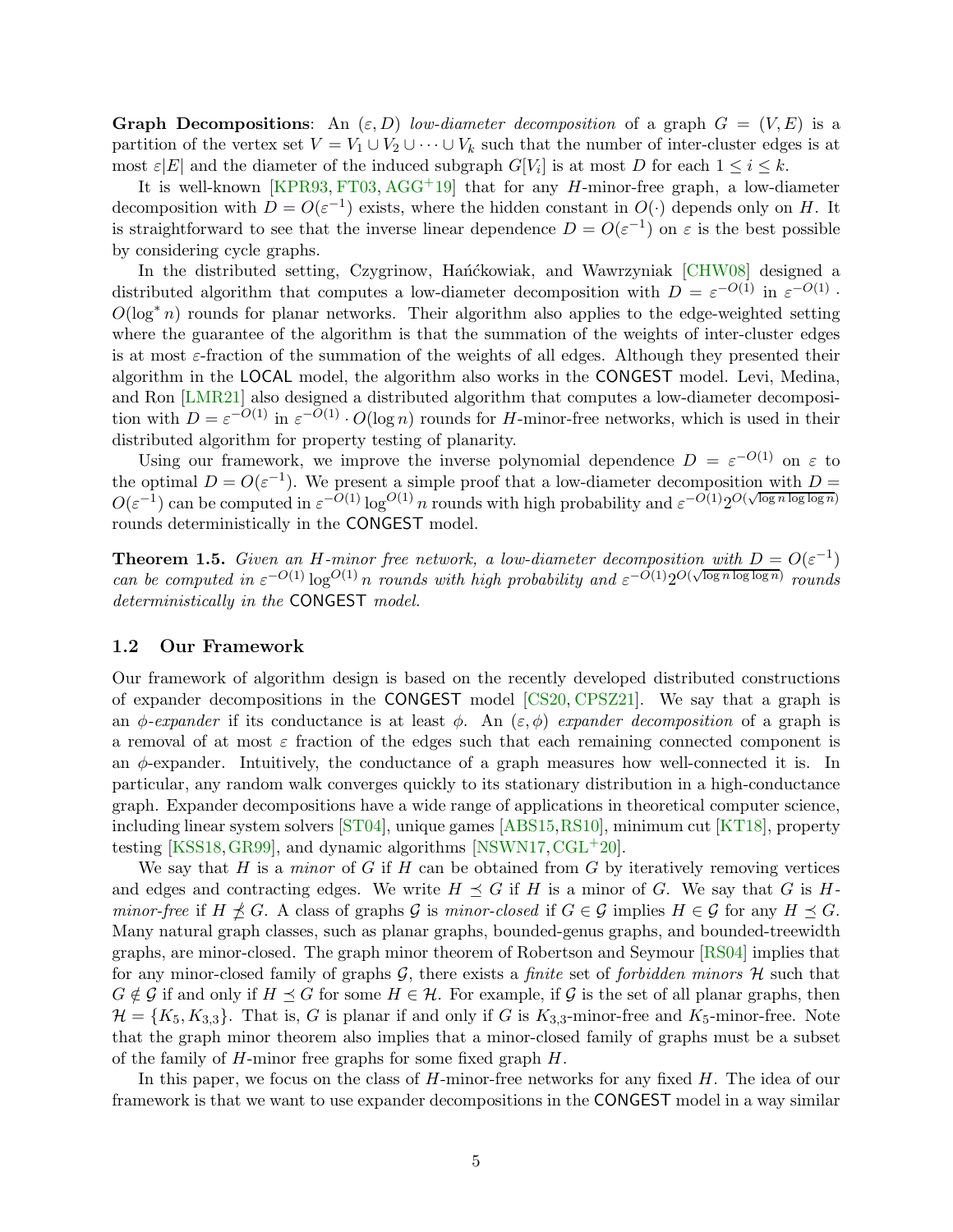to the use of low-diameter decompositions [\[LS93,](#page-47-9) [RG20\]](#page-47-2) in the LOCAL model. That is, for each low-diameter cluster  $V_i$ , we want to gather the graph topology  $G[V_i]$  to a vertex  $v_i^* \in V_i$  so that  $v_i^*$ can run any sequential algorithm on  $G[V_i]$  locally and broadcast the result to all other vertices in Vi . This approach clearly requires sending messages of unlimited size in the general case.

An *edge separator* of a graph is a cut  $\{S, V \setminus S\}$  such that  $\min\{|S|, |V \setminus S|\} > |V|/3$ . The *size* of an edge separator  $\{S, V \setminus S\}$  is the number of edges crossing S and  $V \setminus S$ . If  $G[V_i]$  is an  $\phi$ -expander and admits a small edge separator, then there must exist a high-degree vertex  $v_i^* \in V_i$ , so the connectivity property of a  $\phi$ -expander allows us to design an efficient routing algorithm to let  $v_i^*$  gather the entire graph topology of  $G[V_i]$ . These properties are shown in [Section 2.](#page-9-0)

It is known [\[DDSV93,](#page-43-4) [Mil86\]](#page-47-10) that planar graphs admit an edge separator of size  $O(\sqrt{\Delta|V|})$ . More generally, any graph that can be embedded on a surface of genus  $g$  has an edge separator of size  $O(\sqrt{g\Delta|V|})$  [\[SV93\]](#page-48-5). In this paper, we generalize these results to show that all H-minor-free graphs admit an edge separator of size  $O(\sqrt{\Delta|V|})$ , so the approach discussed above is applicable to all H-minor-free graphs.

<span id="page-6-0"></span>**Theorem 1.6.** For any H-minor-free graph  $G = (V, E)$ , there is a cut S such that  $\min\{|S|, |V|$  $|S|\ge n/3$  and  $|\partial(S)|=O(\sqrt{\Delta n})$ , where the hidden constant in  $O(\cdot)$  depends only on H.

[Theorem 1.6](#page-6-0) is of independent interest. For example, it was asked [\[LS21\]](#page-47-11) in whether such an edge separator exists for any H-minor-free graph. The proof of [Theorem 1.6](#page-6-0) is in [Section 5.](#page-33-0) The proof is based on the graph structure theorem of Robertson and Seymour [\[RS03\]](#page-47-12), which states that any H-minor-free graph can be obtained by gluing graphs that are almost embeddable on some fixed surfaces in a tree structure.

**Remark:** There is a series  $[CN19, KN21, KR96, KR10]$  $[CN19, KN21, KR96, KR10]$  $[CN19, KN21, KR96, KR10]$  $[CN19, KN21, KR96, KR10]$  $[CN19, KN21, KR96, KR10]$  $[CN19, KN21, KR96, KR10]$  of research investigating the relation between maximum degree and minor containment for expanders. Specifically, define  $f(n, \alpha, d)$  to be the maximum number such that every graph H with at most  $f(n, \alpha, d)$  vertices and edges is a minor of every n-vertex graph  $G = (V, E)$  with maximum degree at most d such that for every partition  $(S, V \setminus S)$  of its vertices into two non-empty parts, the number of edges connecting S to  $V \setminus S$ is at least  $\alpha \cdot \min\{|A|, |B|\}$ . It was shown in [\[CN19\]](#page-43-5) that there exists a universal constant c such that  $f(n, \alpha, d) = \Omega \left( \frac{n}{\log n} \right)$  $\frac{n}{\log n} \cdot \left(\frac{\alpha}{d}\right)$  $\left(\frac{\alpha}{d}\right)^c$ , and this bound holds for  $c = 2$  [\[KN21\]](#page-46-6), see [\[CN19\]](#page-43-5) for more details. This bound implies that for any fixed H, the maximum degree of an *n*-vertex  $\phi$ -expander is  $\Delta = \Omega\left(\phi \cdot \left(\frac{n}{\log n}\right)\right)$  $\log n$  $\sqrt{\frac{1}{c}}$ . This lower bound is not suitable for our purpose. To aim for a round complexity of  $poly(1/\phi, \log n)$  for graph topology gathering, it is necessary to obtain a lower bound of the form  $\Delta = \Omega \left( \frac{n}{\text{poly}(1/\epsilon)} \right)$  $poly(1/\phi,\log n)$ ), which we show in [Lemma 2.1.](#page-10-0)

## 1.3 Applying Our Framework

We show that by using our framework, many unweighted optimization problems can be approximated within  $(1 \pm \epsilon)$  factors in a straightforward manner. Then, we use the MWM problem as an example to demonstrate that our framework can be applied to solve weighted problems as well.

Unweighted Problems: As a warm up, to illustrate how our framework can be used, we first describe how to use our framework to obtain simple poly( $1/\epsilon$ , log n)-round  $(1 - \epsilon)$ -approximate algorithms for mcm in planar graphs, as well as other unweighted problems such as the MaxIS problem and the correlation clustering problem in H-minor-free graphs.

The idea behind these algorithms is very simple. If the size of an optimal solution is linear in the number of vertices, then we can simply let each cluster of an expander decomposition to compute its local optimal solution by letting a high-degree vertex in the cluster learn the graph topology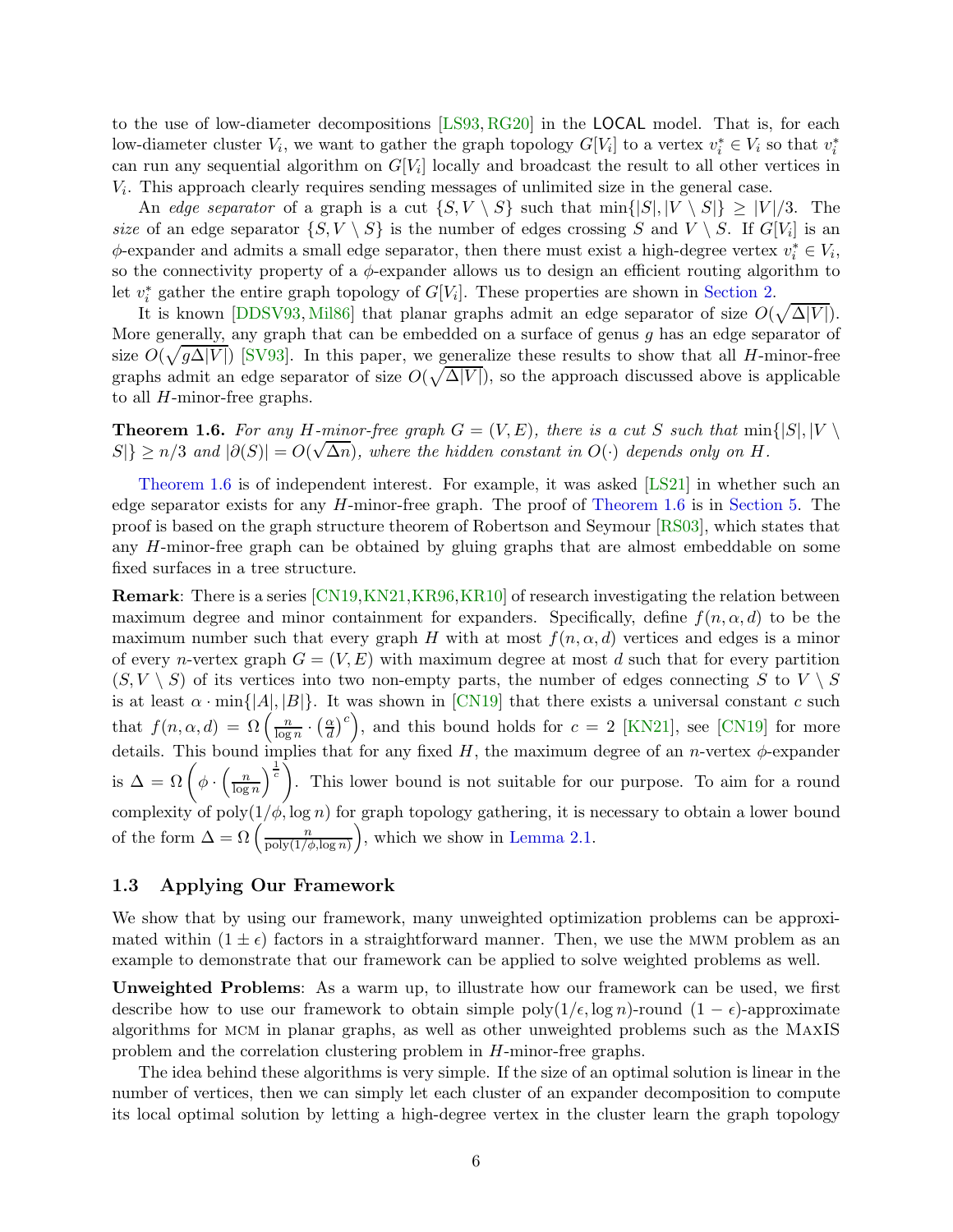of the cluster. We just need to show that ignoring the  $\epsilon|E|$  inter-cluster edges only worsens the quality solution by a factor of at most  $(1-\varepsilon)$ . It is conceivable that this holds for many unweighted problems. Indeed, this is true for the MAXIS problem in  $O(1)$ -arboricity graphs and the agreement maximization correlation clustering problem in general graphs, so our framework immediately gives efficient  $(1 - \epsilon)$ -approximate algorithms for these problems in H-minor-free graphs, see [Sections 3.1](#page-15-0) and [3.3](#page-16-0) for details.

For the case of the MCM problem, the size of an optimal solution is not linear in the number of vertices in general, but it is possible to preprocess the graph so that the size of an optimal solution is linear in the number of the vertices by using the preprocessing procedure of [\[CHS06\]](#page-43-6) for planar graphs. By doing so, we obtain a  $(1 - \varepsilon)$ -approximate algorithm for MCM on planar graphs. We describe such an approach in [Section 3.2.](#page-15-1)

Weighted Matching: Extending the framework to weighted problems is significantly more challenging, because when applying the expander decomposition in [Theorem 2.3](#page-13-0) we do not have control over which edges we will remove. For unweighted problems, the  $\epsilon|E|$  edges that we remove usually can only cause a small degrade on the optimal solution. However, in the weighted problem, the small fraction of edges could have very high weights. As a result, the optimal solution could become much worse after removing those edges.

To overcome this obstacle, instead of applying the decomposition only once in the beginning, we embed our method into Duan and Pettie's sequential scaling algorithm [\[DP14\]](#page-43-7) for approximating mwm. Roughly speaking, their scaling algorithm is a primal-dual algorithm that consists of multiple iterations. It processes the subgraphs from the ones induced by higher weight edges to the ones induced by lower weight edges over the iterations. Each iteration consists of non-trivial steps such as the augmentation step as well as the blossom shrinking step that are not easily implementable in the CONGEST model, but implementable in linear time in the centralized setting. For example, the augmentation step involves finding a maximal set of augmenting paths in the working subgraph. Since the length of an augmenting path can as large as  $\Theta(n)$ , it would not be possible to find it in poly(log  $n, 1/\epsilon$ ) rounds in the CONGEST model.

We apply our expander decomposition framework to the working subgraph before some of the non-trivial steps. Instead of physically removing the inter-component edges from the graph, we add or subtract a small weight to the edges so they are no longer the "tight" edges (i.e. the edges in the working subgraph) in the primal-dual algorithm. We show that adding or subtracting the small weights would only degrade the optimal solution slightly. Moreover, we show this allows us to process each component independently (e.g. the long augmenting paths mentioned in the previous paragraph would be broken). Each component can then route the topology to a vertex and let the vertex perform the non-trivial steps locally and broadcast the result back.

This summarizes the high-level idea. However, there are several technical challenges such as that the expander decomposition may cut through some intermediate structures (i.e. the active blossoms). In addition, similar to the aforementioned unweighted case, we also need to preprocess the working subgraph before running the expander decomposition to ensure the number of intercomponent edges is small relative to the solution. The planar graph preprocessing procedure of [\[CHS06\]](#page-43-6) does not work for H-minor free graphs in general. We discuss how we resolve these issues in [Section 4.2.](#page-22-0)

#### 1.4 Related Work

Chang, Pettie, Saranurak, and Zhang [\[CPSZ21\]](#page-43-3) gave the first application of expander decompositions to the CONGEST model of distributed computing. They designed a distributed algorithm for constructing an expander decomposition and applied it to give a near-optimal distributed algo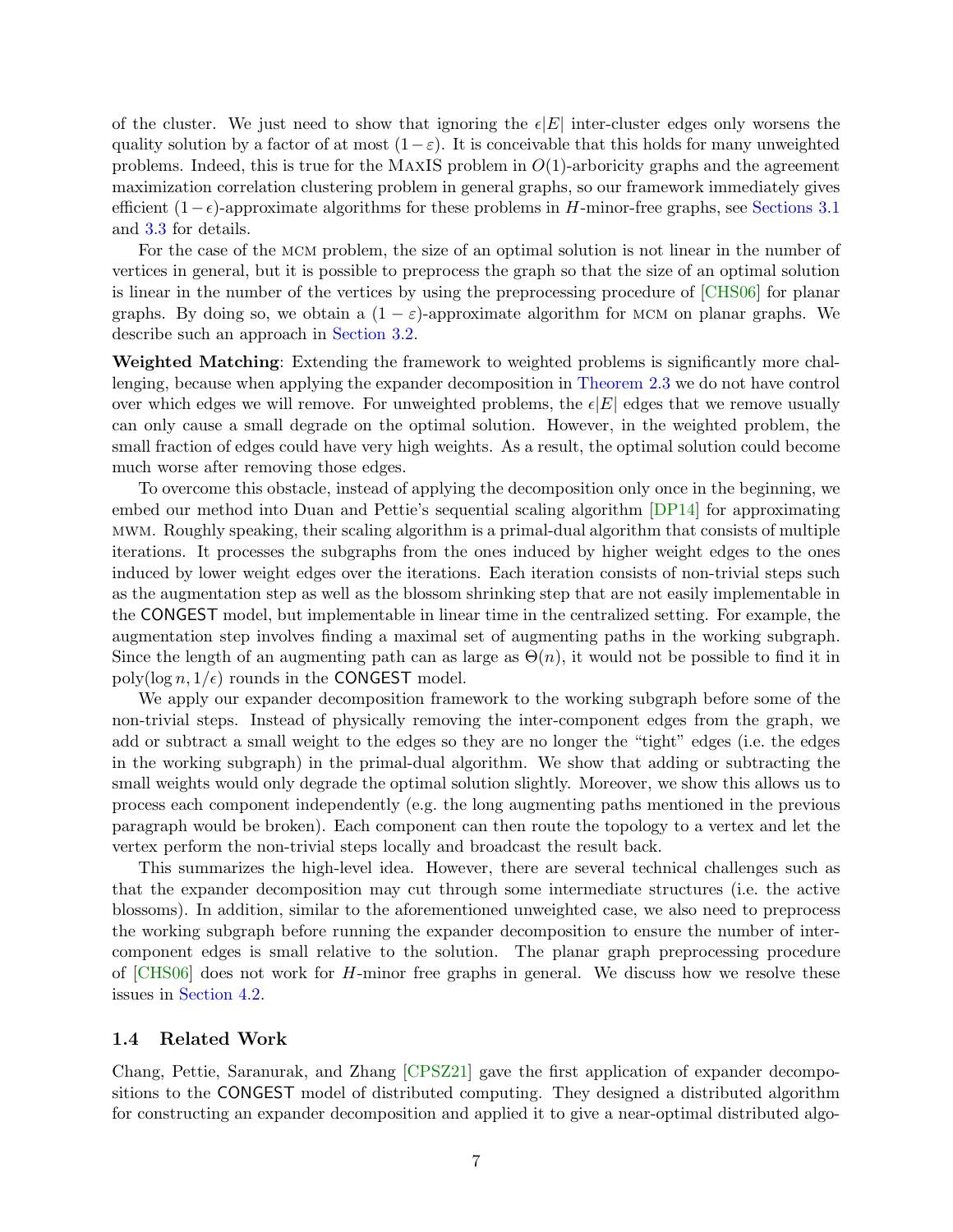rithm for the *triangle listing* problem, based on the following framework. First construct an  $(\varepsilon, \phi)$ expander decomposition to partition the vertex set  $V = V_1 \cup V_2 \cup \cdots \cup V_k$  into  $\phi$ -expanders. Using existing routing algorithms  $[GKS17, GL18]$  $[GKS17, GL18]$  for  $\phi$ -expanders, existing distributed triangle listing algorithms that make use of non-local communication can be simulated in  $\phi$ -expanders with small overhead. Based on this approach, all triangles containing at least one edge in  $G[V_i]$  can be listed efficiently, for all high-conductance clusters  $G[V_i]$  in parallel. Finally, the remaining  $\varepsilon$ -fraction of the inter-cluster edges are handled using recursive calls.

Subsequent to the work of [\[CPSZ21\]](#page-43-3), expander decomposition has been applied to numerous other problems in the CONGEST model via this framework of algorithm design [\[CLL20,](#page-43-8)[CCGL21,](#page-42-9)  $EFF<sup>+</sup>19, ILM20, LM21$  $EFF<sup>+</sup>19, ILM20, LM21$  $EFF<sup>+</sup>19, ILM20, LM21$  $EFF<sup>+</sup>19, ILM20, LM21$ . So far, all applications of distributed expander decomposition have been confined to the distributed subgraph finding problems [\[Cen21\]](#page-42-10), except the work of Daga, Henzinger, Nanongkai, and Saranurak. [\[DHNS19\]](#page-43-10), where they designed a sublinear-round exact min-cut algorithm in the CONGEST model by incorporating distributed expander decomposition into the sequential min-cut algorithm of Kawarabayashi and Thorup [\[KT18\]](#page-46-4).

Distributed Algorithms on Minor-closed Networks: Many real-world networks have sparse structures. Over the past few years, much of the research effort has been devoted to designing efficient distributed algorithms in LOCAL and CONGEST utilizing structural properties of sparse networks, and many natural graph classes studied in the literature, such as planar graphs, boundedgenus graphs, and bounded-treewidth graphs, are minor-closed, so they can be characterized by a finite list of excluded minors.

Distributed Approximation: There is a long line of research studying distributed approxima-tion on graphs with an excluded minor [\[AASS16,](#page-41-6) [ASS19,](#page-41-7) [BCGW21,](#page-42-11) [CH07,](#page-43-11) [CH06a,](#page-42-12) [CHS06,](#page-43-6) [CH06b,](#page-42-13) [CHW08,](#page-43-0) [CHS](#page-43-12)<sup>+</sup>14, CHWW20, [LPW13,](#page-47-13) Waw14. Czygrinow, Han´ckowiak, and Wawrzyniak [\[CHW08\]](#page-43-0) showed that an  $(1 \pm \varepsilon)$ -approximation of maximum matching, maximum independent set, and minimum dominating set of a planar graph can be constructed in  $O(\log^* n)$  rounds deterministically in the LOCAL model, for any constant  $\varepsilon > 0$ . The algorithm for minimum dominating set was later extended to k-dominating set on bounded-genus graphs [\[ASS19,](#page-41-7) [CHW08,](#page-43-0) [CHWW20\]](#page-43-13). These algorithms are based on a generic approach [\[ASS19,](#page-41-7)[CHWW20,](#page-43-13)[CH06a,](#page-42-12)[CH06b,](#page-42-13)[CH07,](#page-43-11)[CHW08\]](#page-43-0) using low-diameter decompositions. A common ingredient shared by all these algorithms is a computation of an  $(1 \pm \varepsilon)$ -approximate solution of each low-diameter cluster via a brute-force information gathering, requiring sending unbounded-size messages and confining all these algorithms to the LOCAL model. Our framework which is based on expander decompositions provides an opportunity to extend this line of research to the CONGEST model.

Low-congestion Shortcuts and its Applications: There is a line of work designing efficient algorithms on networks with an excluded minor via low-congestion shortcuts [\[GH21,](#page-45-10)[GH16b,](#page-44-12)[GP17,](#page-45-11) [HIZ16a,](#page-45-12) [HIZ16b,](#page-45-13) [HLZ18,](#page-46-11) [HL18,](#page-46-12) [HHW18\]](#page-45-14). Given a partition of the vertex set V of a graph  $G = (V, E)$ into connected clusters  $V = V_1 \cup V_2 \cup \cdots \cup V_k$ , a low-congestion shortcut with congestion c and dilation d is a set of subgraphs  $H_1, H_2, \ldots, H_k$  such that the diameter of  $G[V_i] + H_i$  is at most d and each edge belongs to at most c subgraphs  $H_i$ . Here  $G[V_i] + H_i$  denotes the subgraph of G induced by the union of the edges in  $G[V_i]$  and  $H_i$ . For any clustering of an H-minor-free graph, there is an  $O(D)$ -round CONGEST algorithm computing a low-congestion shortcut with  $c = O(D \log n)$ and  $d = O(D)$ , where D is the diameter of the graph  $[GH21]$ . As a result, many graph problems, including minimum spanning tree, minimum cut, and shortest-path approximations, can be solved in near-optimal  $O(D)$  rounds in CONGEST on any H-minor-free graph [\[GH16b,](#page-44-12) [HHW18\]](#page-45-14).

The type of problems efficiently solvable via low-congestion shortcuts is fundamentally very different from the type of problems efficiently solvable via our framework. Low-congestion shortcut is useful in designing near-optimal  $O(D)$ -round algorithms for *global* problems that already require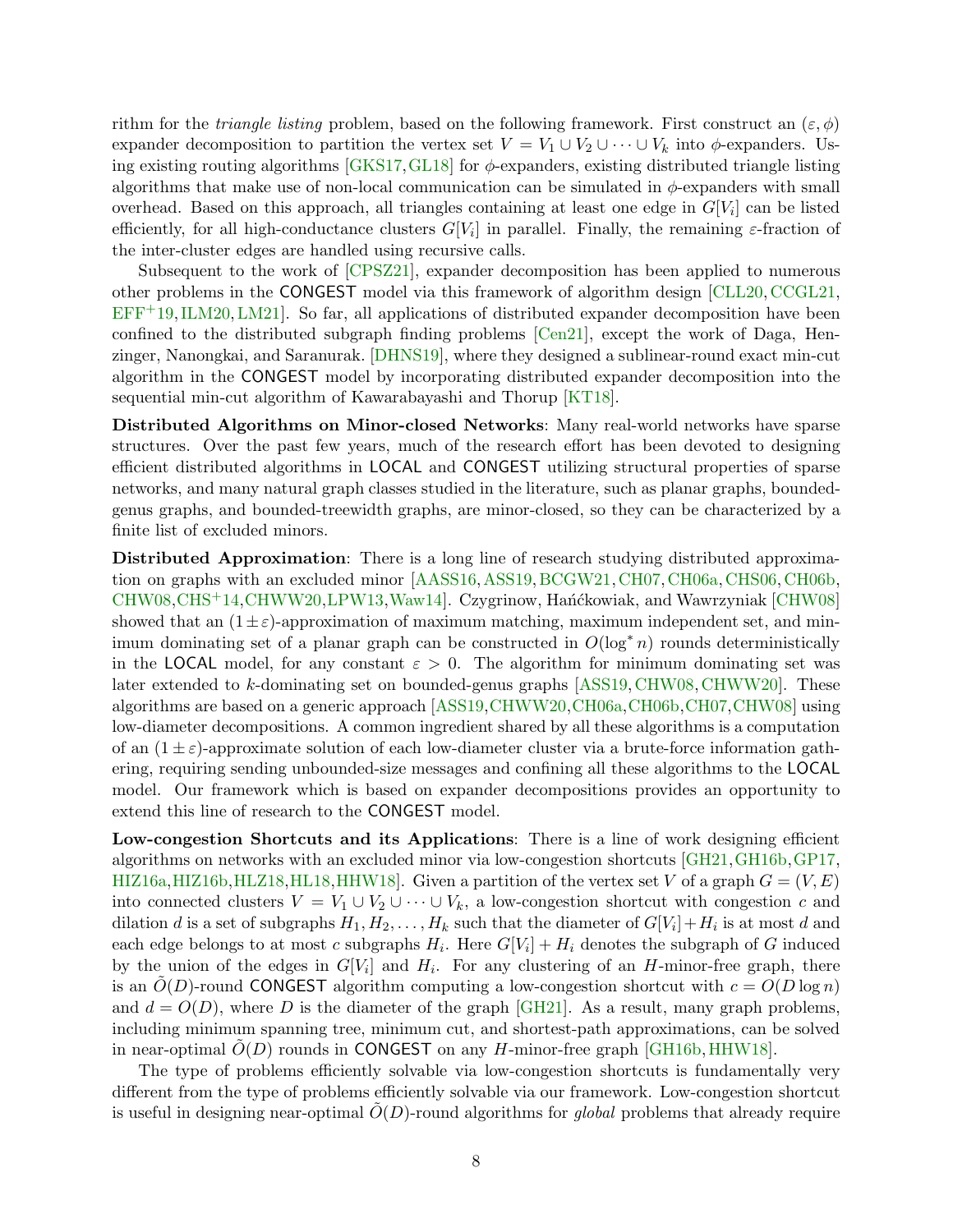$\Omega(D)$  rounds to solve. Our framework is useful in designing algorithms that take  $\log^{O(1)} n$  or  $n^{o(1)}$ rounds for *local* problems that do not have the  $\Omega(D)$  lower bound.

Other Topics: For planar networks in the CONGEST model, efficient algorithms for diameter computation [\[LP19\]](#page-46-13), reachability [\[Par20\]](#page-47-14), and depth-first search [\[GP17\]](#page-45-11) have been designed. An efficient algorithm for distributed planarity testing was given by Ghaffari and Haeupler [\[GH16a\]](#page-44-10), which was later used in the property testing algorithm of Levi, Medina, and Ron [\[LMR21\]](#page-46-2). Following a work of Naor, Parter, and Yogev [\[NPY20\]](#page-47-15) which demonstrated the existence of a distributed interactive proof for planarity, there is a series of research studying local certification for various minor-closed graph classes  $[FFM+21,BFP21,FFM+20,EL21]$  $[FFM+21,BFP21,FFM+20,EL21]$ .

#### 1.5 Organization

Our framework of algorithm design based on expander decompositions is presented in [Section 2.](#page-9-0) Using this framework, in [Section 3,](#page-15-2) we give  $\text{poly}(1/\varepsilon, \log n)$ -round randomized algorithms and  $n^{o(1)} \cdot \text{poly}(1/\varepsilon)$ -round deterministic algorithms for various optimization, property testing, and graph decomposition problems on planar or H-minor-free networks, proving [Theorems 1.2](#page-3-0) to [1.5.](#page-5-0) In [Section 4,](#page-19-0) we embed our framework into the sequential scaling algorithm of [\[DP14\]](#page-43-7) for approximating mwm to prove [Theorem 1.1.](#page-3-1) In [Section 5,](#page-33-0) we show that a small edge separator exists for any H-minor-free graph, proving [Theorem 1.6,](#page-6-0) which is needed in our framework.

# <span id="page-9-0"></span>2 Graph Partitioning

Let  $G = (V, E)$  be a graph. Consider the following graph terminology regarding a subset  $S \subseteq V$ .

$$
\text{vol}(S) = \sum_{v \in S} \deg(v),
$$
  
\n
$$
\partial(S) = E(S, V \setminus S) = \{e = \{u, v\} \in E \mid \{u, v\} \cap S \neq \emptyset \text{ and } \{u, v\} \cap (V \setminus S) \neq \emptyset\},\
$$
  
\n
$$
\Phi(S) = \begin{cases} 0, & S = \emptyset \text{ or } S = V, \\ \frac{|\partial(S)|}{\min\{\text{vol}(S), \text{vol}(V \setminus S)\}}, & S \neq \emptyset \text{ and } S \neq V. \end{cases}
$$

We call vol(S) the *volume* of the vertex set S. When S is interpreted as a cut  $\{S, V \setminus S\}$ , we call  $\Phi(S)$  the *conductance* of the cut S.

Graph Conductance: The *conductance* of a graph G is defined as

$$
\Phi(G) = \min_{S \subseteq V \text{ s.t. } S \neq \emptyset \text{ and } S \neq V} \Phi(S).
$$

In other words,  $\Phi(G)$  is the minimum value of  $\Phi(S)$  over all non-trivial cuts  $S \subseteq V$ .

Mixing Time: A *uniform lazy random walk* starting at a vertex  $v \in V$  is described by the following probability distribution, where  $N(u)$  denotes the set of neighbors of u.

$$
p_0^v(u) = \begin{cases} 1, & u = v, \\ 0, & u \neq v, \end{cases}
$$
  

$$
p_i^v(u) = \frac{1}{2} \cdot p_{i-1}^v(u) + \frac{1}{2 \deg(u)} \cdot \sum_{w \in N(u)} p_{i-1}^v(w), \quad \text{for } i \ge 1.
$$

If G is connected, then the stationary distribution of a uniform lazy random walk is  $\pi(u)$  =  $deg(u)/vol(V)$ , regardless of the starting vertex v. The *mixing time*  $\tau_{mix}(G)$  of G is defined as the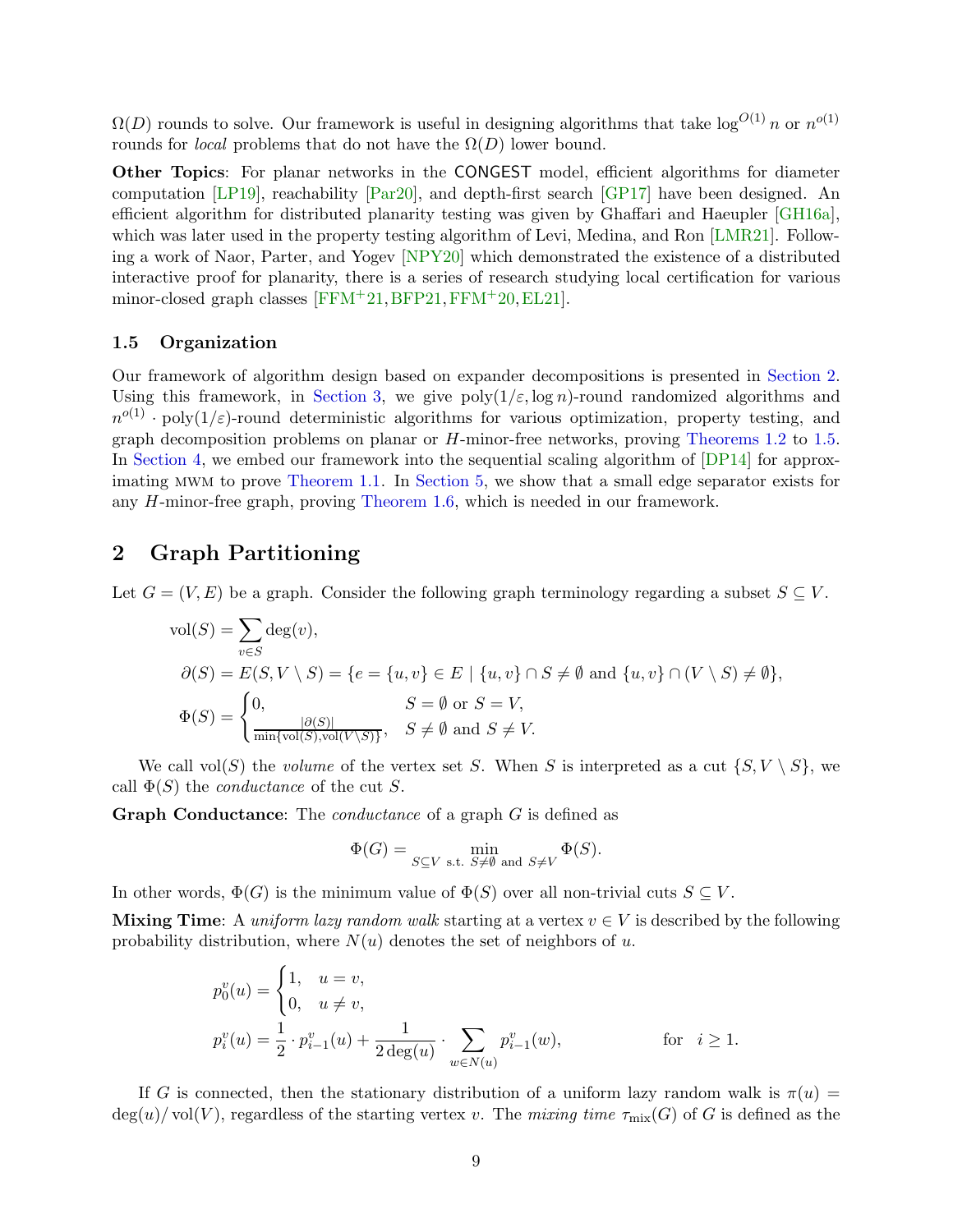minimum number t such that  $|p_t^v(u) - \pi(u)| \leq \pi(u)/|V|$  for all  $u \in V$  and  $v \in V$ . The following relation [\[JS89\]](#page-46-14) between the mixing time  $\tau_{mix}(G)$  and conductance  $\Phi(G)$  is well-known:

$$
\Theta\left(\frac{1}{\Phi(G)}\right) \leq \tau_{\mathrm{mix}}(G) \leq \Theta\left(\frac{\log |V|}{\Phi(G)^2}\right).
$$

**Expander Decompositions:** We say that G is an  $\phi$ -expander if  $\Phi(G) \geq \phi$ . An  $(\varepsilon, \phi)$  expander *decomposition* of a graph is a removal of at most  $\varepsilon$  fraction of the edges such that each remaining connected component has conductance at least  $\phi$ . Formally, an  $(\varepsilon, \phi)$  expander decomposition of G is a partition  $E = E_1 \cup E_2 \cup \cdots \cup E_k \cup E^r$  of the edge set E meeting the following requirements.

- The set of inter-cluster edges  $E^r$  satisfies  $|E^r| \leq \varepsilon |E|$ .
- We write  $V_i \subseteq V$  to denote the set of vertices incident to an edge in  $E_i$ . It is required that  $V = V_1 \cup V_2 \cup \cdots \cup V_k$  partitions the vertex set V and  $G_i = (V_i, E_i)$  has conductance  $\Phi(G_i) \ge \phi$ for each  $1 \leq i \leq k$ .

Existentially, it is well known that for any *n*-vertex graph, an  $(\epsilon, \phi)$ -expander decomposition exists for any  $0 < \epsilon < 1$  and  $\phi = \Omega(\epsilon/\log n)$  [\[GR99,](#page-45-7) [KVV04,](#page-46-15) [ST04\]](#page-48-2), and this bound is tight. After removing any constant fraction of the edges in a hypercube, some remaining component must have conductance at most  $O(1/\log n)$  [\[AALG18\]](#page-41-8).

<span id="page-10-1"></span>The following distributed algorithms for constructing expander decompositions are due to Chang and Saranurak [\[CS20\]](#page-43-2).

**Theorem 2.1.** For any  $0 < \varepsilon < 1$ , an  $(\varepsilon, \phi)$  expander decomposition of a graph  $G = (V, E)$  with  $\phi = \varepsilon^{O(1)} \log^{-O(1)} n$  can be constructed in  $\varepsilon^{-O(1)} \log^{O(1)} n$  rounds with high probability.

<span id="page-10-2"></span>**Theorem 2.2.** For any  $0 < \varepsilon < 1$ , an  $(\varepsilon, \phi)$  expander decomposition of a graph  $G = (V, E)$  with  $\phi = \varepsilon^{O(1)} 2^{-O(\sqrt{\log n \log \log n})}$  can be constructed in  $\varepsilon^{-O(1)} 2^{O(\sqrt{\log n \log \log n})}$  rounds deterministically.

# 2.1 Existence of a High-degree Vertex

Let  $E = E_1 \cup E_2 \cup \cdots \cup E_k \cup E^r$  be any  $(\varepsilon, \phi)$  expander decomposition. Let  $G_i = (V_i, E_i)$  be the subgraph of G induced by  $E_i$ . Let  $\Delta_i$  be the maximum degree of the graph  $G_i$ . Recall that  $V = V_1 \cup V_2 \cup \cdots \cup V_k$  partitions the vertex set V and observe that  $G_i$  is a subgraph of  $G[V_i]$ , the subgraph of G induced by the vertex set  $V_i$ . We will show that if G is H-minor-free, then there must exist a vertex in each  $G[V_i]$  whose degree is  $\Omega(\phi^2)|V_i|$  for any  $(\varepsilon, \phi)$  expander decomposition of G.

**Edge Separators:** An *edge separator* of a graph is a cut  $\{S, V \setminus S\}$  such that

$$
\min\{|S|, |V \setminus S|\} \ge |V|/3.
$$

The *size* of an edge separator is the number of cut edges  $|\partial(S)|$ . In [Section 5,](#page-33-0) we show that any H-minor-free graph G admits an edge separator of size  $O(\sqrt{\Delta|V|})$ , where the hidden constant in  $O(\cdot)$  depends only on H. The following lemma is a consequence of this result.

<span id="page-10-0"></span>**Lemma 2.1.** *If* G *is* H-minor-free, then  $\Delta_i = \Omega(\phi^2)|V_i|$  for each cluster  $G_i = (V_i, E_i)$  of any  $(\varepsilon, \phi)$ *expander decomposition of* G. The hidden constant in  $\Omega(\cdot)$  depends only on H.

*Proof.* We focus on the *H*-minor-free graph  $G_i = (V_i, E_i)$  in the proof. Consider any  $O(\sqrt{\Delta_i|V_i|})$ size edge separator S of  $G_i$ . The fact that  $\min\{|S|, |V_i \setminus S|\} \ge |V_i|/3$  implies

$$
\min\{\text{vol}(S),\text{vol}(V_i\setminus S)\}\geq \min\{|S|,|V_i\setminus S|\}=\Omega(|V_i|),
$$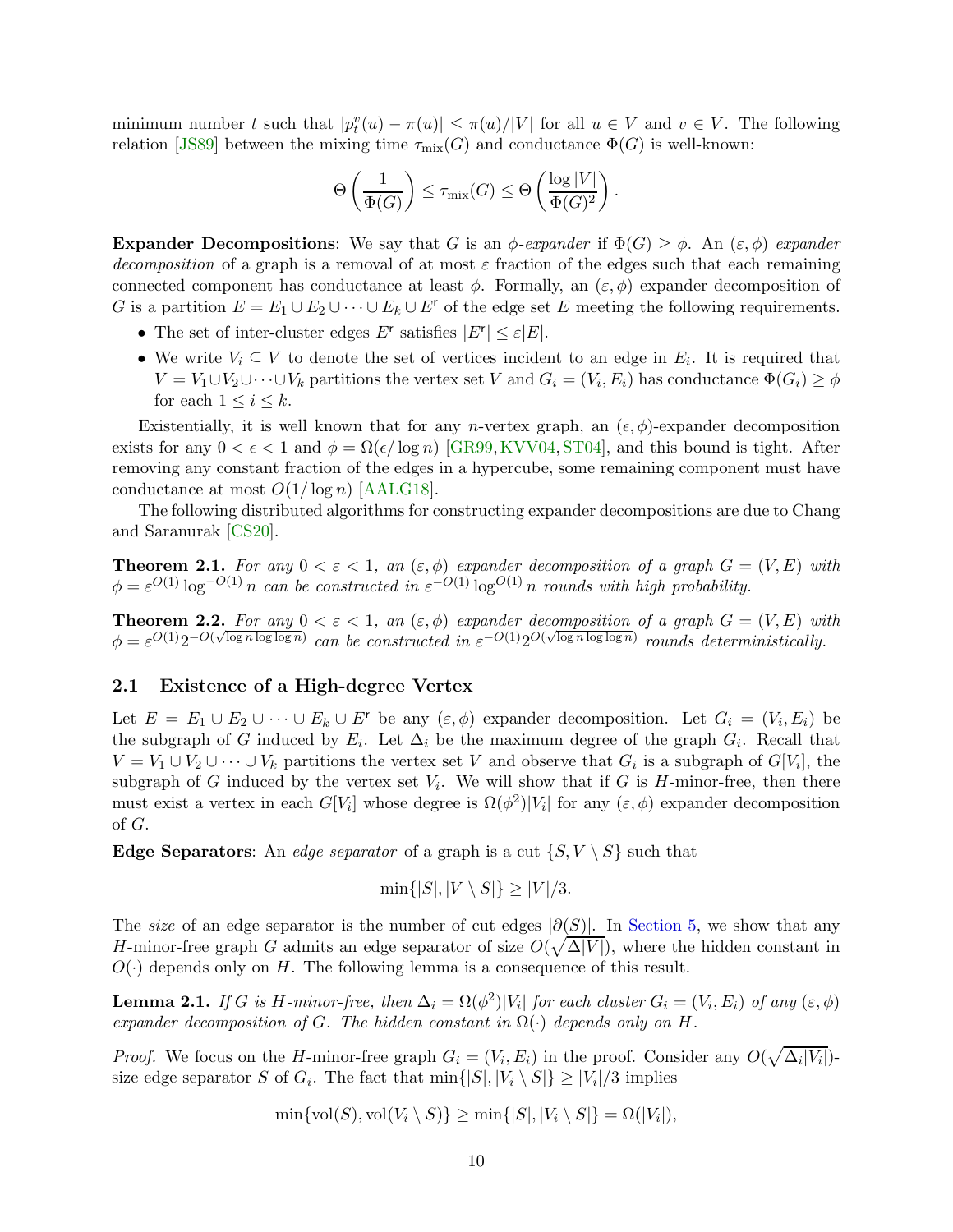and hence

$$
\phi \leq \Phi(G_i) \leq \Phi(S) = \frac{|\partial(S)|}{\min\{\text{vol}(S), \text{vol}(V \setminus S)\}} = O\left(\frac{\sqrt{\Delta_i|V_i|}}{V_i}\right) = O\left(\sqrt{\frac{\Delta_i}{|V_i|}}\right),
$$

 $\Box$ 

which implies  $\Delta_i = \Omega(\phi^2)|V_i|$ .

Remark: There is an alternative method to force the existence of a high-degree vertex via *local treewidth* if G is H-minor-free for an apex graph H. An *apex graph* is a graph that contains a vertex whose removal makes the graph planar. Demaine and Hajiaghayi showed that if  $G$  is  $H$ -minor-free for some apex graph H, then the treewidth  $tw(G)$  of G is linear in the diameter of G [\[DH04\]](#page-43-14).

Suppose G is H-minor-free for some apex graph H. We show the existence of a vertex  $v_i^* \in V_i$ with degree  $\Omega(\phi^2 \log^{-1} n)|V_i|$ . Since  $G_i = (V_i, E_i)$  has conductance at least  $\phi$ , the diameter of  $G_i$  is  $D = O(\phi^{-1} \log n)$ , so the treewidth of  $G_i$  is  $O(\phi^{-1} \log n)$ . By a well-known property of bounded-treewidth graphs [\[RS86,](#page-47-16) Theorem 2.5], there exists a subset  $S \subseteq V_i$  with  $|S| = O(\phi^{-1} \log n)$ such that each connected component of the subgraph of  $G_i$  induced by  $V_i \setminus S$  has size at most  $|V_i|/2$ . Since  $G_i$  is a  $\phi$ -expander, the number of edges incident to S in  $G_i$  is at least  $\phi|V_i \setminus S|$ . If  $|S| \leq |V_i|/2$ , then  $\phi|V_i \setminus S| = \Omega(\phi)|V_i|$ , so at least one vertex  $v_i^*$  in S has degree in  $G_i$  at least  $\Omega(\phi)|V_i|/|S| = \Omega(\phi^2 \log^{-1} n)|V_i|$ . Otherwise,  $|S| > |V_i|/2$  implies that  $|V_i| = O(\phi^{-1} \log n)$ , in which case the existence of a vertex  $v_i^*$  with degree  $\Omega(\phi^2 \log^{-1} n)|V_i|$  is trivial.

This approach however does not generalize to the case where  $H$  is not an apex graph. If a minorclosed class of graphs G contains all apex graphs, then the treewidth of  $G \in \mathcal{G}$  is not bounded by any function of the diameter of  $G$  [\[Epp00\]](#page-44-15). This can be easily seen by considering the apex graph formed by adding an edge between a vertex v to each vertex in a  $k \times k$  grid. This graph has diameter  $D = 1$  and treewidth  $w = k + 1$ .

### 2.2 Routing

Select  $v_i^*$  as any vertex  $v \in V_i$  that has the maximum degree  $\Delta_i$  in  $G_i$ . We show that the bound given by [Lemma 2.1](#page-10-0) implies an efficient algorithm for  $v_i^*$  to learn the entire graph topology of  $G[V_i]$ .

**Expander Routing:** Consider a routing task where each vertex  $v$  is the source and the destination of at most  $L \cdot \deg(v)$   $O(\log n)$ -bit messages. If G is an  $\phi$ -expander, then such a task can be solved in  $L \cdot \tau_{\text{mix}} \cdot 2^{O(\sqrt{\log n})} = L \cdot \phi^{-2} \cdot 2^{O(\sqrt{\log n})}$  rounds with high probability [\[GKS17,](#page-45-8) [GL18\]](#page-45-9) or  $L \cdot \phi^{-O(1)} \cdot 2^{O(\log^{2/3} n \log^{1/3} \log n)}$  rounds deterministically [\[CS20\]](#page-43-2).

**Edge Density of H-minor-free Graphs:** The *edge density* of a graph G is  $|E|/|V|$ . It is wellknown that any H-minor-free graph has edge density  $O(1)$ , where the constant  $O(1)$  depends only on H. Specifically, Thomason [\[Tho01\]](#page-48-7) showed that any  $K_t$ -minor-free graph  $G = (V, E)$  satisfies  $|E| = O(t\sqrt{\log t})$   $|V|$ . Moreover, Barenboim and Elkin [\[BE10\]](#page-42-14) showed that given an upper bound d on the edge density of a graph  $G = (V, E)$ , its edge set E can be oriented such that the out-degree of each vertex is at most  $O(d)$  in  $O(\log n)$  rounds. As a result, for any H-minor-free graph G, in  $O(\log n)$  rounds we can orient its edges such that each  $v \in V_i$  has out-degree  $O(1)$ .

**Information Gathering**: In view of the above discussion, the task of letting  $v_i^*$  learn the entire graph topology of  $G[V_i]$  can be reduced routing  $O(1)$  messages of  $O(\log n)$  bits from each  $v \in V_i$  to  $v_i^*$ , as we can first spend  $O(\log n)$  rounds to find an edge orientation of  $G[V_i]$  with  $O(1)$  out-degree, and then each vertex  $v \in V_i$  only has to send information about its outgoing edges in  $G[V_i]$  to  $v_i^*$ .

By [Lemma 2.1,](#page-10-0) if G is H-minor-free, then the degree of  $v_i^*$  in  $G_i = (V_i, E_i)$  is  $\Omega(\phi^2)|V_i|$ , so the number of  $O(\log n)$ -bit messages sent to  $v_i^*$  in this routing task is  $O(\phi^{-2}) \cdot \deg_{G_i}(v_i^*)$ . There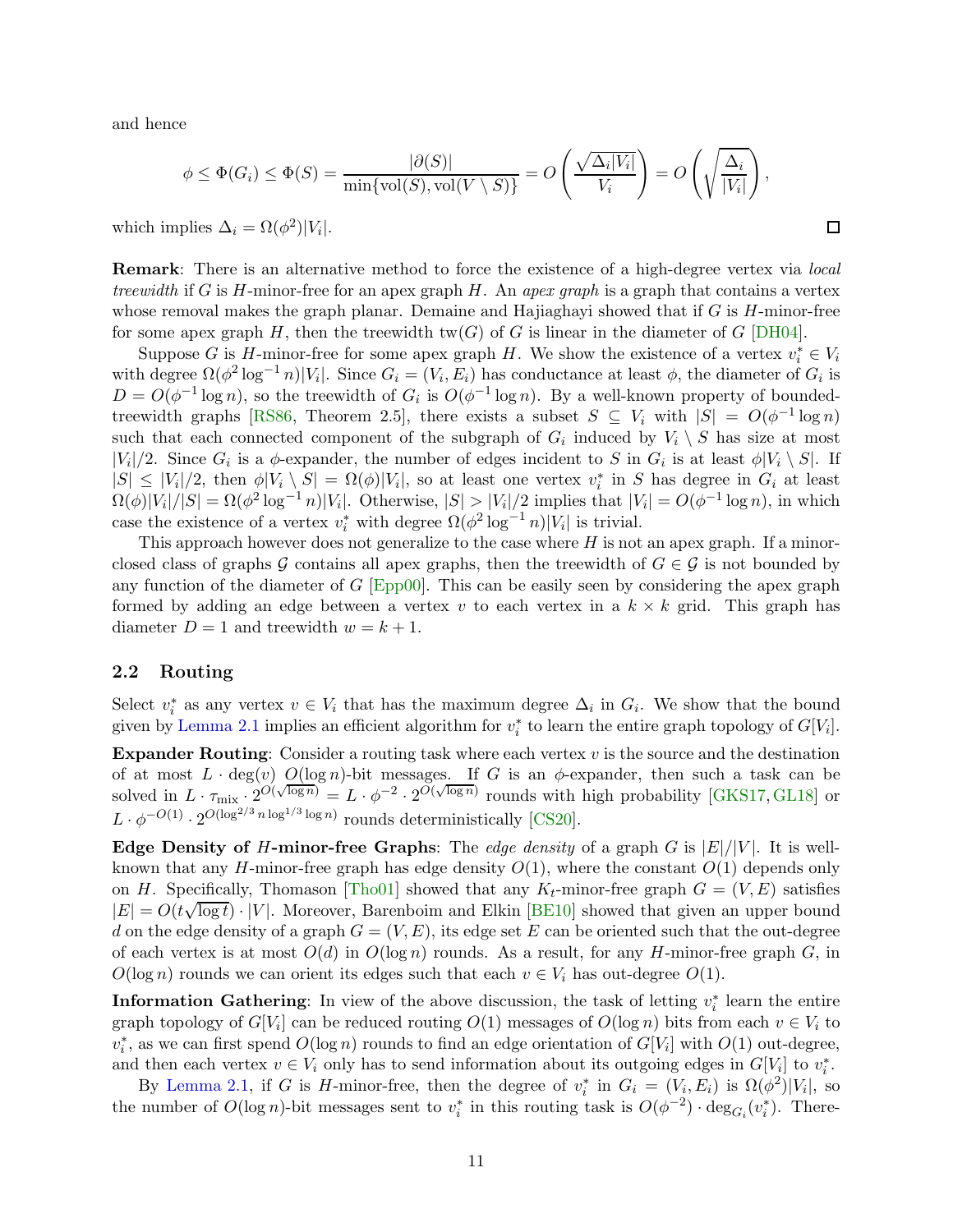fore, using expander routing, this routing task can be solved in  $\phi^{-2} \cdot 2^{O(\sqrt{\log n})}$  rounds with high probability  $[\text{GKS17}, \text{GL18}]$  or  $\phi^{-O(1)} \cdot 2^{O(\log^{2/3} n \log^{1/3} \log n)}$  rounds deterministically [\[CS20\]](#page-43-2).

We provide faster randomized and deterministic algorithms for this task in [Lemmas 2.2](#page-12-0) and [2.3.](#page-12-1) Due to [Lemma 2.1,](#page-10-0) the conditions in [Lemmas 2.2](#page-12-0) and [2.3](#page-12-1) are satisfied. In these lemmas,  $n$  denotes the number of vertices in the underlying network  $G$ , not the number of vertices in one cluster  $G_i$ . The above discussion on the edge density of  $H$ -minor-free graphs implies that for any  $H$ -minor-free graph G, the degree of  $v_i^*$  in  $G_i = (V_i, E_i)$  is  $\Omega(\phi^2)|V_i| = \Omega(\phi^2)|E_i|$  by [Lemma 2.1.](#page-10-0)

<span id="page-12-0"></span>**Lemma 2.2.** *Suppose*  $\deg_{G_i}(v_i^*) = \Omega(\phi^2)|E_i|$ . In  $O(\phi^{-4} \log^3 n)$  rounds, an  $O(\log n)$ -bit message *from each*  $v \in V_i$  *can be routed via the edges*  $E_i$  *to*  $v_i^*$  *with high probability.* 

*Proof.* The algorithm runs a lazy random walk of length  $O(\phi^{-4} \log^2 n)$  from each vertex  $v \in V_i$  in parallel. We claim that each step of the lazy random walk can be simulated in  $O(\log n)$  rounds with probability  $1 - 1/poly(n)$ , so the overall round complexity is  $O(\phi^{-4} \log^3 n)$ . To prove this claim, observe that for each edge  $e \in E_i$  and for each j, the expected number of random walks traversing e in the jth step is  $O(1)$ , so a Chernoff bound implies that this number is at most  $O(\log n)$  with probability  $1 - 1/\text{poly}(n)$ . By a union bound over all  $e \in E_i$  and  $1 \leq j \leq O(\phi^{-4} \log^2 n)$ , the number of  $O(\log n)$ -bit messages sent along each edge in each step is  $O(\log n)$  with probability  $1 - 1/\text{poly}(n)$ .

For the correctness of the algorithm, we show that with probability  $1 - 1/poly(n)$  each random walk passes  $v_i^*$ , so in the end  $v_i^*$  receives all the messages. After  $\tau_{\text{mix}} = O(\phi^{-2} \log n)$ lazy random walk steps, it lands at a random vertex according to the degree distribution  $\pi(u) = \deg_{G_i}(u)/2|E_i|$ , up to a small additive error  $\pm \pi(u)/n$ . In particular, it lands at  $v_i^*$ with probability  $\Omega(\deg_{G_i}(v_i^*)/|E_i|) = \Omega(\phi^2)$ . Thus, after  $s = O(\phi^{-2} \log n)$  segments of random walks of length  $\tau_{\text{mix}} = O(\phi^{-2} \log n)$ , the probability that the walk never reach  $v_i^*$  is at most  $(1 - \Omega(\phi^2))^s = n^{-\Omega(1)}.$  $\Box$ 

<span id="page-12-1"></span>**Lemma 2.3.** Suppose  $\deg_{G_i}(v_i^*) = \Omega(\phi^2)|E_i|$ . In  $O(\phi^{-18}) \cdot 2^{O(\sqrt{\log n})}$  rounds, an  $O(\log n)$ -bit *message from each*  $v \in V_i$  *can be routed via the edges*  $E_i$  *to*  $v_i^*$  *deterministically.* 

*Proof.* Although this routing task can be solved in  $\phi^{-O(1)} \cdot 2^{O(\log^{2/3} n \log^{1/3} \log n)}$  rounds using deterministic expander routing [\[CS20\]](#page-43-2), we provide a faster and more direct algorithm via an almost maximal flow algorithm  $[CS20, \text{Lemma D.10}]$  $[CS20, \text{Lemma D.10}]$  $[CS20, \text{Lemma D.10}]$ .

In order to apply [\[CS20,](#page-43-2) Lemma D.10], we need to do some pre-processing to the graph  $G_i$ . Let  $G'_i$  be the result of replacing each vertex v in  $G'_i$  by a  $\deg_{G_i}(v)$ -vertex graph  $X_v$  with  $\Theta(1)$ conductance and  $\Theta(1)$  maximum degree in such a way that the  $\deg_{G_i}(v)$  edges in  $E_i$  incident to v are attached to distinct  $\deg_{G_i}(v)$  vertices in  $X_v$ . Observe that the new graph  $G'_i$  has maximum degree  $O(1)$ .

Define the *sparsity* of a cut S of a graph  $G = (V, E)$  as  $\Psi(S) = \frac{|\partial(S)|}{\min\{|S|, |V \setminus S|\}}$  if  $S \neq \emptyset$  and  $S \neq V$ . Define the *sparsity* of a graph  $G = (V, E)$  as the minimum sparsity over all cuts  $S \subseteq V$ with  $S \neq \emptyset$  and  $S \neq V$ . Then we must have  $\Psi(G_i') = \Theta(\Phi(G_i)) = \Omega(\phi)$  [\[CS20,](#page-43-2) Lemma C.2].

Next, define  $G''_i$  as the result of replacing each vertex  $u \in X_{v_i^*}$  by an  $O(\phi^{-2})$ -vertex graph  $Y_u$ with  $\Theta(1)$  conductance and  $\Theta(1)$  maximum degree such that  $T = \bigcup_{u \in X_{v_i^*}} Y_u$  constitutes more than half of the vertices in  $G''_i$ . It is clear that the new graph  $G''_i$  has sparsity  $\Omega(\phi^3)$  [\[CS20,](#page-43-2) Lemma C.1] and maximum degree  $O(1)$ .

Now, let S be the vertices in  $G''_i$  that are not in T. Then the original routing problem is reduced to finding a set of paths from each  $v \in S$  to an arbitrary vertex in T. Suppose that this set of paths

<span id="page-12-2"></span><sup>&</sup>lt;sup>2</sup>See the full version [arXiv:2007.14898v1](https://arxiv.org/abs/2007.14898v1) of  $[CS20]$ .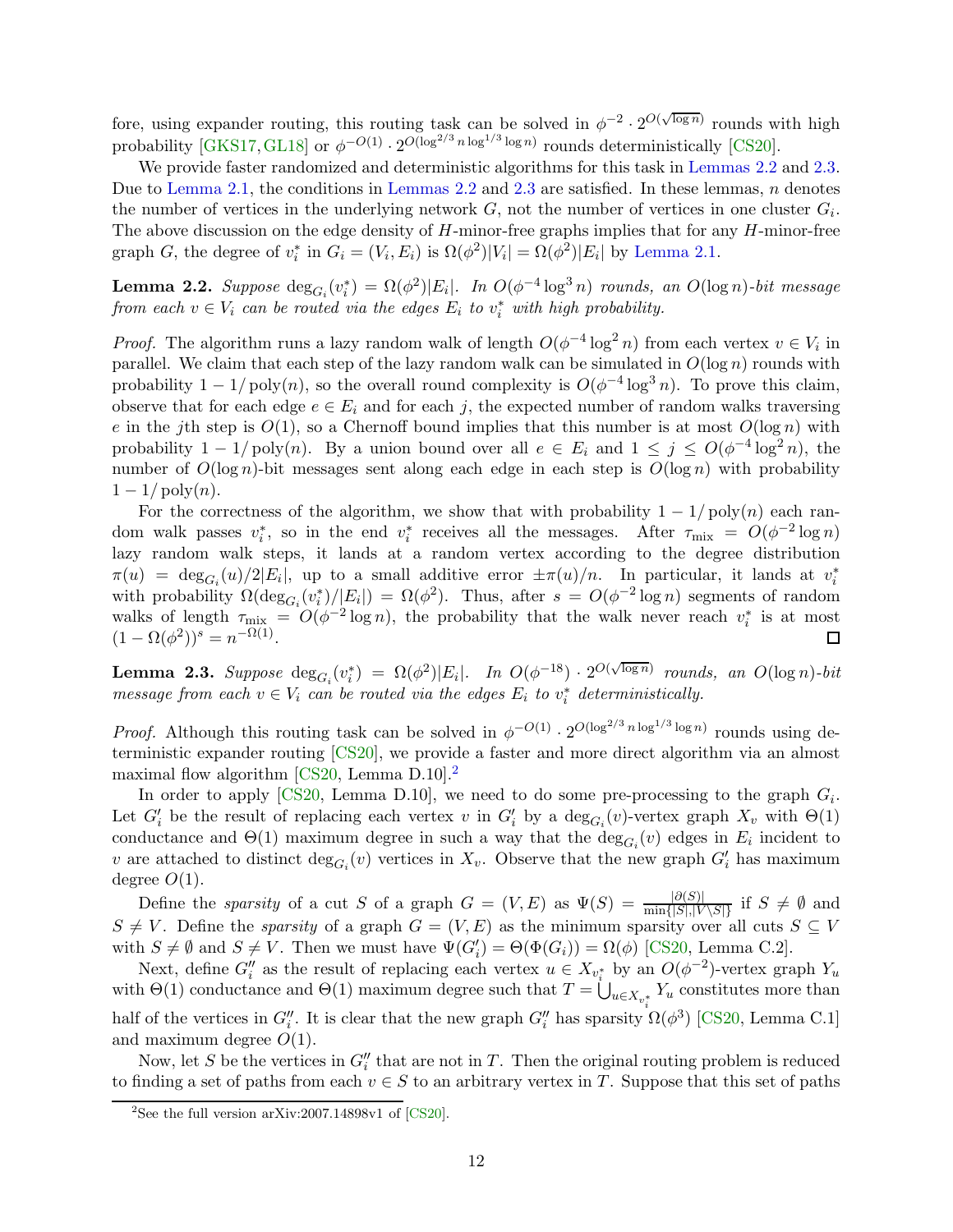satisfies that the maximum path length is  $d$  and each vertex belongs to at most  $c$  paths, then the routing can be done with an additional  $O(cd)$  rounds. As  $|S| < |T|$ , [\[CS20,](#page-43-2) Lemma D.10] shows that such a set of paths with  $c = O(\Delta \psi^{-1} \log^{3/2} n)$  and  $d = O(\Delta^2 \psi^{-2}) \cdot 2^{O(\sqrt{\log n})}$  can be found in  $t = O(\Delta^6 \psi^{-6}) \cdot 2^{O(\sqrt{\log n})}$  rounds. Here  $\Delta = O(1)$  is the maximum degree and  $\psi = \Omega(\phi^3)$  is the sparsity. Therefore, the overall round complexity of routing is  $O(t + cd) = O(\phi^{-18}) \cdot 2^{O(\sqrt{\log n})}$ .

Observe that the routing algorithms of [Lemmas 2.2](#page-12-0) and [2.3](#page-12-1) can also be used to deliver an  $O(\log n)$ -bit message from  $v_i^*$  to each vertex  $v \in V_i$  in  $G_i$  by reversing the routing procedure.

#### <span id="page-13-1"></span>2.3 Summary

<span id="page-13-0"></span>We summarize our results as a theorem.

**Theorem 2.3.** *Given any parameter*  $0 < \varepsilon < 1$ , *there is an algorithm for finding a partition*  $V = V_1 ∪ V_2 ∪ · · · ∪ V_k$  *of the vertex set of an H-minor-free graph*  $G = (V, E)$  *with the following properties.*

**Inter-cluster Edges:** The number of inter-cluster edges is at most  $\varepsilon$  min{ $|V|, |E|$ }.

- **Construction Time:** The round complexity for partitioning the graph is  $\varepsilon^{-O(1)} \log^{O(1)} n$  in the *randomized setting and is*  $\varepsilon^{-O(1)}2^{O(\sqrt{\log n \log \log n})}$  *in the deterministic setting.*
- **Routing Time:** Each cluster  $V_i$  has a leader  $v_i^* \in V_i$  that knows the entire graph topology of  $G[V_i]$ . *Furthermore, we can let*  $v_i^*$  *exchange a distinct*  $O(\log n)$ *-bit message with each vertex*  $v \in V_i$  $\lim_{\varepsilon \to 0} \varepsilon^{-O(1)} \log^{O(1)} n$  *rounds* in the randomized setting and in  $\varepsilon^{-O(1)} 2^{O(\sqrt{\log n \log \log n})}$  *rounds* in *the deterministic setting.*

*Proof.* Since G is H-minor-free, there is a constant  $t = O(1)$  depending only on H such that  $|E|/|V| \le t$  [\[Tho01\]](#page-48-7). The partition  $V = V_1 \cup V_2 \cup \cdots \cup V_k$  is constructed using the expander decomposition algorithms of [Theorems 2.1](#page-10-1) and [2.2](#page-10-2) with parameter  $\varepsilon' = \varepsilon/t \leq \varepsilon$ , so the requirement on the construction time is met. The upper bound on the number of inter-cluster edges  $\varepsilon' |E|$  =  $\varepsilon|E|/t \leq \varepsilon|V|$  follows from the definition of an  $(\varepsilon, \phi)$  expander decomposition.

For each cluster  $G_i = (V_i, E_i)$  in the expander decomposition, in  $O(\phi^{-1} \log n)$  rounds the vertices in  $G_i$  can select a vertex  $v_i^* \in V_i$  that has the maximum degree in  $G_i$ . The algorithm for selecting  $v_i^*$  is as follows. In the first step, each vertex v in  $G_i$  broadcasts  $(ID(v), deg_{G_i}(v))$  to its neighbors in  $G_i$ . After that, in each round each vertex v maintains a pair  $(ID(u), deg_{G_i}(u))$  that has the highest  $deg_{G_i}(u)$  over all pairs that v has received, breaking the tie by comparing  $ID(u)$ , and v broadcasts this pair  $(ID(u), deg_{G_i}(u))$  to all its neighbors in  $G_i$ . The graph  $G_i$  has diameter  $O(\phi^{-1} \log n)$ because  $G_i$  is an  $\phi$ -expander. Therefore, after  $O(\phi^{-1} \log n)$  rounds of communication, all vertices in  $G_i$  agree with the same pair  $(ID(u), deg_{G_i}(u))$  and we may set  $v_i^* = u$ .

For learning the graph topology of  $G[V_i]$  and routing, we apply the routing algorithms of [Lemmas 2.2](#page-12-0) and [2.3](#page-12-1) to  $G[V_i]$ , in parallel for all  $1 \leq i \leq k$ . In view of [Theorems 2.1](#page-10-1) and [2.2,](#page-10-2) we use  $\phi = \varepsilon^{O(1)} \log^{-O(1)} n$  in the randomized setting and  $\phi = \varepsilon^{O(1)} 2^{-O(\sqrt{\log n \log \log n})}$  in the deterministic setting. Due to [Lemma 2.1,](#page-10-0) the conditions in [Lemmas 2.2](#page-12-0) and [2.3](#page-12-1) are satisfied. The requirement on the routing time is met in view of the round complexities specified in [Lemmas 2.2](#page-12-0) and [2.3.](#page-12-1)  $\Box$ 

The Behavior of a Failed Execution: We briefly discuss the behavior of the algorithm of [Theorem 2.3](#page-13-0) when it fails. For example, if G is not  $H$ -minor-free, then the algorithm of Theorem 2.3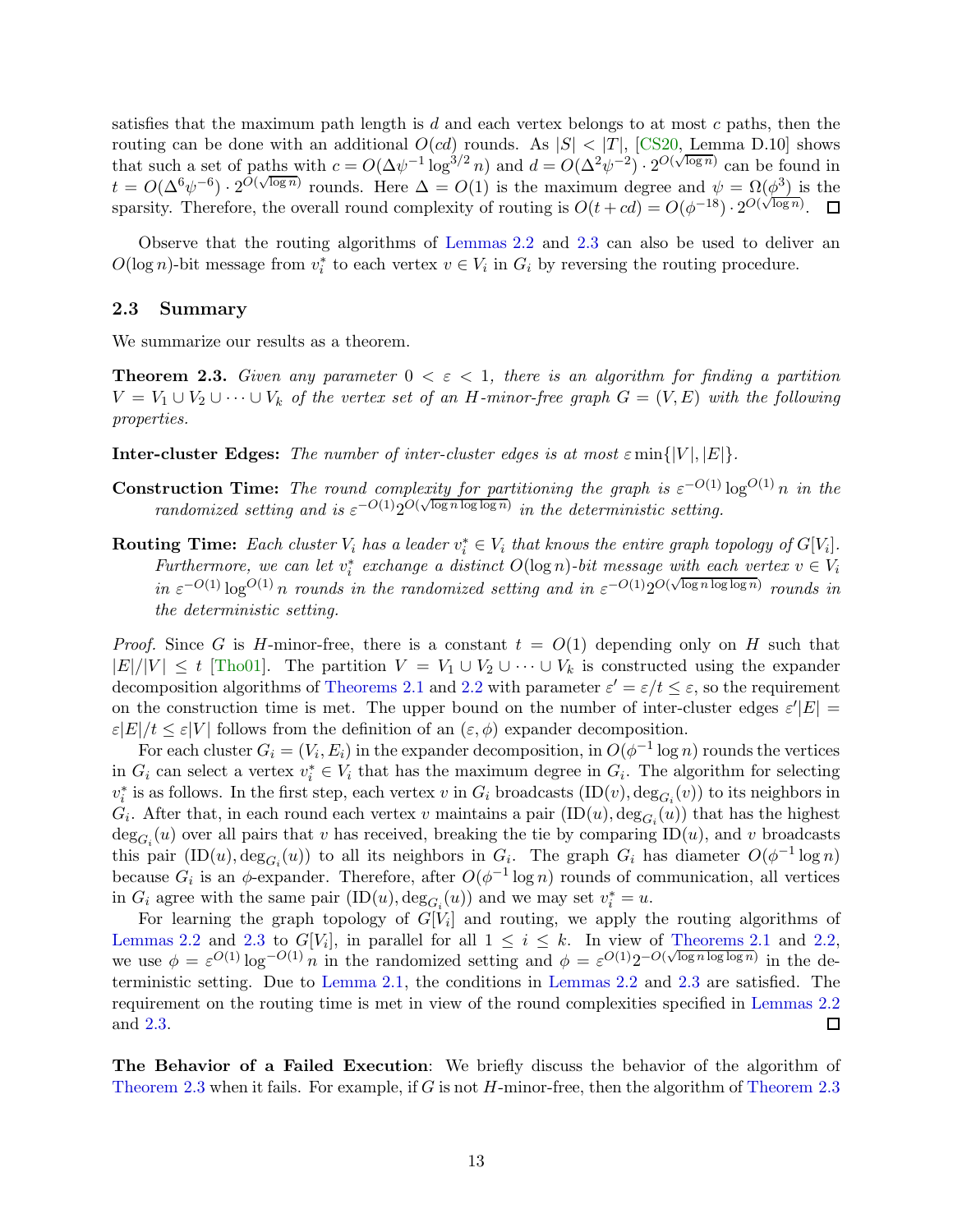might not work successfully. Note that the choice of the parameter  $t$  in the algorithm of [Theorem 2.3](#page-13-0) depends only on  $H$ , regardless of whether the underlying graph is  $H$ -minor-free.

Even if G is H-minor-free, the algorithm might fail with a probability of  $1/\text{poly}(n)$  in the randomized setting. Understanding the behavior of a failed execution of the algorithm of [Theorem 2.3](#page-13-0) is crucial to its application in property testing, which we will discuss in [Section 3.4,](#page-17-0) as there is no guarantee that the underlying network  $G$  is  $H$ -minor-free.

The algorithm of [Theorem 2.3](#page-13-0) has two parts, the clustering step and the routing step.

Clustering Step: In the clustering step we may assume that the algorithm always outputs a clustering  $V = V_1 \cup V_2 \cup \cdots \cup V_k$ , even in a failed execution. In particular, if a vertex v is not assigned to any cluster, then v simply assign itself to the cluster  $\{v\}$ .

In a successful execution, each  $G[V_i]$  has diameter  $O(\phi^{-1}\log n)$  because  $G_i$  is an  $\phi$ -expander and  $G_i$  is the result of removing some edges from  $G[V_i]$ . We can also guarantee that each cluster has this property even in a failed execution, as follows. Choose  $b = O(\phi^{-1} \log n)$  be any upper bound on the cluster diameter for a successful execution of an expander decomposition algorithm. The number b depends only on  $\phi$  and n. in  $O(\phi^{-1}\log n)$  rounds, we run the following algorithm. Using b rounds, each vertex v computes the maximum  $ID(u)$  over all vertices u within distance b to v in  $G[V_i]$ . After that, each vertex v compares its result with its neighbors in  $G[V_i]$ , and then v marks itself  $*$  if there is a disagreement. Finally, each vertex  $v \in V_i$  checks in  $2b + 1$  rounds whether there is a vertex  $u \in V_i$  within distance  $2b + 1$  to v that is marked \*. If such a vertex u exists, then v also marks itself  $\ast$ . It is that there are two possible outcomes. Either all vertices in  $V_i$  are marked ∗, or all vertices in  $V_i$  are not marked ∗. If the diameter of  $G[V_i]$  is at most b, then all vertices in  $V_i$  are not marked  $*$ . If the diameter of  $G[V_i]$  is at least  $2b+1$ , then all vertices in  $V_i$  are marked  $*$ . Hence if a vertex v is marked  $\ast$ , it knows that the clustering step has failed, in which case we can let v reset its cluster to be  $\{v\}.$ 

For the number of inter-cluster edges, if G is H-minor-free, then the upper bound  $\varepsilon \min\{|V|, |E|\}$ is always satisfied in the deterministic setting and it is satisfied with probability  $1 - 1/poly(n)$ in the randomized setting. Recall that the algorithm of [Theorem 2.3](#page-13-0) is based on an expander decomposition algorithm with parameter  $\varepsilon' \leq \varepsilon$ . Since the expander decomposition algorithm does not rely on the assumption that G is H-minor-free, the weaker upper bound  $\varepsilon|E|$  on the number of inter-cluster edges holds regardless of whether the input graph  $G$  is  $H$ -minor-free or not.

Routing Step: We distinguish between different reasons for the routing algorithms of [Lemmas 2.2](#page-12-0) and [2.3](#page-12-1) to fail. The first reason of failure is that the condition  $\deg_{G_i}(v_i^*) = \Omega(\phi^2)|E_i|$  for [Lemmas 2.2](#page-12-0) and [2.3](#page-12-1) is not satisfied. In view of [Lemma 2.1,](#page-10-0) the only possibility that this condition is not met is when G is not H-minor-free. In view of the above discussion, each cluster  $G[V_i]$  always has diameter  $O(\phi^{-1} \log n)$ , so whether the condition  $\deg_{G_i}(v_i^*) = \Omega(\phi^2)|E_i|$  is satisfied can be checked in  $O(\phi^{-1} \log n)$  rounds.

Even if the condition  $deg_{G_i}(v_i^*) = \Omega(\phi^2)|E_i|$  is met, the routing algorithms of [Lemmas 2.2](#page-12-0) and [2.3](#page-12-1) might still fail. There are two possible reasons. One reason is that  $\Phi(G_i) < \phi$  is too small due to an error in the expander decomposition algorithm in the clustering step. The other reason is because that in the randomized setting there is a small probability that the algorithm might fail. In either case, the failure occurs with probability  $1/\text{poly}(n)$ , regardless of whether G is H-minor-free.

In an failed execution of the routing algorithms of [Lemmas 2.2](#page-12-0) and [2.3,](#page-12-1) only a subset of all messages are delivered. To detect a failure of delivery of a message, we can simply reverse the execution of the algorithm. Once a vertex  $v \in V_i$  detects that some of its messages are not successfully delivered, it broadcasts to all vertices in  $V_i$  that the routing algorithm has failed in  $O(\phi^{-1}\log n)$  rounds. Hence we can assume that all vertices in a cluster  $V_i$  know whether the routing algorithm is successful.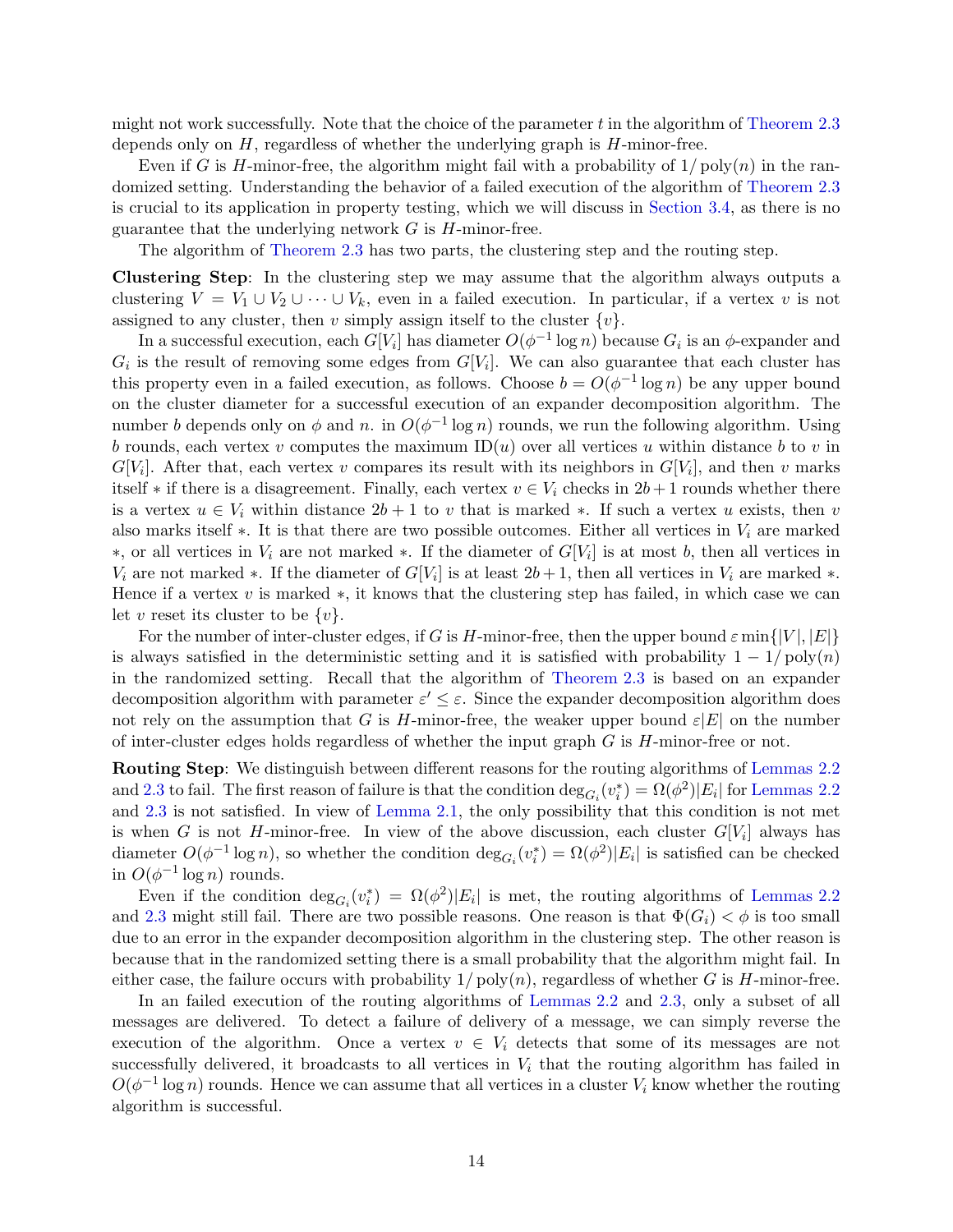# <span id="page-15-2"></span>3 Applications

Using [Theorem 2.3,](#page-13-0) we give  $poly(1/\varepsilon, \log n)$ -round randomized algorithms and  $n^{o(1)} \cdot poly(1/\varepsilon)$ round deterministic algorithms for various optimization, property testing, and graph decomposition problems on planar or H-minor-free networks.

#### <span id="page-15-0"></span>3.1 Maximum Independent Set

We design an efficient algorithm for computing a  $(1-\varepsilon)$ -approximate maximum independent set of any  $H$ -minor-free network by combining [Theorem 2.3](#page-13-0) with the approach of Czygrinow, Han´ckowiak, and Wawrzyniak [\[CHW08\]](#page-43-0).

Let G be an H-minor-free graph. Let  $\alpha(G)$  denote the size of the maximum independent set of G. Recall that any H-minor-free graph has edge density  $d = O(1)$ , where the constant  $O(1)$ depends only on H [\[Tho01\]](#page-48-7). For any H-minor-free graph, as  $|E|/|V| \leq d$ , its minimum degree is at most 2d. Hence  $\alpha(G) = \Theta(n)$ , as an independent set I of size at least  $n/(2d+1)$  can be computed by repeatedly adding a minimum-degree vertex  $v$  to  $I$  and removing all its neighboring vertices. For example, if G is planar, then  $\alpha(G) \geq n/4$  due to the four color theorem.

Run the algorithm of [Theorem 2.3](#page-13-0) on G with parameter  $\varepsilon' = \varepsilon/(2d+1)$  to partition the vertices into  $V = V_1 \cup V_2 \cup \ldots \cup V_k$ . For each  $V_i$ , we route the entire graph topology of  $G[V_i]$  into  $v_i^*$  and let  $v_i^*$  compute the maximum independent set  $I_i$  of  $G[V_i]$  locally. Then,  $v_i^*$  sends a message to each vertex in  $V_i$  to inform if it is in  $I_i$ .

Let  $I = I_1 \cup ... \cup I_k$ . For each edge  $e = \{u, v\}$ , if both u and v are in I, we add one of u and v to Z. Since this can only happen if e is an inter-cluster edge, we have  $|Z| \le \varepsilon' \cdot n$ . Let  $I' = I \setminus Z$ . Clearly,  $I'$  is an independent set.

Using the fact that  $\alpha(G) \ge n/(2d+1)$  and  $\varepsilon' = \varepsilon/(2d+1)$ , we have

$$
|I'| = \left(\sum_{i=1}^k |I_i|\right) - |Z| \ge \alpha(G) - |Z| \ge \alpha(G) - \varepsilon' \cdot n \ge \alpha(G) - \varepsilon \alpha(G) = (1 - \varepsilon)\alpha(G).
$$

Hence we conclude the following theorem.

**Theorem 1.2.** *A*  $(1 - \varepsilon)$ -approximate maximum independent set of an H-minor-free network G *can be computed in*  $\varepsilon^{-O(1)} \log^{O(1)} n$  *rounds with high probability and*  $\varepsilon^{-O(1)} 2^{O(\sqrt{\log n \log \log n})}$  *rounds deterministically in the* CONGEST *model.*

### <span id="page-15-1"></span>3.2 Maximum Cardinality Matching in Planar Graphs

We show that a  $(1 - \varepsilon)$ -approximate maximum cardinality matching of a planar network G can be computed in  $\varepsilon^{-O(1)} \log^{O(1)} n$  rounds with high probability and  $\varepsilon^{-O(1)} 2^{O(\sqrt{\log n \log \log n})}$  rounds deterministically.

Let G be a planar graph. We begin by creating a new graph  $\bar{G} = (\bar{V}, \bar{E})$  from G by removing some vertices from  $G$  such that the sizes of the maximum matching are the same in  $G$  and in G. Moreover, the size of maximum matching is at least  $\Omega(|V|)$ . After applying the algorithm of [Theorem 2.3](#page-13-0) on  $\bar{G}$ , the leader  $v_i^*$  of each cluster gathers the graph topology of the cluster and compute the maximum matching locally.

A k-star is a subgraph induced by the vertices  $\{x, v_1, \ldots, v_k\}$  where for each  $1 \leq i \leq k$ ,  $deg(v_i) = 1$  and there is an edge connecting x and  $v_i$ . A k-double-star is a subgraph induced by the vertices  $\{x, y, v_1, \ldots, v_k\}$  where for each  $1 \leq i \leq k$ ,  $\deg(v_i) = 2$  and there are two edges  $\{x, v_i\}$ and  $\{y, v_i\}$ . The graph G is created by eliminating all 2-stars and 3-double-stars from G by the following procedure.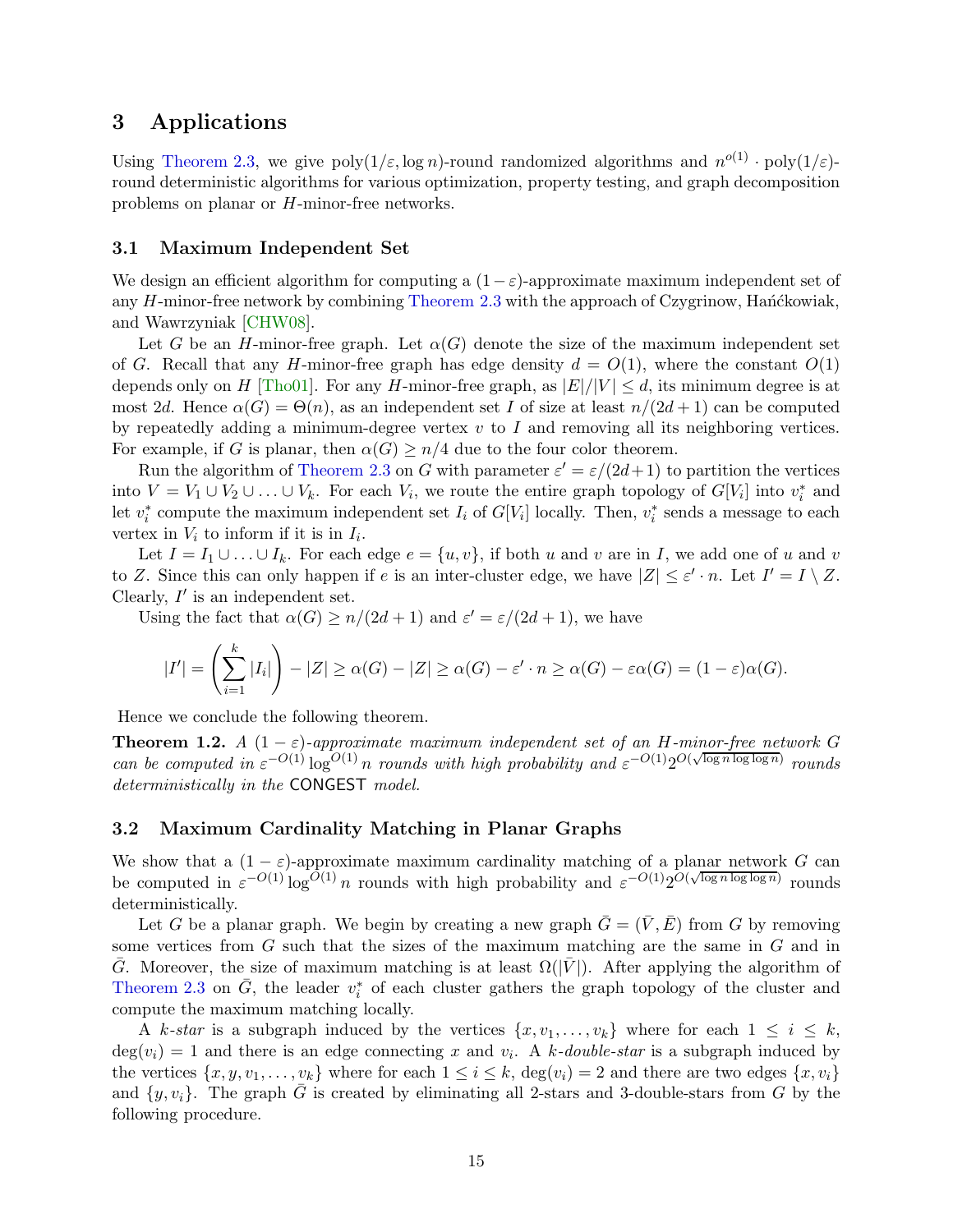To eliminate 2-stars, every vertex u with degree 1 sends a token  $(u)$  to its neighbor. Then every vertex who has received more than one tokens bounces all the tokens, *except one of them*, back to their originators. Vertices of degree 1 whose token was bounced back are removed from G. To eliminate 3-double stars, every vertex u with exactly two neighbors  $u_1, u_2$  sends a token  $(u_1, u_2)$ ) to their neighbors. Every vertex then aggregate the tokens based on the second coordinate, the 2-tuple  $(u_1, u_2)$ . If there are more than 2 tokens with the same second coordinate, all *but two of them* are bounced back to their originators. Vertices whose tokens were bounced back are removed from G.

<span id="page-16-1"></span>Note that the eliminations of 2-stars and 3-double-stars do not change the size of the maximum matching. Moreover, we have the following property:

**Lemma 3.1** (  $[CHS06, Lemma 6]$ ). Let  $G = (V, E)$  be a planar graph with  $n = |V|$  and no isolated *vertices. If* G *contains no 2-stars and 3-double-stars then the size of the maximum matching of* G *is*  $\Omega(n)$ *.* 

By [Lemma 3.1,](#page-16-1) the size of the maximum matching of  $|\bar{V}|$  is at least  $c \cdot |\bar{V}|$  for some constant  $c > 0$ . Czygrinow, Han´ckowiak, and Wawrzyniak [\[CHW08\]](#page-43-0) used [Lemma 3.1](#page-16-1) to design an  $O(\log^* n)$ round deterministic algorithm for computing a  $(1-\varepsilon)$ -approximate maximum cardinality matching in the LOCAL model, for any constant  $\varepsilon > 0$ . We show that [Theorem 2.3](#page-13-0) allows us to obtain efficient matching algorithms in the CONGEST model as well.

Now we run the algorithm of [Theorem 2.3](#page-13-0) on  $\overline{G}$  with parameter  $\varepsilon' = c \cdot \varepsilon$  to partition the vertices into  $\bar{V} = V_1 \cup V_2 \cup \ldots \cup V_k$ . For each  $V_i$ , we route the entire graph topology of  $\bar{G}[V_i]$  into  $v_i^*$  and let it compute the maximum matching  $M_i$  of  $\overline{G}[V_i]$  locally. We claim that the union of the matching  $M = M_1 \cup M_2 \cup \ldots \cup M_k$  is an  $(1 - \varepsilon)$ -approximate maximum matching.

Let  $M^*$  be a maximum matching. Let  $M_i^* = M^* \cap (V_i \times V_i)$  be  $M^*$  restricted to  $V_i$ . We have

$$
|M| = \sum_{i=1}^{k} |M_i| \ge \sum_{i=1}^{k} |M_i^*| = |M^*| - (\# \text{ inter-cluster } M^* \text{-edges}) \ge |M^*| - \varepsilon' \cdot |\bar{V}|
$$
  
=  $|M^*| - \varepsilon \cdot c \cdot |\bar{V}| \ge |M^*| - \varepsilon |M^*| = (1 - \varepsilon)|M^*|.$ 

Hence we conclude the following theorem.

**Theorem 3.1.** *A*  $(1 - \varepsilon)$ -approximate maximum matching of a planar network G can be computed  $in \varepsilon^{-O(1)} \log^{O(1)} n$  *rounds with high probability and*  $\varepsilon^{-O(1)} 2^{O(\sqrt{\log n \log \log n})}$  *rounds deterministically in the* CONGEST *model.*

In [Section 4](#page-19-0) we will generalize this result to the more difficult maximum weighted matching problem for an arbitrary H-minor-free graph to prove [Theorem 1.1.](#page-3-1)

#### <span id="page-16-0"></span>3.3 Correlation Clustering

In the agreement maximization correlation clustering problem, the edge set is partitioned into  $E = E^+ \cup E^-$  two parts, and the goal is to compute a clustering of the vertices  $V = V_1 \cup V_2 \cup \cdots \cup V_k$  $\text{maximizing } \sum_{i=1}^k |E^+ \cap (V_i \times V_i)| + \sum_{1 \leq i < j \leq k} |E^+ \cap (V_i \times V_j)|$ , which is the number of intra-cluster  $E^+$ -edges plus the number of inter-cluster  $E^-$ -edges.

Given a partition  $E = E^+ \cup E^-$  of the edges in G, let  $\gamma(G)$  denote the optimal value for the agreement maximization correlation clustering problem. Note that  $\gamma(G) \geq |E|/2$  if G is connected. This is because if  $|E^+| \ge |E|/2$ , we can put each vertex as a standalone cluster and get a score of at least  $|E|/2$ . Otherwise, putting every vertex in the same cluster yields a score of at least  $|E|/2$ .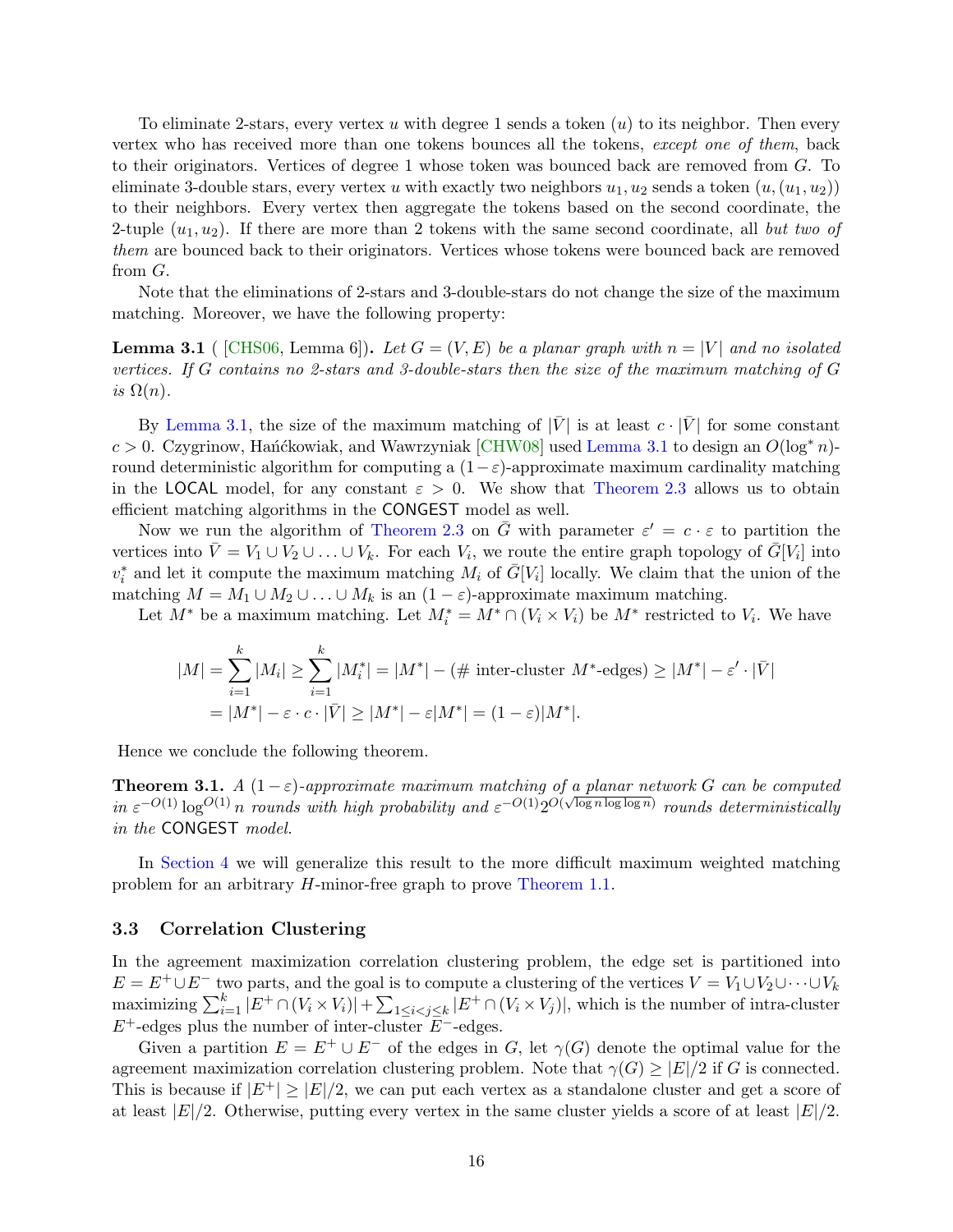Apply the algorithm of [Theorem 2.3](#page-13-0) on G with parameter  $\epsilon' = \epsilon/2$  to partition the vertices into  $V_1 \ldots V_k$ . For each  $V_i$ , route the entire graph topology of  $G[V_i]$  into  $v_i^*$  and let  $v_i^*$  compute an optimal correlation clustering  $C_i$  of  $G[V_i]$ . Let C be the union of  $C_1, C_2, \ldots, C_k$ . Let  $C^*$  be an optimal clustering and  $\mathcal{C}_i^*$  be the restriction of  $\mathcal{C}^*$  to  $V_i$ . Formally,  $\mathcal{C}_i^*$  is constructed by adding  $C \cap V_i$  to  $\mathcal{C}_i^*$ for each cluster  $C \in \mathcal{C}^*$  such that  $C \cap V_i \neq \emptyset$ .

Using the fact that  $\gamma(G) \geq |E|/2$  and  $\epsilon' = \epsilon/2$ , we have

score(
$$
C
$$
)  $\geq \sum_{i=1}^{k} \text{score}(C_i) \geq \sum_{i=1}^{k} \text{score}(C_i^*) \geq \text{score}(C^*) - \epsilon' |E| \geq \gamma(G) - \epsilon \gamma(G) = (1 - \epsilon) \gamma(G).$ 

Hence we conclude the following theorem. Note that the requirement that  $G$  is  $H$ -minor-free is only used in applying [Theorem 2.3.](#page-13-0)

**Theorem 1.3.** *A*  $(1 - \varepsilon)$ -approximate agreement maximization correlation clustering of an H-minor-free network G can be computed in  $\varepsilon^{-O(1)} \log^{O(1)} n$  rounds with high probability and  $\varepsilon^{-O(1)}2^{O(\sqrt{\log n \log \log n})}$  *rounds deterministically in the* CONGEST *model.* 

### <span id="page-17-0"></span>3.4 Property Testing

We design an efficient algorithm for testing an arbitrary minor-closed property  $P$  that is closed under taking disjoint union. This covers many natural graph classes, including planar graphs, outerplanar graphs, graphs with treewidth at most w, and  $H$ -minor-free graphs for a fixed connected graph  $H$ .

We pick s to be the smallest positive integer such that  $K_s \notin \mathcal{P}$ , i.e. the s-vertex clique does not have property  $P$ . If such a number s does not exist, then  $P$  contains the set of all cliques. Since  $\mathcal P$  is minor-closed and any finite graph is a minor of some clique,  $\mathcal P$  must be the trivial property that contains all graphs, in which case we have a trivial property tester that works by letting each vertex output Accept.

**Algorithm:** From now on we assume that s exists, and we let  $H = K_s$  be the s-clique. Our property testing algorithm applies [Theorem 2.3](#page-13-0) under the assumption that the underlying graph is H-minor-free, and then each vertex  $v$  makes its decision as follows.

- Suppose that the routing algorithm of [Theorem 2.3](#page-13-0) works successfully for a cluster  $V_i$ , then  $v_i^*$  knows the graph topology of  $G[V_i]$ . We let  $v_i^*$  locally check whether  $G[V_i]$  has property  $\mathcal P$ and broadcast the results to all vertices in  $V_i$ . If  $G[V_i]$  does not have property  $P$ , then all vertices in  $V_i$  outputs Reject, otherwise all vertices in  $V_i$  outputs Accept.
- Suppose that the routing algorithm of [Theorem 2.3](#page-13-0) does not work successfully for a cluster V<sub>i</sub>. If it fails because the condition  $\deg_{G_i}(v_i^*) = \Omega(\phi^2)|E_i|$  is not met, then all vertices in V<sub>i</sub> outputs Reject, otherwise all vertices in  $V_i$  outputs Accept.

Here we recall from the discussion in [Section 2.3](#page-13-1) that each cluster  $V_i$  is able to check whether the routing algorithm works successfully and whether the condition  $\deg_{G_i}(v_i^*) = \Omega(\phi^2)|E_i|$  is met. Therefore, each vertex  $v$  is able to decide whether to output Accept or Reject in the above algorithm.

**Analysis**: Suppose G has property  $P$ . Because  $P$  is minor-closed,  $G[V_i]$  also has property  $P$ . Moreover,  $G \in \mathcal{P}$  implies that G is H-minor-free. Recall the discussion in [Section 2.3](#page-13-1) that the condition  $\deg_{G_i}(v_i^*) = \Omega(\phi^2)|E_i|$  is not met only when G is not H-minor-free. Therefore, from the description of our algorithm, all vertices will output Accept with probability one.

Suppose G is  $\varepsilon$ -far from having property P. There are two cases. The first case is that the algorithm of [Theorem 2.3](#page-13-0) does not fail. Recall that the algorithm of [Theorem 2.3](#page-13-0) is based on an expander decomposition algorithm with parameter  $\varepsilon' \leq \varepsilon$ . Therefore, as long as the execution of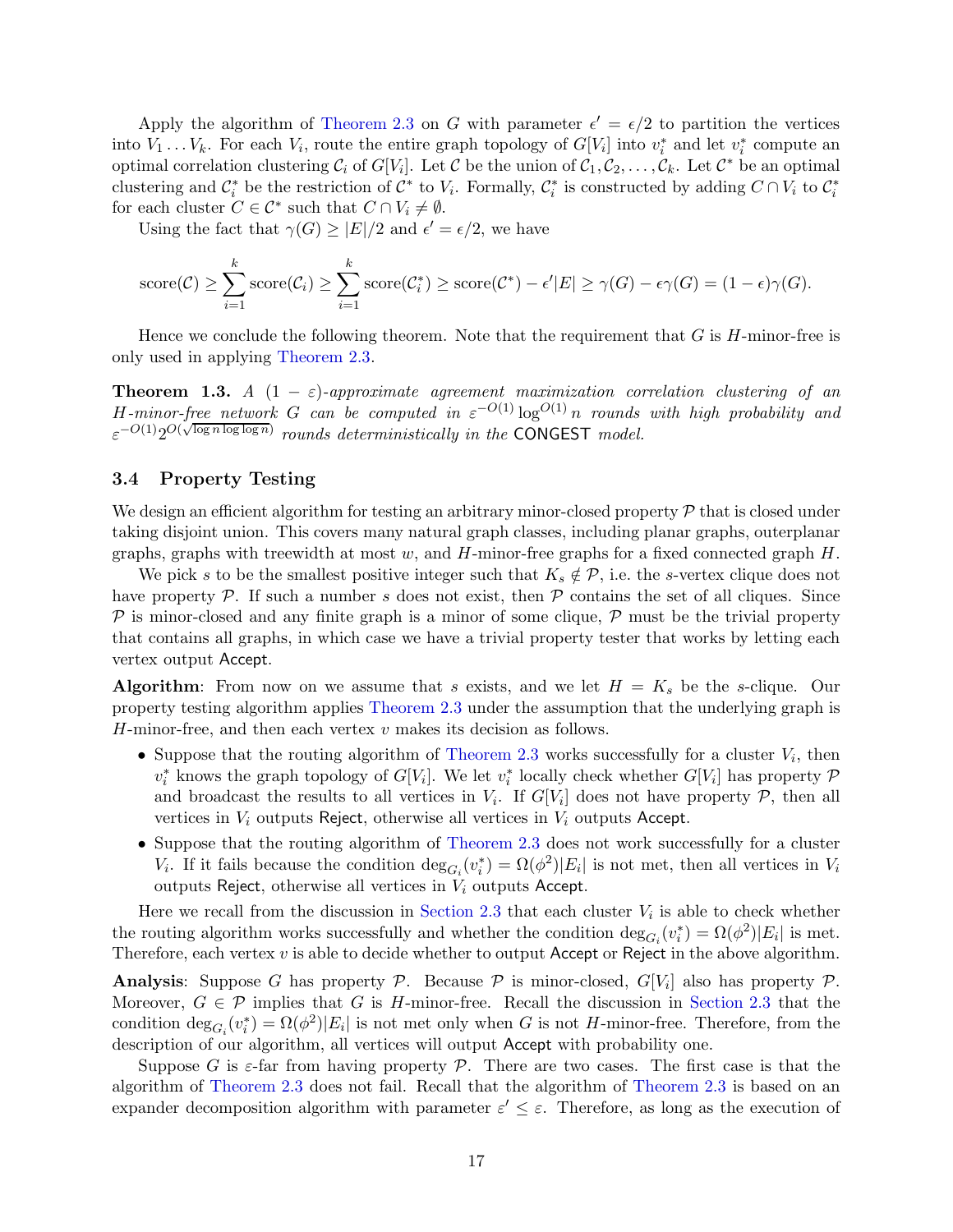the expander decomposition algorithm is successful, the number of inter-cluster edges is at most  $\varepsilon|E|$ , regardless of whether the input graph G is H-minor-free or not. Since G is  $\varepsilon$ -far from having property  $P$ , the graph  $G'$  resulting from removing all inter-cluster edges also does not have property P. Since G' is the disjoint union of all clusters  $G[V_i]$  and P is closed under taking disjoint union, there must be at least one cluster  $G[V_i]$  that does not have property  $P$ , so all vertices  $V_i$  in this cluster will output Reject, as required.

The second case is that the algorithm of [Theorem 2.3](#page-13-0) fails. If it fails because the condition  $\deg_{G_i}(v_i^*) = \Omega(\phi^2)|E_i|$  is not met, then all vertices in  $V_i$  outputs Reject, as required. As discussed in [Section 2.3,](#page-13-1) the probability that algorithm of [Theorem 2.3](#page-13-0) fails due to other reasons is at most  $1/poly(n)$ , so the probability that all vertices in the graph output Accept is at most  $1/poly(n)$ . In particular, a failure in the expander decomposition algorithm might cause the number of intercluster edges to be significantly higher than  $\varepsilon |E|$ , potentially causing all  $G[V_i]$  to have property  $\mathcal{P}$ . Although such a failure might not be detected, it occurs with probability at most  $1/\text{poly}(n)$ .

Hence we conclude the following theorem. Note that in the randomized setting our algorithm has one-sided error in that all vertices output Accept with probability one if G has property  $\mathcal{P}$ .

Theorem 1.4. *Distributed property testing for any minor-closed graph property* P *that is closed under taking disjoint union can be solved in*  $\varepsilon^{-O(1)} \log^{O(1)} n$  *rounds with high probability and*  $\epsilon^{-O(1)}2^{O(\sqrt{\log n \log \log n})}$  *rounds deterministically in the* CONGEST *model.* 

Lower Bound: We give a concrete example of a minor-closed property P that is *not* closed under taking disjoint union and requires  $\Omega(n)$  rounds to test even for constant  $\varepsilon > 0$  and in the LOCAL model. Therefore, the requirement in [Theorem 1.4](#page-4-1) that the graph property is closed under taking disjoint union is, in a sense, necessary.

Let  $P$  be any graph property that is not closed under taking disjoint union. Then there exist two graphs  $G_1 \in \mathcal{P}$  and  $G_2 \in \mathcal{P}$  such that their disjoint union  $G' = G_1 \cup G_2$  does not have property  $P$ . Therefore, if we are in the setting where we allow the underlying network  $G$  to be disconnected and that the number of vertices  $n = |V|$  is not a global knowledge, then it is impossible to decide whether the underlying graph has property  $P$ , because a vertex in  $G_1$  can never know whether the underlying network G is  $G_1$  or  $G_1 \cup G_2$ .

For the case G is guaranteed to be connected and  $n = |V|$  is a global knowledge, we give a concrete example of a minor-closed property  $P$  that is not closed under taking disjoint union and requires  $\Omega(n)$  rounds to test even for constant  $\varepsilon > 0$  and in the LOCAL model.

Let H be a 5-clique on the vertex set  $\{v_1, v_2, v_3, v_4, v_5\}$ . Let  $H_1$  be the result of removing the two edges  $\{v_1, v_2\}$  and  $\{v_1, v_3\}$  from H. Let  $H_2$  be the result of removing the two edges  $\{v_1, v_2\}$ and  $\{v_2, v_3\}$  from H. Let  $H = H_1 \cup H_2$  be the disjoint union of  $H_1$  and  $H_2$ . Let P be the set of all H-minor-free graphs. It is clear that  $P$  is minor-closed and it is not closed under taking disjoint union. For example, we have  $H_1 \in \mathcal{P}$  and  $H_2 \in \mathcal{P}$ , but their union  $H = H_1 \cup H_2$  does not have property P. Let t be any positive integer and let  $s = 2t + 1$ . For any  $i \in \{1,2\}$  and  $j \in \{1,2\}$ , define the graph  $G_{i,j}^t$  as follows.

- Start with an 3s-vertex path  $P = (u_1, u_2, \ldots, u_{3s})$ .
- For each  $1 \leq x \leq s$ , attach a copy of  $H_i$  to  $u_x$  by adding an edge connecting  $u_x$  and the vertex  $v_1$  of  $H_i$ .
- For each  $2s + 1 \leq x \leq 3s$ , attach a copy of  $H_j$  to  $u_x$  by adding an edge connecting  $u_x$  and the vertex  $v_1$  of  $H_i$ .

It is clear that  $G_{1,1}^t$ ,  $G_{2,2}^t$ , and  $G_{1,2}^t = G_{2,1}^t$  have the same number of vertices  $n = 23s$  and the same number of edges  $m = 27s - 1$ . Both  $G_{1,1}^t$  and  $G_{2,2}^t$  are  $\tilde{H}$ -minor-free. For  $G_{1,2}^t = G_{2,1}^t$ , at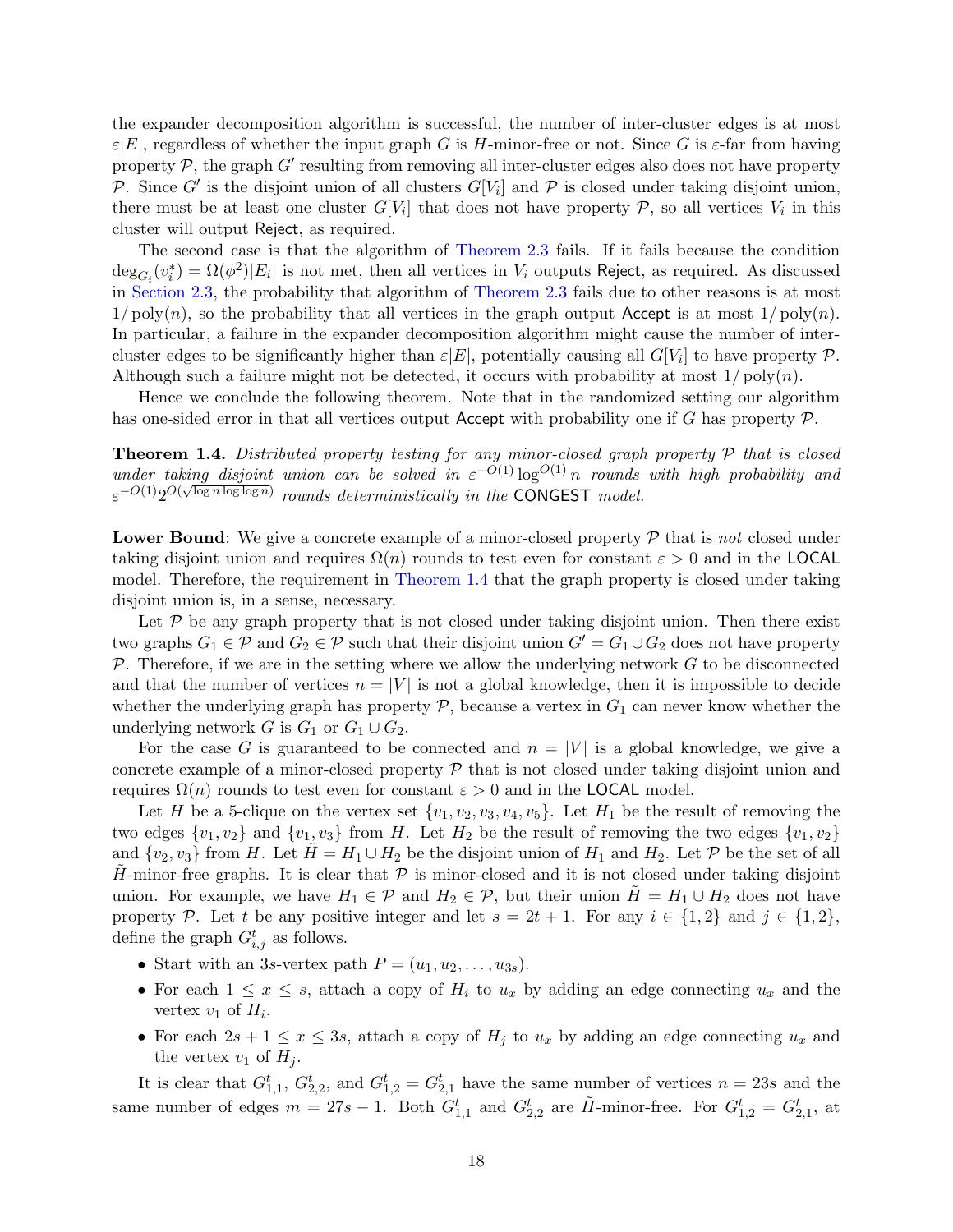least s edges need to be removed to turn it into a  $H$ -minor-free graph, so  $G_{1,2}^t = G_{2,1}^t$  is  $\varepsilon$ -far from being H-minor-free with  $\varepsilon = 1/27$ .

Suppose we have a deterministic distributed property testing algorithm A for P with  $\varepsilon = 1/27$ . We claim that A needs more than t rounds on graphs with  $n = 23s$  vertices. The reason is that the output of at least one vertex  $v$  in  $G_{1,2}^t = G_{2,1}^t$  must be Reject. However, our construction of  $G_{i,j}^t$ guarantees that the radius-t neighborhood of v in  $G_{1,2}^t = G_{2,1}^t$  must be isomorphic to the radius-t neighborhood of a vertex u in  $G_{1,1}^t$  or  $G_{2,2}^t$ . Therefore, if the number of rounds of A is at most t, then Reject is also a possible output when we run A on  $G_{1,1}^t$  or  $G_{2,2}^t$ , so A cannot be correct. This lower bound also extends to the randomized setting. We omit this extension because it is straightforward and tedious.

#### 3.5 Low-diameter Decompositions

Using [Theorem 2.3,](#page-13-0) we design an efficient algorithm that finds a partition of the vertex set  $V =$  $V_1 \cup V_2 \cup \cdots \cup V_k$  such that the number of inter-cluster edges  $\sum_{1 \leq i \leq k} |\partial(V_i)|/2$  is at most  $\varepsilon |E|$  and the diameter of the induced subgraph  $G[V_i]$  is at most  $D = O(\varepsilon^{-1})$  for each  $1 \le i \le k$ .

We first run [Theorem 2.3](#page-13-0) with parameter  $\tilde{\varepsilon} = \varepsilon/2$  to obtain a clustering  $V = V_1 \cup V_2 \cup \cdots \cup V_k$ such that the number of inter-cluster edges is at most  $\tilde{\varepsilon}|E| \leq \varepsilon |E|/2$ . We then refine the cluster  $V_i$ by letting  $v_i^*$  compute a low-diameter decomposition of  $G[V_i]$  with  $\tilde{\varepsilon} = \varepsilon/2$  and  $\tilde{D} = O(\tilde{\varepsilon}^{-1})$  using any known sequential algorithm  $KPR93, FT03, AGG<sup>+</sup>19$  $KPR93, FT03, AGG<sup>+</sup>19$  $KPR93, FT03, AGG<sup>+</sup>19$  $KPR93, FT03, AGG<sup>+</sup>19$  $KPR93, FT03, AGG<sup>+</sup>19$  for this task. Hence each cluster in the final clustering has diameter  $O(\varepsilon^{-1})$ . This step introduces at most  $\varepsilon|E|/2$  inter-cluster edges, so the total number of inter-cluster edges is at most  $\varepsilon|E|/2 + \varepsilon|E|/2 = \varepsilon|E|$ , as required.

**Theorem 1.5.** Given an H-minor free network, a low-diameter decomposition with  $D = O(\varepsilon^{-1})$ *can be computed in*  $\varepsilon^{-O(1)} \log^{O(1)} n$  *rounds with high probability and*  $\varepsilon^{-O(1)} 2^{O(\sqrt{\log n} \log \log n)}$  *rounds deterministically in the* CONGEST *model.*

# <span id="page-19-0"></span>4 Maximum Weighted Matching

In this section, we show how to apply our framework to get a poly( $\log n$ ,  $1/\epsilon$ )-round algorithm in the CONGEST model for  $(1 - \epsilon)$ -MWM in H-minor free graphs.

#### 4.1 Preliminaries

The input graph is a weighted H-minor free graph  $G = (V, E, \hat{w})$ , where  $\hat{w}: E \to \{1, \ldots, W\}$ and  $\max_{X\subseteq V} |E(X)|/|V(X)| \leq C_H$  for some constant  $C_H \geq 1$ . Note that W is an globally-known upper bound on the weight of the edges. Since we are looking for a  $(1 - \epsilon)$ -approximation, we may assume without loss of generality that  $W = \text{poly}(n)$  (See [\[DP14,](#page-43-7) Section 2]). Let  $\epsilon' = \Theta(\epsilon)$  be a parameter that we will choose later. Assume without loss of generality that W and  $\epsilon'$  are powers of two. We can make the assumption because if  $W$  is not a power of two, we can simply set  $W$ to be the next smallest power of two. Similarly for  $\epsilon'$ , but for the next largest power of two. Let  $L = \lg W$ ,  $\delta_0 = \epsilon' W$  and  $\delta_i = \delta_0/2^i$  for  $1 \le i \le L$ .

Similar to [\[DP14\]](#page-43-7), we maintain the following variables throughout the algorithm, with the addition of  $\Delta w(\cdot)$  – the weight modifier:<br>  $M$ : The set of matched edges.

The set of matched edges.

 $y(u)$ : The dual variable defined on each vertex  $u \in V$ .<br>  $z(B)$ : The dual variable defined on each  $B \in V_{odd}$ , when

 $z(B)$ : The dual variable defined on each  $B \in V_{odd}$ , where  $V_{odd} = \{V' \subseteq V \mid |V'| \text{ is odd}\}.$ 

 $\Omega$ :  $\Omega \subseteq V_{odd}$  is the set of active blossoms.

 $\Delta w(e)$ : The weight modifier defined on each edge  $e \in E$ .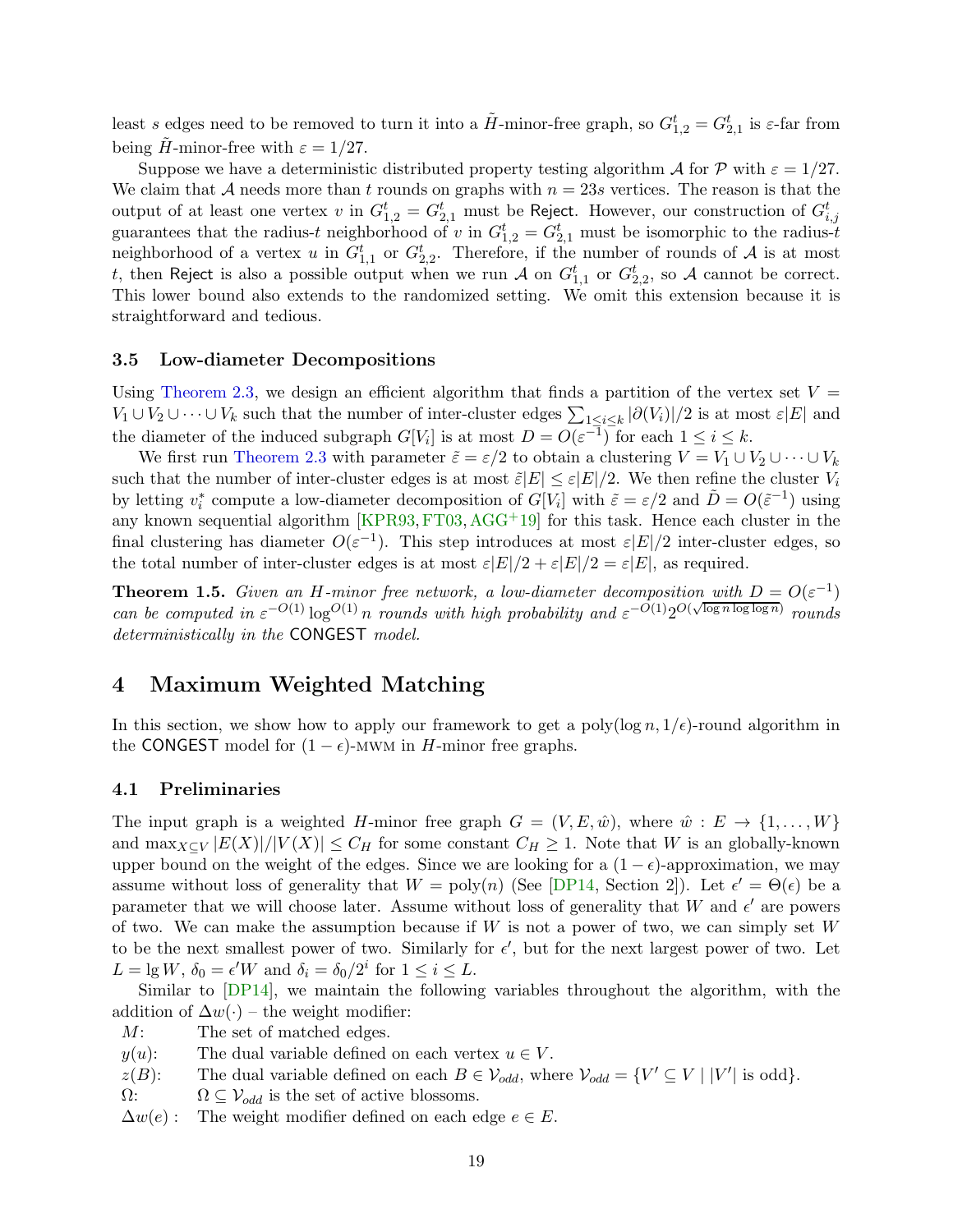Matchings and Augmenting Paths: Given a matching M, a vertex is *free* if it is not incident to any edge in M. An *alternating path* is a path whose edges alternate between M and  $E \setminus M$ . An *augmenting path* P is an alternating path that begins and ends with free vertices. Given an augmenting P, let  $M \oplus P = (M \setminus P) \cup (P \setminus M)$  denote the resulting matching after we augment along P. Note that we must have  $|M \oplus P| = |M| + 1$ .

Dual Variables: The variables y and z are called the *dual variables*, because they correspond to the variables in the dual linear program of Edmonds' formulation  $\sqrt{Edm65}$ . For convenience, given an edge  $e = uv$ , we define

$$
yz(e) = y(u) + y(v) + \sum_{B \in \mathcal{V}_{odd}: e \in B} z(B)
$$

**Blossoms:** A blossom is specified with a vertex set B and an edge set  $E_B$ . A trivial blossom is when  $B = \{v\}$  for some  $v \in V$  and  $E_B = \emptyset$ . A non-trivial is defined recursively: If there are odd number of blossoms  $B_0 \dots B_\ell$  connected as an odd cycle by  $e_i \in B_i \times B_{[(i+1) \mod (\ell+1)]}$  for  $0 \le i \le \ell$ , then  $B = \bigcup_{i=0}^{\ell} B_i$  is a blossom with  $E_B = \{e_0 \ldots, e_{\ell}\} \cup \bigcup_{i=0}^{\ell} E_{B_i}$ . It can be shown inductively that |B| is odd and so  $B \in V_{odd}$ . A blossom is *full* if  $|M \cap E_B| = (|B| - 1)/2$ . The only vertex that is not adjacent to the matched edges in a full blossom is called the *base* of B. Note that  $E(B) = \{(u, v) \mid u, v \in B\}$  may contain edges not in  $E_B$ .

Only full blossoms will be contained in Ω. Moreover, the set of active blossoms Ω forms a laminar (nested) family, which can be represented by a set of rooted trees. The leaves of the trees are the trivial blossoms. If a blossom B is defined to be the cycles formed by  $B_0, \ldots, B_\ell$ , then B is the parent of  $B_0, \ldots, B_\ell$ . The blossoms that are represented by the roots are called the *root blossoms*.

Given  $\Omega$ , let  $G/\Omega$  denote the unweighted simple graph obtained by contracting all the root blossoms in  $\Omega$ . The following are some basic properties about the augmenting paths on the contracted graph:

**Lemma 4.1.** *(* $[DP14, Lemma 2.1]$  Let  $\Omega$  be a set of full blossoms with respect to a matching M. *1. If M is a matching in G*, then  $M/\Omega$  *is a matching in*  $G/\Omega$ *.* 

- *2. Every augmenting path* P ′ *relative to* M/Ω *in* G/Ω *extends to an augmenting path* P *relative to* M *in* G*.*
- *3. Let* P ′ *and* P *be mentioned as in (2). Then* Ω *remains a valid set of full blossoms.*

**Definition 4.1** (Free vertex types). Let  $\hat{F}_s$  and  $\hat{F}_b$  denote the set of free vertices in  $V(G)$  that not *are contained in any blossoms (singleton) and contained in some blossom in* Ω *respectively. Let*  $\hat{F} = \hat{F}_s \cup \hat{F}_b$ . By default, we use the notations to denote such sets of free vertices with respect to *the current time of reference.*

**Definition 4.2** (Free and regular blossoms). For each  $B \in \Omega$ , we say B is free if it contains a free *vertex. Otherwise,* B *is regular.*

Definition 4.3 (Partition of contracted graphs). *Let* Ω *be the set of active blossoms. Given a vertex set*  $\hat{V} \subseteq G$ *, define* 

 $\hat{V}/\Omega = \{v \in G/\Omega \mid \text{the set of vertices in } G \text{ represented by } v \text{ are fully contained in } \hat{V} \}.$ 

*Given a partition*  $(\hat{V}_1, \ldots, \hat{V}_k)$  *of G. Let*  $(\hat{V}_1/\Omega, \ldots, \hat{V}_k/\Omega)$  *be the corresponding set of disjoint vertices in*  $G/\Omega$ *. Note that it may be the case that some vertices in*  $G/\Omega$  *are not contained in any*  $\hat{V}_i/\Omega$ .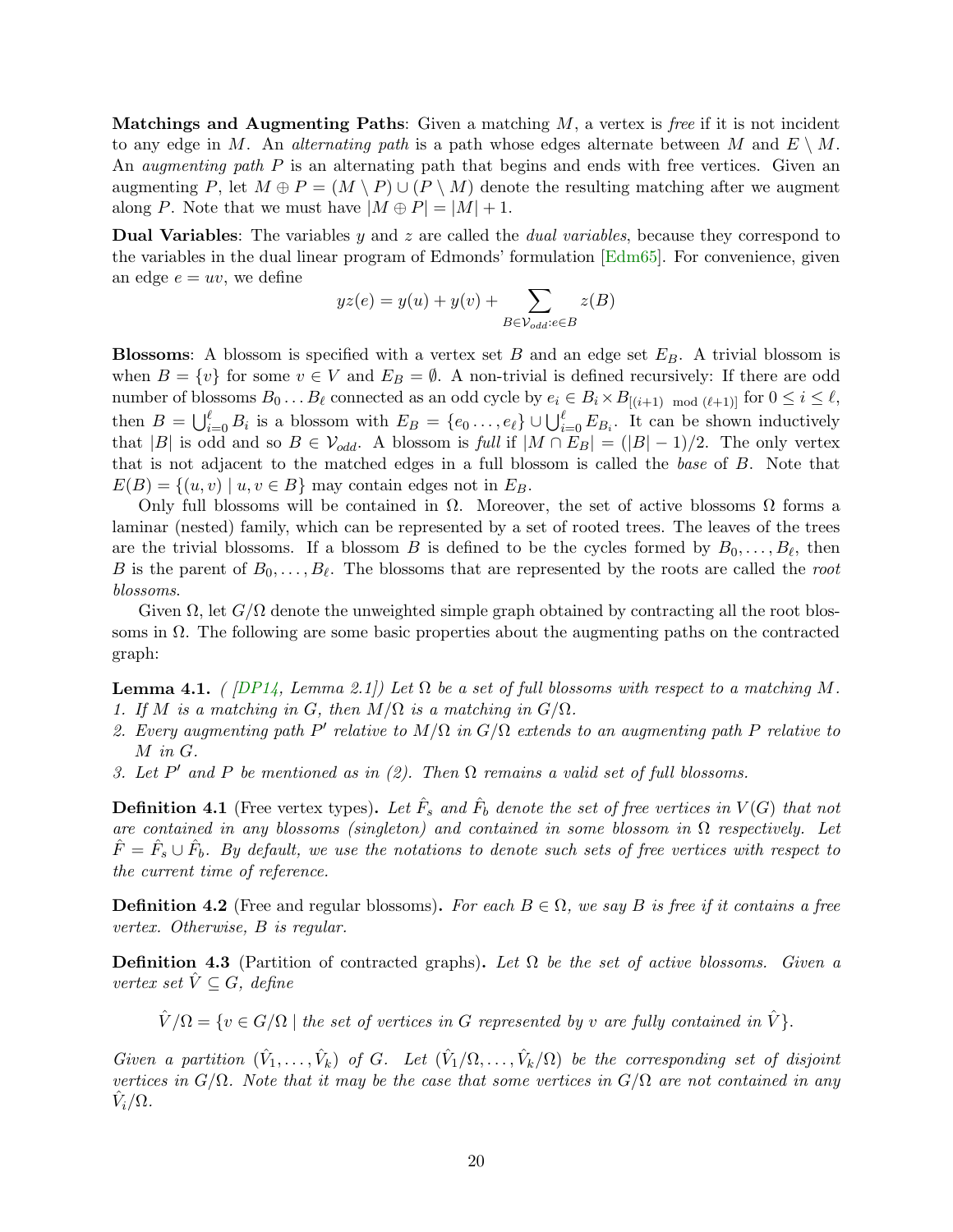**The Weights**: Recall that we denote the original weights of the graph by  $\hat{w}$ . The weight modifier,  $\Delta w$ , is a new variable we introduce to effectively decouple the components in an expander decomposition. Initially  $\Delta w(e)$  is set to 0 for every edge  $e \in E$ . The effective weight is defined to be  $w(e) = \hat{w}(e) + \Delta w(e)$ . The weight at scale *i* is defined to be  $w_i(e) = 2^i \cdot \lfloor w(e)/2^i \rfloor$ .

The Invariants: The algorithm consists of  $1 + \log_2 W$  scales, where each scale consists of  $O(1/\epsilon)$ iterations. We maintain the variables  $M, y, z, \Omega$ , and  $\Delta w$  so that they satisfy the relaxed complimentary slackness condition modified from [\[DP14\]](#page-43-7) at the end of each iteration of each scale i:

#### <span id="page-21-6"></span><span id="page-21-5"></span>Property 4.1. *(Relaxed Complementary Slackness)*

- <span id="page-21-7"></span>*1.* Granularity.  $z(B)$  and  $w_i(e)$  is a non-negative multiple of  $\delta_i$  for all  $B \in V_{odd}, e \in E$  and  $y(u)$  *is a non-negative multiple of*  $\delta_i/2$  *for all*  $u \in V$ *.*
- <span id="page-21-2"></span>2. **Active Blossoms.**  $|M \cap E_B| = ||B||/2|$  *for all*  $B \in \Omega$ *. If*  $B \in \Omega$  *is a root blossom then*  $z(B) > 0$ ; if  $B \notin \Omega$  then  $z(B) = 0$ . Non-root blossoms may have zero z-values.
- <span id="page-21-3"></span>*3.* **Near Domination.**  $yz(e) \geq w_i(e) - 1.5\delta_i$  for each edge  $e = (u, v) \in E$ .
- <span id="page-21-1"></span>*4.* Near Tightness. *Call a matched edge or blossom edge type* j *if it was last made a matched edge or a blossom edge in scale*  $j \leq i$ *. If e is such a type*  $j$  *edge, then*  $yz(e) \leq w_i(e) + 3(\delta_i - \delta_i)$
- *5.* Free Vertex Duals. *The sum of the y-value of the free vertices is at most*  $\tau \cdot |F| + \epsilon' \cdot \hat{w}(M^*),$ *where*  $M^*$  *is an MWM w.r.t.*  $\hat{w}$ *,*  $F$  *is the set of free vertices,*  $\tau$  *is a variable where*  $y(v) \geq \tau$ *for every* v*.* τ *will decrease to 0 when the algorithm ends.*
- <span id="page-21-0"></span>*6.* Bounded Weight Change. *The sum of*  $|\Delta w(e)|$  *is at most*  $\epsilon' \cdot \hat{w}(M^*)$ .

The main modifications from [\[DP14\]](#page-43-7) are the following:

- We added [Item 6](#page-21-0) to impose an upper bound on the weight modification caused by the modifier.
- We modified [Item 5](#page-21-1) so that the y-values of the free vertices is no longer required to be equal. This is because we may freeze a small fraction free vertices to prevent their  $y$ -values being changed during an iteration. As a result, they are no longer required to be zero in the end. However, the sum of the y-values will be upper bounded in the end.
- We loosened the constants in [Item 3](#page-21-2) and [Item 4](#page-21-3) because of the possible parity difference on y-values of the free vertices.

**The Eligible Graph**: The eligible graph in each scale i is the subgraph consists of the "tight" edges, which are either blossoms edges or the ones that nearly violate the complementary slackness condition. Such edges are defined as follow:

Property 4.2. *At scale* i*, an edge is eligible if at least one of the following holds.*

- *1.*  $e \in E_B$  *for some*  $B \in \Omega$ *.*
- <span id="page-21-4"></span>*2.*  $e \notin M$  *and*  $yz(e) \leq w_i(e) - \delta_i$
- *3.*  $e \in M$  *is a type j edge and*  $yz(e) \geq w_i(e) + 3(\delta_i \delta_i) 0.5\delta_i$

Let  $E_{elig}$  be the set of eligible edges. We define the eligible graph as  $G_{elig} = (V, E_{elig})$ . We say u is an *eligible neighbor* of v if  $(u, v) \in E_{elig}$ . Note that we made a modification on [Item 3](#page-21-4) from the original definition in [\[DP14\]](#page-43-7). This is because we need to make sure that when we increase  $\delta_i$  to an eligible matched edge, it will become ineligible afterwards.

<span id="page-21-8"></span>**Observation 4.1.** *If we augment along an augmenting path* P *in*  $G_{elig}/\Omega$ *, all the edges of* P *will become ineligible.*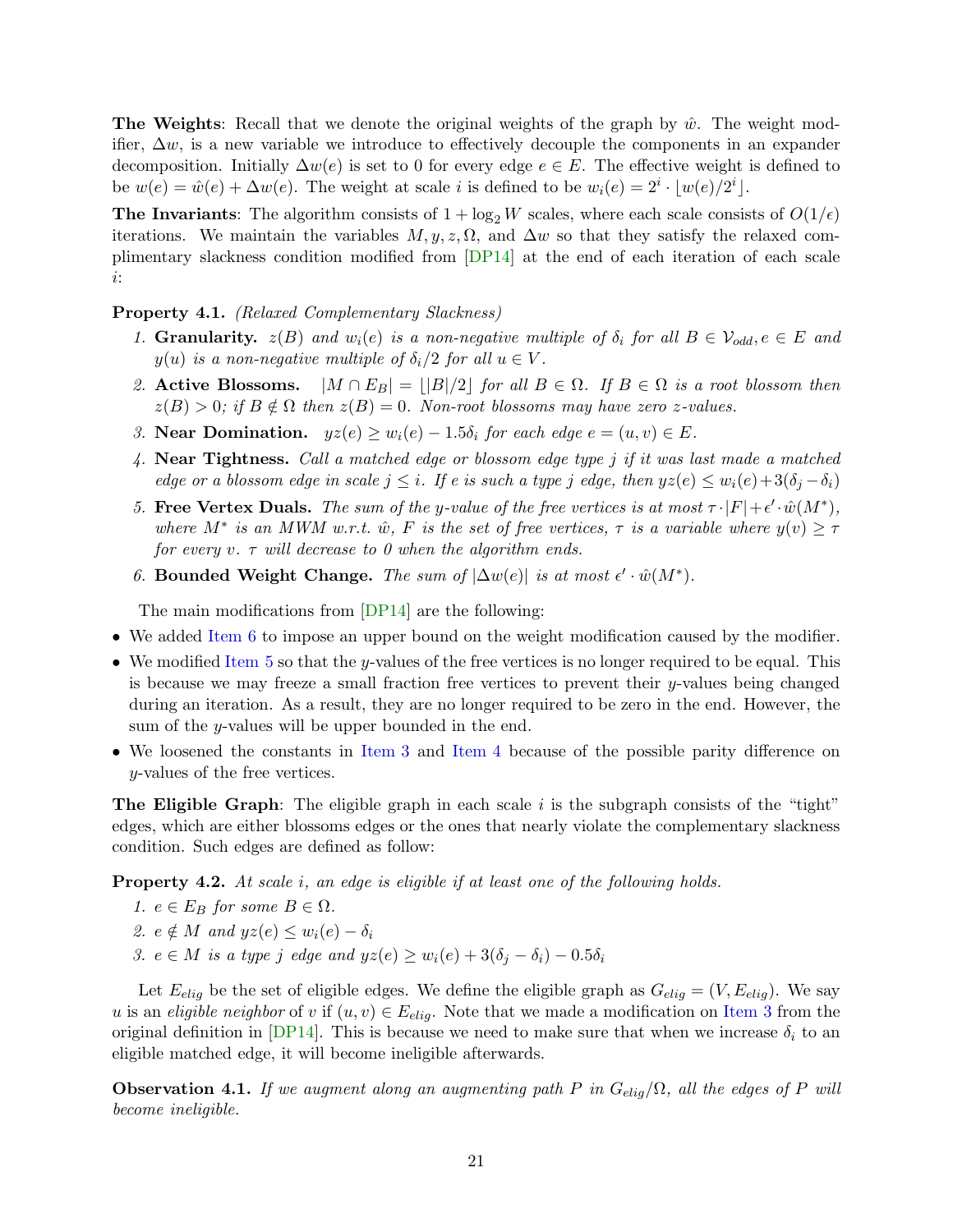Definition 4.4 (Inner, outer, and reachable vertices). *Let* F *denote the set of free vertices in*  $G_{elig}/\Omega$ . Let  $V_{in}$  and  $V_{out}$  denote the set of vertices in  $G_{elig}/\Omega$  that are reachable from F with *odd-length augmenting paths and even-length augmenting paths respectively. Let*  $R = V_{in} \cup V_{out}$ . Let  $\hat{V}_{in}$ ,  $\hat{V}_{out}$ , and  $\hat{R}$  denote the set of original vertices in G that are represented by  $V_{in}$ ,  $V_{out}$ , and R *respectively.*

### <span id="page-22-0"></span>4.2 The Algorithm

The Duan-Pettie algorithm consists  $O(\log W)$  scales. In each scale, the goal is to reduce the y-value of the free vertices roughly by half, while maintaining [Property 4.1](#page-21-5) (the Relaxed Complementary Slackness condition) with respect to the scale. This is done by executing  $O(1/\epsilon)$  iterations of the augmentation step, the blossom shrinking step, the dual adjustment step, and the blossom dissolution step. Each step is done on the eligible graph  $G_{elig}$ . However, it is unclear whether the steps can be efficiently implemented in the CONGEST model. The basic idea is to run expander decomposition on  $G_{elig}$ . Then, make the inter-component edges ineligible by adding  $\delta_i$  to or subtracting  $\delta_i$  from the weight modifier  $\Delta w(e)$  for each inter-component edge e. Now each component of the eligible graph is fully contained in some component of the expander decomposition so it would be possible employ [Theorem 2.3](#page-13-0) to perform those steps locally on some node in each component.

There are a few challenges to overcome in order to implement such a approach. First, the Duan-Pettie algorithm maintains a set of active blossoms in  $\Omega$ . The expander decomposition may cut through the active blossoms. The trick of modifying the weights to make the edges ineligible no longer works because blossoms edges are always eligible. To preserve the eligibility of blossom edges, we shift the cut that goes through active blossoms by the procedure  $\text{CUT}(\cdot)$  [\(Figure 1\)](#page-22-1). In the procedure, if a cut goes through a regular blossom, the cut will be transferred to the matched edge incident to the base of the blossom. If a cut goes through a free blossom, the free vertex inside the blossom will be temporarily frozen for this iteration. This is done by adding a dummy vertex with a dummy matched edge between the dummy vertex and the free vertex. Note that the frozen free vertices are also the reason why have to modify [Item 5,](#page-21-1) and subsequently [Item 3](#page-21-2) and [Item 4](#page-21-3) in [Property 4.1.](#page-21-5) Overall, as we will show, such shifting will not increase the error. Moreover, it will effectively cut inter-component augmenting paths and prevent inter-component blossoms to be formed in the eligible graph.

<span id="page-22-1"></span> $\mathrm{CUT}(\hat{V}_1,\ldots,\hat{V}_k)$ :

Let C denote the inter-component edges of the partition  $\{\hat{V}_i\}_{i=1}^k$ .

- For each  $e \in C$ , let  $B_e \in \Omega$  denote the root blossom (if any) containing e. Define  $h(e) =$  $\sqrt{ }$  $\mathbf{J}$  $\mathcal{I}$ e if e is not contained in any active blossoms.  $e'$  if  $B_e$  is regular and  $e'$  is the matched edge leaving  $B_e$ f if  $B_e$  is free and f is the free vertex contained in  $B_e$ • For each  $e \in h(C) \cap E_{elig}$ , set  $\Delta w(e) \leftarrow$  $\int \Delta w(e) - \delta_i$  if  $e \notin M$  $\Delta w(e) + \delta_i$  if  $e \in M$ 
	- For each  $f \in h(C) \cap \hat{F}_b$ , create a temporary dummy vertex  $f'$  and add a temporary matched edge with weight 0 between  $f$  and  $f'$ .

Figure 1: The procedure  $\text{CUT}(\hat{V}_1, \ldots, \hat{V}_k)$ .

Second, when running the expander decomposition with parameter  $\epsilon''$  on  $G_{elig}$ , [Theorem 2.3](#page-13-0) only guarantee that the number of inter-components does not exceed  $\epsilon''/E_{elig}$ . This does not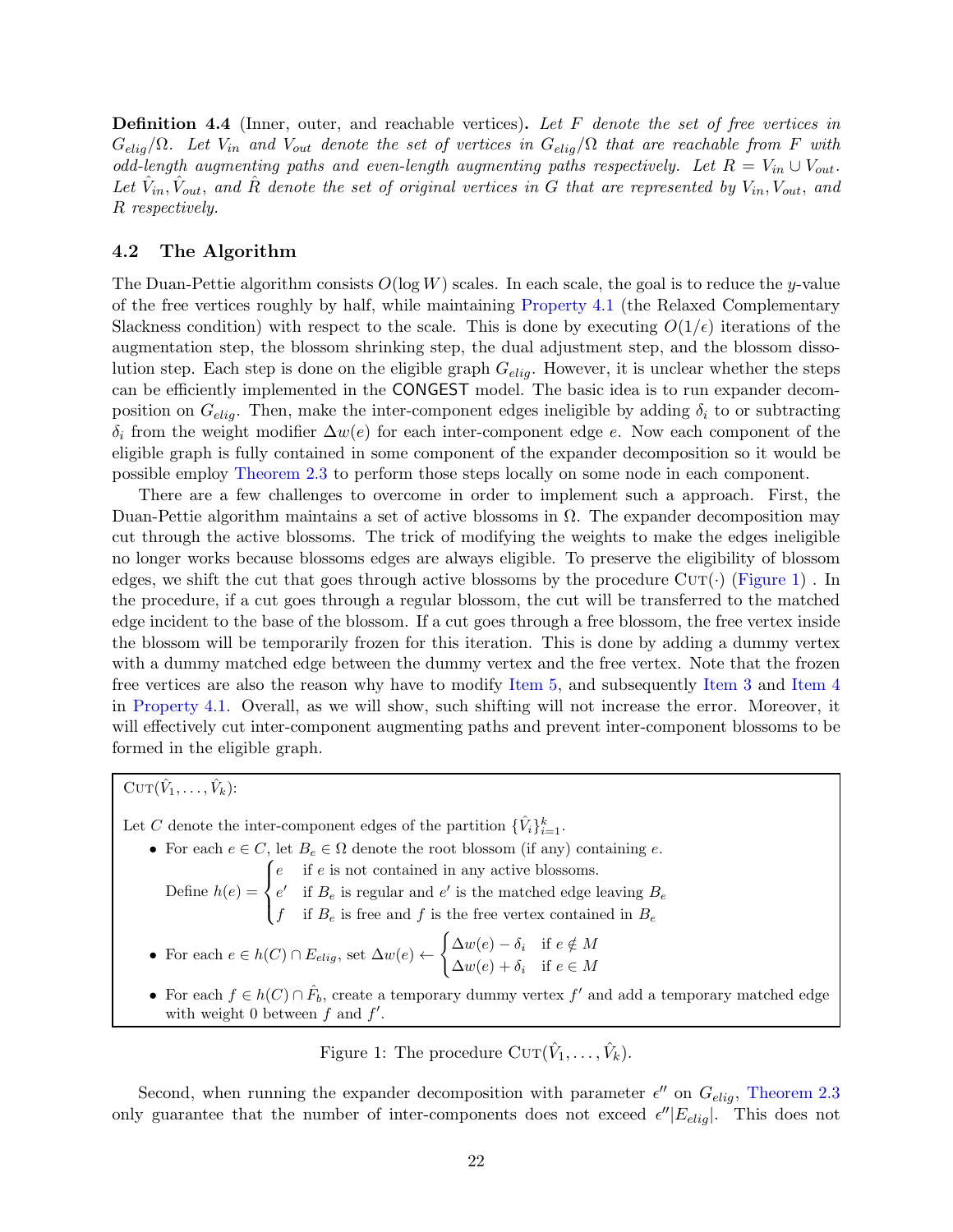guarantee, however, the amount of adjustment to the weight modifier is small relatively to the weight of the optimal matching. Roughly speaking, we will need the number of inter-component edges to be upper bounded by  $O(\epsilon''|M|)$  in order to have such a guarantee, where M is the size of the current matching. In general, it can be the case that  $|E_{eliq}| \gg |M|$  as it is possible some vertex is connected to many free vertices.

Therefore, we will have to process the graph before running the expander decomposition by removing some of the free vertices. Note that we run two expander decompositions in an iteration, one in the augmentation step, and another one in the blossom shrinking step. In the augmentation step, the idea is to remove those high-degree free vertices (more precisely, the free vertices that have many eligible incident edges) before running the expander decomposition. Using the fact that the graph is sparse, we can show the number of low-degree free vertices is linear in the number of matched vertices. Therefore, the expander decomposition will only cut  $O(\epsilon''|M|)$  edges. To incorporate the low-degree free vertices during the augmentation step, each such free vertex will choose a random neighbor and join its component. If we repeat it for enough times, they will "cover" all the augmentation paths because these free vertices are of low-degrees. Also, since each low-degree free vertex f is connected with only one vertex  $u_f$  in each repetition,  $u_f$  does not have worry about having to contend with other vertex for f. As a result,  $u_f$  only needs to remember one free vertex connected to it. This allows us to route the necessary information to a single node in each component to compute a maximal set of augmentation paths.

In the blossom shrinking step, instead of removing low-degree free vertices, we remove the free vertices that cannot be included in any new free blossoms, before running the expander decomposition. Observe that if every neighbor of a free vertex f is connected to some other free vertices in  $G_{elig}$  after the augmentation step, then it is impossible for f to be included in any new blossoms. This is because, for otherwise, an augmenting path would have been formed. We will show this formally in [Lemma 4.11.](#page-28-0) And as we will show in [Lemma 4.6,](#page-26-0) the number of remaining free vertices will be linear in the number of matched vertices. Since those removed free vertices cannot be included in the new blossoms, each component would be able to perform the blossom shrinking step independently.

For the dual adjustment step and the blossom dissolution and clean up step, we will continue to use the same expander decomposition computed in the blossom shrinking step. These steps can be implemented easily if one can perform information gathering and local computation inside each component of the expander decomposition *and* inside each root blossom. We already know that the former can done by [Theorem 2.3.](#page-13-0) For the latter, observe that when a blossom is formed, it must have been fully contained in a component of some expander decomposition in some iteration. We can then use the component to simulate the information gather inside the blossom. We will describe the implementation in more details in [Section 4.4.](#page-31-0) Our full algorithm is described in [Figure 2.](#page-24-0)

#### 4.3 The Analysis

<span id="page-23-0"></span>Throughout the analysis, we assume without loss of generality that we choose  $\epsilon' = \min(\Theta(\epsilon), 1/6)$ .

**Lemma 4.2.** Let  $G_1 = (V, E, \hat{w})$  and  $G_2 = (V, E, w)$ . Let  $M_1^*$  and  $M_2^*$  be optimal matchings in  $G_1$ and in  $G_2$ . Suppose that  $\sum_{e \in E} |\hat{w}(e) - w(e)| \leq \gamma \hat{w}(M_1^*)$ . We have  $\hat{w}(M_2^*) \geq (1 - 2\gamma) \cdot \hat{w}(M_1^*)$ .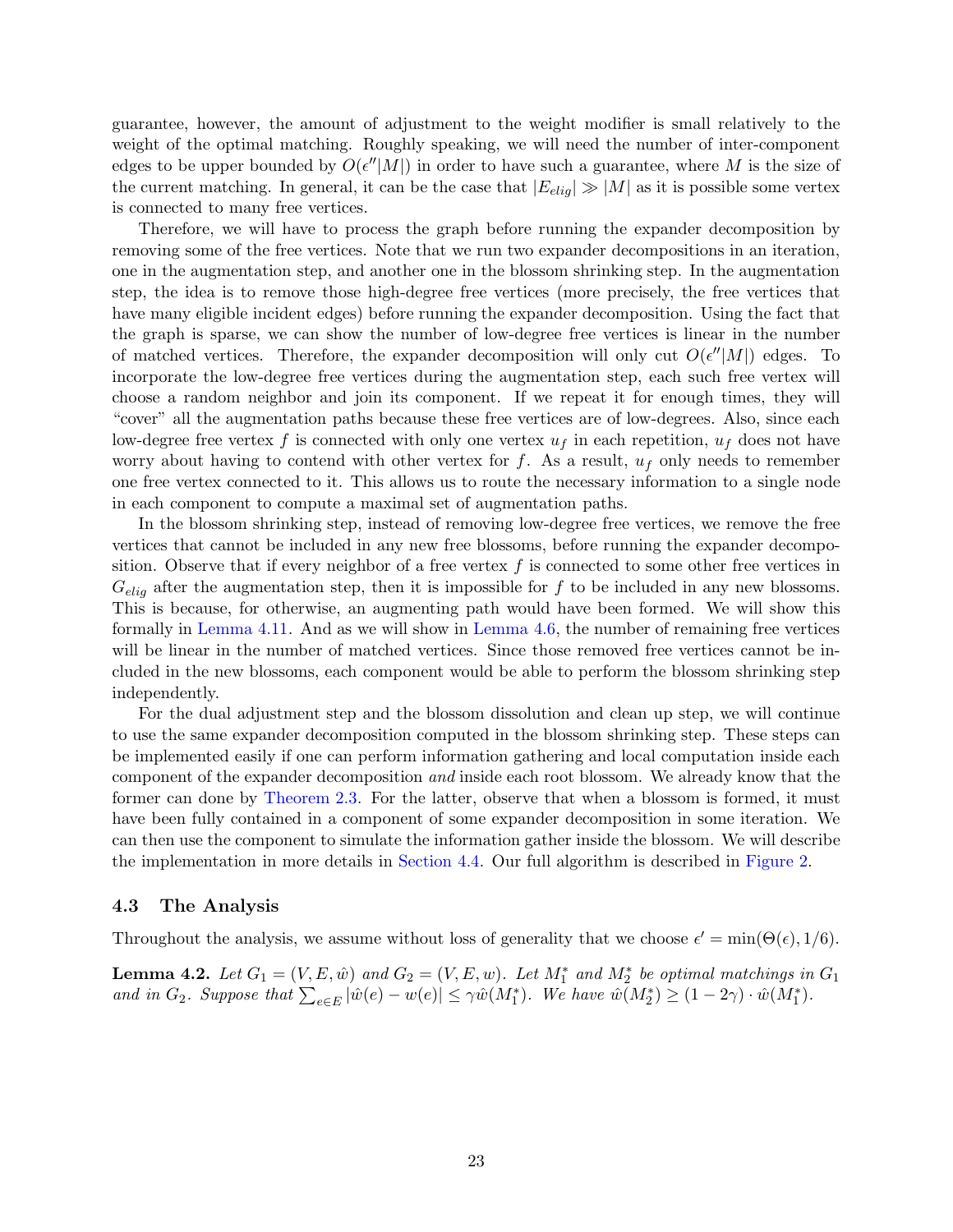<span id="page-24-0"></span> $M \leftarrow \emptyset$ ,  $\Omega \leftarrow \emptyset$ ,  $\delta_0 \leftarrow \epsilon' W$ ,  $\tau = W/2 - \delta_0/2$  $y(u) \leftarrow \tau$  for all  $u \in V$ ,  $z(B) \leftarrow 0$  for all  $B \in V_{odd}$ ,  $\Delta w(e) \leftarrow 0$  for  $e \in E$ . Execute scales  $i = 0, 1, \ldots, L = \log_2 W$  and return the matching M.

Scale i:

- Repeat the following until  $\tau = W/2^{i+2} - \delta_i/2$  if  $i \in [0, L)$ , or until it reaches 0 if  $i = L$ .

#### <span id="page-24-1"></span>1. Augmentation:

- (a) Find a maximal matching on  $G_{elig}[\hat{F}_s]$  and then update  $G_{elig}$  and the free vertices  $(\hat{F}$  and  $\hat{F}_s)$ .
- <span id="page-24-2"></span>(b) Let  $\hat{F}_{\leq C_H} \subseteq \hat{F}_s$  denote the set of singleton free vertices with at most  $C_H$  eligible incident edges.
- (c) Let  $(\hat{U}_1,\ldots,\hat{U}_k)$  be an expander decomposition on  $G \setminus \hat{F}_{\leq C_H}$  with parameter  $\epsilon'' =$  $\epsilon/(48C_H^2\log W)$ . Invoke CUT $(\hat{U}_1,\ldots,\hat{U}_k)$ .
- (d) Repeat the following for  $K \cdot C_H^2 \log n$  iterations for some constant  $K > 0$ . At iteration t:
	- For every vertex  $f \in \hat{F}_{\leq C_H}$ , select a random neighbor  $u_f$ . Set  $\hat{U}_i^{(t)} \leftarrow \hat{U}_i \cup \{f \in \hat{F}_{\leq C_H} \mid u_f \in \hat{U}_i\}.$ Set  $G_{elig}^{(t)} \leftarrow G_{elig} \setminus \{ (f, v) \in E_{elig} \mid f \in \hat{F}_{\leq C_H} \} \cup \{ (f, u_f) \mid f \in \hat{F}_{\leq C_H} \}.$  $-$  Let  $(U_1^{(t)},...,U_k^{(t)}) \leftarrow (\hat{U}_1^{(t)}/\Omega,...,\hat{U}_k^{(t)})$  $\binom{k}{k}$   $\left(\Omega\right)$ . For each  $1 \leq i \leq k$ , find a maximal set  $\Psi_i$  of vertex-disjoint augmenting paths in  $(G_{elig}^{(t)}/\Omega)[U_i^{(t)}]$  $\binom{u}{i}$ . Set  $M \leftarrow M \oplus (\bigcup_i \bigcup_{P \in \Psi_i} P)$ .

Update  $G_{elig}$  and the free vertices  $(\hat{F}$  and  $\hat{F}_s)$ .

#### 2. Blossom Shrinking:

- (a) Let  $\hat{F}' \subseteq \hat{F}_s$  be the set of free vertices whose every neighbor is connected to at least two free vertices (including itself) in  $\hat{F}_s$ .
- (b) Let  $(\hat{V}_1, \ldots, \hat{V}_k)$  be an expander decomposition on  $G \setminus \hat{F}'$  with parameter  $\epsilon'' = \epsilon/(48C_H^2 \log W)$ . Invoke  $\mathrm{CUT}(\hat{V}_1,\ldots,\hat{V}_k)$ .
- (c) Let  $(V_1, \ldots, V_k) \leftarrow (\hat{V}_1/\Omega, \ldots, \hat{V}_k/\Omega)$ . For each i, let  $\Omega_i$  be a maximal set of (nested) blossom in  $(G_{elig}(\Omega)[V_i \cup \hat{F}']$ . Set  $z(B) \leftarrow 0$  for every  $B \in \Omega_i$ . Update  $\Omega \leftarrow \Omega \cup (\bigcup_{1 \leq i \leq k} \Omega_i)$ . Note that  $\{\Omega_i\}_{1\leq i\leq k}$  are disjoint (see [Lemma 4.12\)](#page-29-0).

### 3. Dual Adjustment:

- $\tau \leftarrow \tau \delta_i/2$
- $y(u) \leftarrow y(u) \delta_i/2$ , if  $u \in \hat{V}_{out}$
- $y(u) \leftarrow y(u) + \delta_i/2$ , if  $u \in \hat{V}_{in}$
- $z(B) \leftarrow z(B) + \delta_i$ , if  $B \in \Omega$  is a root blossom with  $B \subseteq \hat{V}_{out}$
- $z(B) \leftarrow z(B) \delta_i$ , if  $B \in \Omega$  is a root blossom with  $B \subseteq \hat{V}_{in}$

#### 4. Blossom Dissolution and Clean Up:

- Some root blossoms might have zero z-values after the dual adjustment step. Dissolve them by removing them from Ω. Update  $G_{elig}$  with the new Ω.
- Remove all dummy vertices and edges created in  $CUT(\cdot)$ .

If  $i \in [0, L)$ , set  $\delta_{i+1} \leftarrow \delta_i/2$ ,  $\tau \leftarrow \tau + 1.5\delta_{i+1}$  and  $y(u) \leftarrow y(u) + 1.5\delta_{i+1}$  for every  $u \in V$ .

Figure 2: The modified Duan-Pettie algorithm with distributed expander decompositions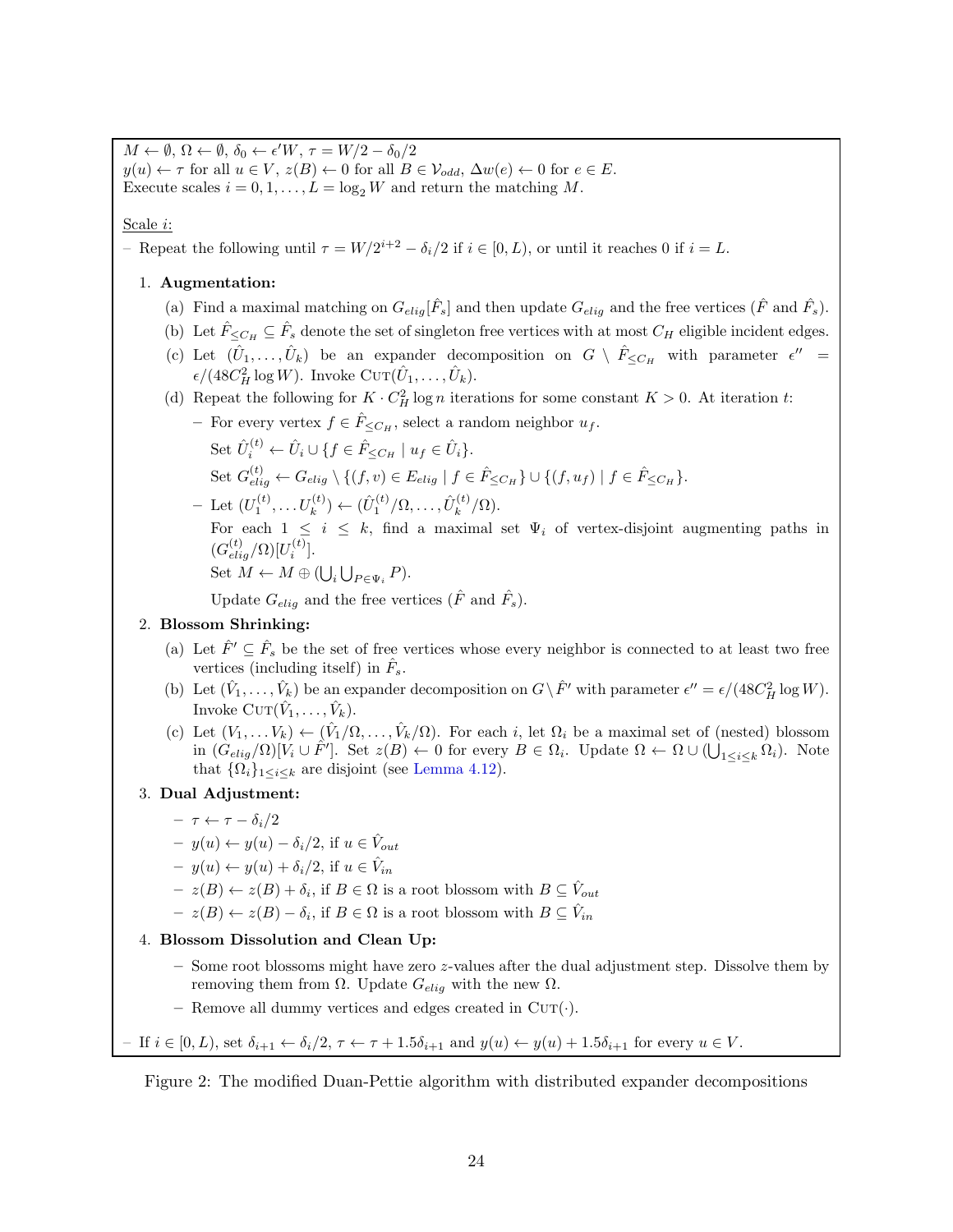*Proof.* We have

$$
\hat{w}(M_2^*) = \sum_{e \in M_2^*} \hat{w}(e)
$$
\n
$$
= \sum_{e \in M_2^*} (w(e) - (w(e) - \hat{w}(e)))
$$
\n
$$
\geq \sum_{e \in M_2^*} (w(e) - |w(e) - \hat{w}(e)|)
$$
\n
$$
= w(M_2^*) - \gamma \hat{w}(M_1^*)
$$
\n
$$
\geq w(M_1^*) - \gamma \hat{w}(M_1^*)
$$
\n
$$
\geq \hat{w}(M_1^*) - 2\gamma \hat{w}(M_1^*) = (1 - 2\gamma) \cdot \hat{w}(M_1^*)
$$
\n
$$
\Box
$$

<span id="page-25-0"></span>**Lemma 4.3.** If e is of type j, it must be the case that  $w(e) \ge W/2^{j+1} + \delta_j$ . At any point, if e is a *matched edge or a blossom edge and satisfies the near tightness condition then*  $yz(e) \leq (1+6\epsilon')w(e)$ . *If* e satisfies the near domination condition at the end of scale L, then  $yz(e) \geq w(e) - 1.5\epsilon'$ .

*Proof.* If e is of type j, it must have become eligible at scale j while unmatched. An unmatched edge can only become eligible in scale j if  $w_j(e) - \delta_j \geq yz(e)$ . The minimum y-value over the vertices at scale j is at least  $W/2^{j+2}$ . Therefore,  $w(e) \ge w_j(e) \ge yz(e) + \delta_j \ge 2 \cdot (W/2^{j+2}) + \delta_j = W/2^{j+1} + \delta_j$ .

If e is a type j and satisfies the near tightness condition, then we must have  $yz(e) \leq w_i(e) + 3\delta_i \leq$  $w(e) + 3\delta_j \le w(e) + 3\epsilon' W/2^j \le w(e) + 6\epsilon' w(e) = (1 + 6\epsilon')w(e).$ 

If e satisfies the near domination condition at the end of scale L, then  $yz(e) \ge w_L(e) - 1.5\delta_L =$ <br> $\Box$  $w(e) - 1.5\epsilon'$ .

**Lemma 4.4.** *Suppose that*  $y, z, M, \Delta w, \Omega$  *satisfy the relaxed complementary slackness condition at the end of scale L. Then*  $\hat{w}(M) \geq (1 - \epsilon) \cdot \hat{w}(M^*).$ 

*Proof.* Let  $M_1^*$  and  $M_2^*$  be optimal matching with respect to  $\hat{w}$  and  $w$ . First, we have

$$
w(M) = \sum_{e \in M} w(e)
$$
  
\n
$$
\geq \sum_{e \in M} (1 + 6\epsilon)^{-1} \cdot yz(e)
$$
 near tightness & Lemma 4.3  
\n
$$
= (1 + 6\epsilon')^{-1} \cdot \left( \sum_{u \in V} y(u) + \sum_{B \in \Omega} \frac{|B| - 1}{2} \cdot z(B) - \sum_{u \in \hat{F}} y(u) \right)
$$
  
\n
$$
\geq (1 + 6\epsilon')^{-1} \left( \sum_{u \in V(M_2^*)} y(u) + \sum_{B \in \Omega} (|M_2^* \cap E(B)|) \cdot z(B) \right) - (1 + 6\epsilon')^{-1} (\epsilon' \cdot \hat{w}(M_1^*))
$$
  
\n
$$
\geq (1 + 6\epsilon')^{-1} \cdot \left( \sum_{e \in M_2^*} yz(e) \right) - 2\epsilon' \cdot \hat{w}(M_1^*)
$$
  
\n
$$
\geq (1 + 6\epsilon')^{-1} \cdot \left( \sum_{e \in M_2^*} w(e) - 1.5\epsilon' \right) - 2\epsilon' \cdot \hat{w}(M_1^*)
$$
  
\n
$$
= (1 + 6\epsilon')^{-1} \cdot \left( \sum_{e \in M_2^*} (\hat{w}(e) - 1.5\epsilon' + (w(e) - \hat{w}(e))) \right) - 2\epsilon' \cdot \hat{w}(M_1^*)
$$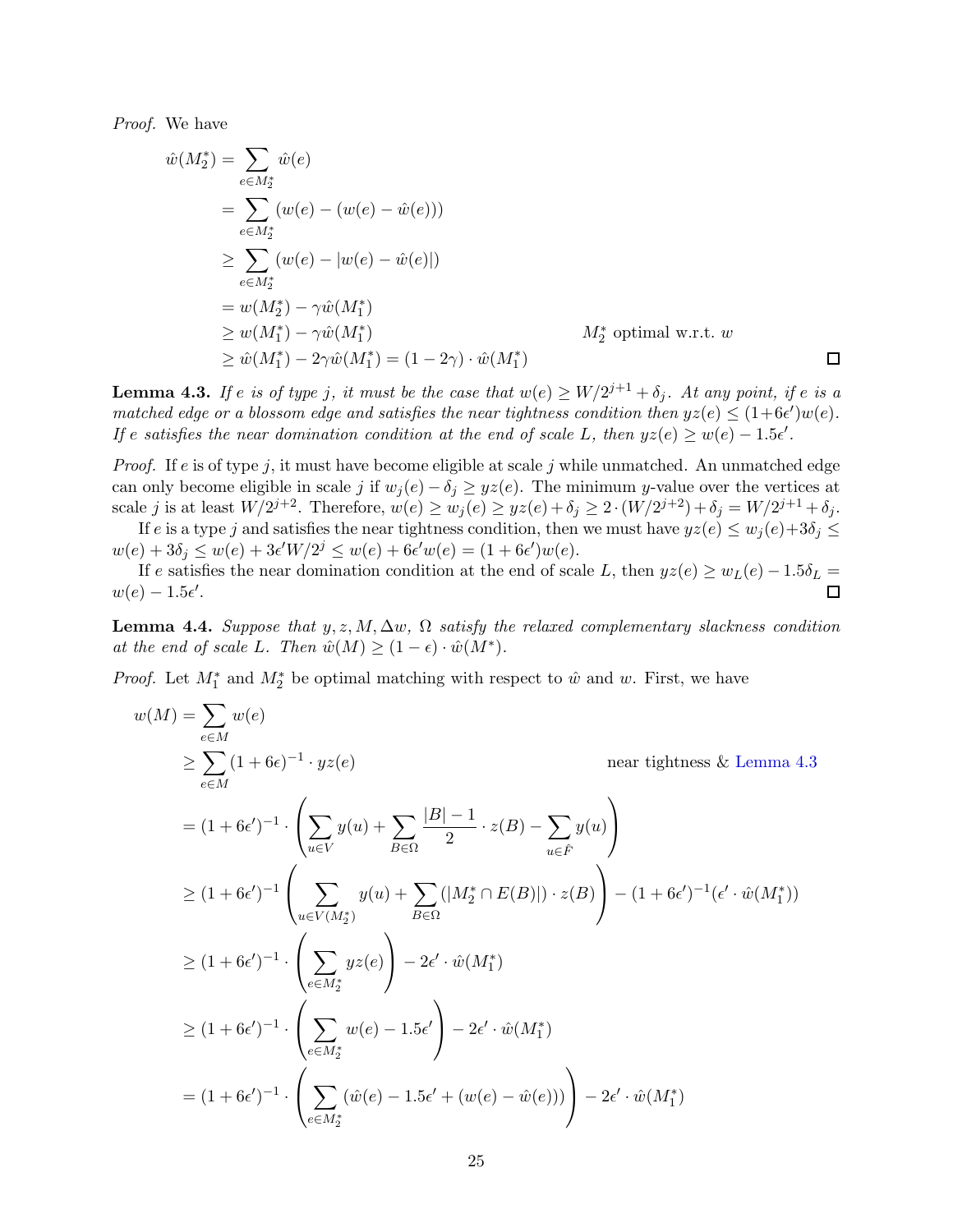$$
\geq (1+6\epsilon')^{-1} \cdot \left( \sum_{e \in M_2^*} (1-1.5\epsilon') \cdot \hat{w}(e) - \sum_{e \in M_2^*} |(w(e) - \hat{w}(e))| \right) - 2\epsilon' \cdot \hat{w}(M_1^*)
$$
  

$$
\hat{w}(e) \geq 1
$$

$$
\geq (1 + 6\epsilon')^{-1} \cdot \left( \sum_{e \in M_2^*} ((1 - 1.5\epsilon') \cdot \hat{w}(e)) - \epsilon' \hat{w}(M_1^*) \right) - 2\epsilon' \cdot \hat{w}(M_1^*)
$$
  
\n
$$
\geq (1 + 6\epsilon')^{-1} \cdot (1 - 1.5\epsilon') \cdot (1 - 2\epsilon') \hat{w}(M_1^*) - 4\epsilon' \cdot \hat{w}(M_1^*)
$$
 By Lemma 4.2  
\n
$$
= (1 - \Theta(\epsilon')) \hat{w}(M_1^*) = (1 - \epsilon) \hat{w}(M_1^*)
$$

<span id="page-26-1"></span>**Lemma 4.5.** The number of inter-component edges in the expander decomposition,  $(\hat{U}_1, \ldots, \hat{U}_k)$ , *of the augmentation step is at most*  $3\epsilon'' C_H^2|M|$ *, where* M *denotes the current matching.* 

*Proof.* Recall  $\hat{F}_s \subseteq \hat{F}$  denote the set of free vertices that are not contained in any active blossoms. We will show that  $\hat{F}_s \setminus \hat{F}_{\leq C_H} = C_H \cdot (|V \setminus \hat{F}_s|)$ . Recall that  $C_H \geq 1$  is the constant such that for all subgraphs  $X \subseteq G$ ,  $|E(X)|/|V(X)| \leq C_H$ .

Let  $\hat{F}_{>C_H}$  be  $\hat{F}_s \setminus \hat{F}_{\leq C_H}$ . First, we show that  $|\hat{F}_{>C_H}| \leq C_H \cdot |V \setminus \hat{F}_s|$ . Since every vertex in  $F_{>C_H}$ is incident to at least  $C_H + 1$  vertices in  $V \setminus \hat{F}_s$  in  $G_{elig}$ , there are at least  $(C_H + 1) \setminus |\hat{F}_{>C_H}|$  edges in  $G_{elig}[\hat{F}_{>C_H} \cup V \setminus \hat{F}_s]$ . However, since G is H-minor free, there are at most  $C_H \cdot |\hat{F}_{>C_H} \cup V \setminus \hat{F}_s|$ edges in  $G_{elig}[\hat{F}_{>C_H} \cup V \setminus \hat{F}_s]$ . This implies

$$
(C_H + 1) \cdot |\hat{F}_{>C_H}| \le C_H \cdot |\hat{F}_{>C_H} \cup V \setminus \hat{F}_s|
$$
  

$$
(C_H + 1) \cdot |\hat{F}_{>C_H}| \le C_H \cdot (|\hat{F}_{>C_H}| + |V \setminus \hat{F}_s|)
$$
  

$$
|\hat{F}_{>C_H}| \le C_H \cdot |V \setminus \hat{F}_s|.
$$

Note that since every vertex in  $V \setminus \hat{F}$  is matched, we have  $|V \setminus \hat{F}| = |M|/2$ . For a free vertex in  $\hat{F} \setminus \hat{F}_s$ , it must be contained in an active blossom. The smallest active blossom contains at least one matched edges so  $|\hat{F} \setminus \hat{F}_s| \leq |M|$ . Therefore,

$$
|V \setminus \hat{F}_{\leq C_H}| = |V \setminus \hat{F}_s| + |\hat{F}_s \setminus \hat{F}_{\leq C_H}|
$$
  
\n
$$
\leq (C_H + 1) \cdot |V \setminus \hat{F}_s|
$$
  
\n
$$
= (C_H + 1) \cdot (|V \setminus \hat{F}| + |\hat{F} \setminus \hat{F}_s|)
$$
  
\n
$$
\leq (C_H + 1) \cdot (|M|/2 + |M|) \leq 3C_H \cdot |M|
$$

The expander decomposition cuts at most  $\epsilon''|E(G_{elig}[V \setminus \hat{F}_{\leq C_H}])|$  edges. This is at most

$$
\epsilon''|E(G_{elig}[V \setminus \hat{F}_{\leq C_H}])| \leq \epsilon'' \cdot C_H |V \setminus \hat{F}_{\leq C_H}| \leq 3\epsilon'' C_H^2 |M|.
$$

<span id="page-26-0"></span>**Lemma 4.6.** The number of inter-component edges in the expander decomposition,  $(\hat{V}_1, \ldots, \hat{V}_k)$ , of  $the$  blossom shrinking step is at most  $3\epsilon'' C_H|M|$ , where M denotes the current matching (excluding *the dummy matched edges added during the augmentation step).*

*Proof.* By definition, a vertex  $f \in \hat{F}_s \setminus \hat{F}'$  must be adjacent to some vertex in  $V \setminus \hat{F}_s$  such that f is the only free vertex in  $F_s$  adjacent to it. Thus,  $|\hat{F}_s \setminus \hat{F}'| \leq |V \setminus \hat{F}_s|$ .

Since every vertex in  $V \setminus \hat{F}$  is matched, we have  $|V \setminus \hat{F}| = |M|/2$ . For a free vertex in  $\hat{F} \setminus \hat{F}_s$ , it must be contained in an active blossom. The smallest active blossom contains at least one matched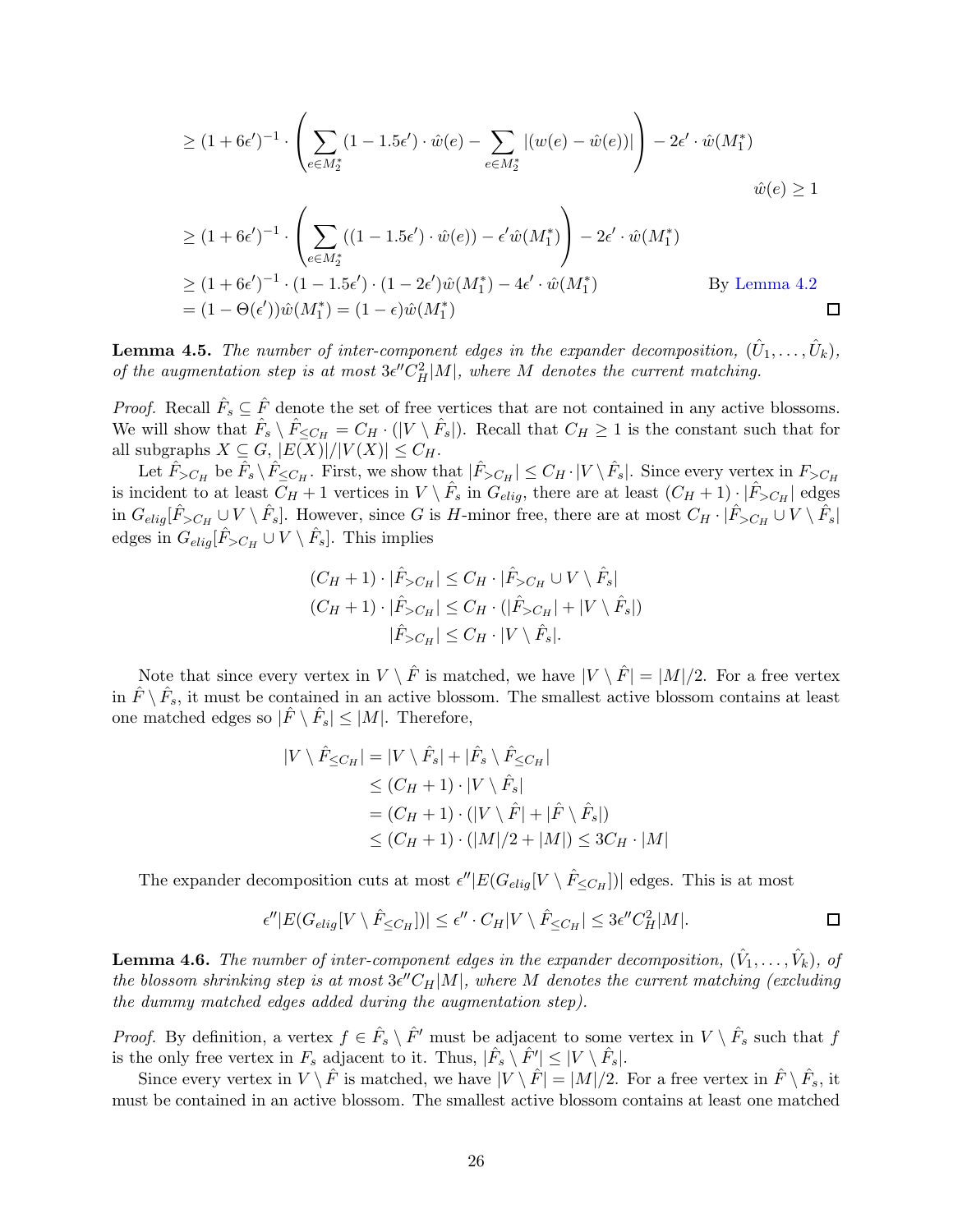edges so  $|\hat{F} \setminus \hat{F}_s| \leq |M|$ . Therefore,

$$
|V \setminus \hat{F}'| = |V \setminus \hat{F}_s| + |\hat{F}_s \setminus \hat{F}'|
$$
  
\n
$$
\leq 2 \cdot |V \setminus \hat{F}_s|
$$
  
\n
$$
= 2 \cdot (|V \setminus \hat{F}| + |\hat{F} \setminus \hat{F}_s|)
$$
  
\n
$$
\leq 2 \cdot (|M| + |M|/2) \leq 3 \cdot |M|
$$

The expander decomposition cuts at most  $\epsilon''|E(G_{elig}[V \setminus \hat{F}'])|$  edges. This is at most

$$
\epsilon''|E(G_{elig}[V \setminus \hat{F}'])| \le \epsilon'' \cdot C_H|V \setminus \hat{F}'| \le 2\epsilon'' C_H|M|.
$$

 $\Box$ 

**Lemma 4.7.** Let M<sup>∗</sup> be an optimal matching in G w.r.t.  $\hat{w}$ . At any point of the algorithm,  $\hat{w}(M^*) \ge |M| \cdot (W/2^{i+2}).$ 

*Proof.* We have:

$$
\hat{w}(M^*) \ge \sum_{e \in M} \hat{w}(e)
$$
\n
$$
\ge \left(\sum_{e \in M} w(e)\right) - \epsilon' \hat{w}(M^*)
$$
\nBy Property 4.1(6)\n
$$
\ge |M| \cdot (W/2^{i+1}) - \epsilon' \hat{w}(M^*)
$$
\nBy Lemma 4.3

<span id="page-27-0"></span>Therefore,  $\hat{w}(M^*) \ge |M| \cdot (W/2^{i+1})/(1+\epsilon') \ge W/2^{i+2}$ .

**Lemma 4.8.** In each iteration of each scale,  $\sum_{e \in E} |\Delta w(e)|$  change by at most  $24\epsilon'' \epsilon' C_H^2 \hat{w}(M^*)$ . *Moreover, the sum of the y-values of the free vertices decrease by at least*  $|\hat{F}| \cdot (\delta_i/2)$  –  $24\epsilon''\epsilon' C_H^2 \hat{w}(M^*).$ 

*Proof.* By [Lemma 4.5](#page-26-1) and [Lemma 4.6,](#page-26-0) since the number of inter-component edges in both expander decompositions is at most  $3\epsilon'' C_H^2|M| + 3\epsilon'' C_H|M| \leq 6\epsilon'' C_H^2|M|$ , the total change on  $\sum_{e \in E} |\Delta w(e)|$ is at most

$$
6\epsilon''C_H^2|M|\cdot \delta_i \le 6\epsilon''C_H^2(2^{i+2}/W)\cdot \hat{w}(M^*)\cdot \delta_i = 6\epsilon''C_H^2(2^{i+2}/W)\cdot \hat{w}(M^*)\cdot (\epsilon'W/2^i) = 24C_H^2\epsilon''\epsilon'\hat{w}(M^*).
$$

Similarly, since the number of inter-component edges is at most  $6\epsilon'' C_H^2|M|$ , the number of free vertices that are frozen is also at most  $6\epsilon'' C_H^2|M|$ . Each free vertex in  $\hat{F}$  besides those who are frozen is supposed to have its y-value decrease by  $\delta_i/2$ . Also note that a frozen free vertex could have its y-value increase by  $\delta_i/2$ , if it becomes inner. Therefore,  $\sum_{f \in \hat{F}} y(f)$  decreases by at least

$$
|\hat{F}| \cdot (\delta_i/2) - 6\epsilon'' C_H^2 |M|\delta_i \ge |\hat{F}| \cdot (\delta_i/2) - 6\epsilon'' C_H^2 (2^{i+2}/W) \cdot \hat{w}(M^*) \cdot (\epsilon' W/2^i)
$$
  

$$
\ge |\hat{F}| \cdot (\delta_i/2) - 24\epsilon'' \epsilon' C_H^2 \cdot \hat{w}(M^*)
$$

Corollary 4.1. *[Property 4.1](#page-21-5)[\(5\)](#page-21-1)[\(6\)](#page-21-0) holds throughout the algorithm.*

*Proof.* For [Property 4.1](#page-21-5)[\(5\)](#page-21-1), note that there are at most  $(L+1) \cdot (1/\epsilon+2) \leq 2(\log W)/\epsilon$  iterations in total. By [Lemma 4.8,](#page-27-0)  $\sum_{e \in E} |\Delta w(e)|$  changes by at most  $24e''e'C_H^2\hat{w}(M^*)$ . By triangle inequality, we know the total change of  $\sum_{e \in E} |\Delta w(e)|$  throughout the algorithm is at most  $24\epsilon'' \epsilon' C_H^2 \hat{w}(M^*)$ .  $2(\log W)/\epsilon \leq \epsilon' \hat{w}(M^*)$  as  $\epsilon'' = \epsilon/(48C_H^2 \log W)$ .

For [Property 4.1\(](#page-21-5)[6\)](#page-21-0), let  $\hat{F}$  denote the set of free vertices at this moment. Note that if  $f \in \hat{F}$ is never frozen, we must have  $y(f) = \tau$ . By [Lemma 4.8,](#page-27-0) the frozen effects cause  $\sum_{f \in \hat{F}} y(f)$  to increase at most  $24\epsilon''\epsilon' C_H^2 \hat{w}(W^*)$  per iteration. Since there are at most  $2(\log W)/\epsilon$  iterations in total, we must have  $\sum_{f \in \hat{F}} y(f) \leq \tau \cdot |\hat{F}| + 24\epsilon'' \epsilon' C_H^2 \hat{w}(W^*) \cdot 2(\log W) / \epsilon \leq \tau \cdot |\hat{F}| + \epsilon' \hat{w}(M^*).$ 囗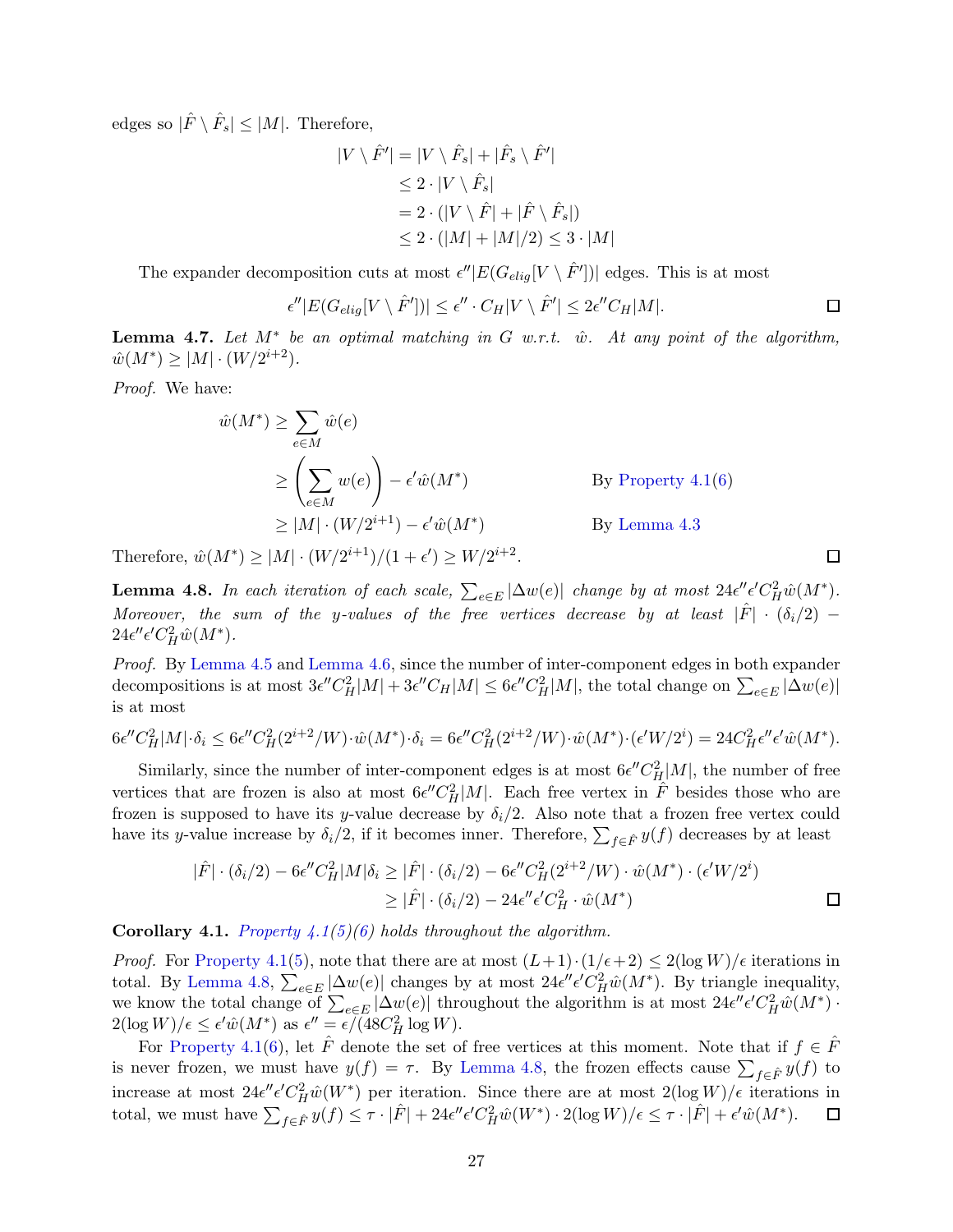Lemma 4.9. *Suppose that [Property 4.1](#page-21-5)[\(1\)](#page-21-6)–[\(4\)](#page-21-3) holds at the end of scale* i*, they must also hold at the beginning of scale*  $i + 1$ *.* 

*Proof.* It is easy to see that [Property 4.1](#page-21-5)[\(1\)](#page-21-6)[\(2\)](#page-21-7) are automatically satisfied as  $\delta_{i+1} = \delta_i/2$ .

For [Property 4.1](#page-21-5)[\(3\)](#page-21-2) (near domination), let  $yz(e)$  and  $yz'(e)$  denote the yz-value of e prior to and after the update respectively in the last line of Scale  $i$ . We have:

 $yz'(e) = yz(e) + 3\delta_{i+1}$ the y-value of both endpoints increase by  $1.5\delta_{i+1}$  $\geq w_i(e) - 1.5\delta_i + 3\delta_{i+1}$  near domination at the end of scale i  $> w_{i+1}(e) - \delta_{i+1} - 1.5\delta_i + 3\delta_{i+1}$  $> w_{i+1}(e) - 1.5\delta_{i+1}$ 

For [Property 4.1\(](#page-21-5)[4\)](#page-21-3) (near tightness), let  $yz(e)$  and  $yz'(e)$  denote the yz-value of e prior to and after the update respectively in the last line of Scale  $i$ . Suppose that  $e$  is of type  $j$ . We have:

$$
yz'(e) = yz(e) + 3\delta_{i+1}
$$
 the *y*-value of both endpoints increase by 1.5 $\delta_{i+1}$   
\n
$$
\leq w_i(e) + 3(\delta_j - \delta_i) + 3\delta_{i+1}
$$
 near tightness at the end of scale *i*  
\n
$$
\leq w_{i+1}(e) + 3(\delta_j - \delta_i + \delta_{i+1})
$$
  
\n
$$
\leq w_{i+1}(e) + 3(\delta_j - \delta_{i+1})
$$

<span id="page-28-1"></span>**Lemma 4.10.** With high probability, for every augmenting path P in  $G_{elig}/\Omega$  there exists an *iteration* t of the augmentation step where P is contained in  $G_{elig}^{(t)}/\Omega$ .

*Proof.* Let  $P_{wxyz}$  denote the set of augmenting paths of  $G_{elig}/\Omega$  where  $(w, x)$  is the first edge and  $(y, z)$  is the last edge. Note that it may be possible that  $x = y$ . Note that if both  $(w, x)$  and  $(y, z)$ are in  $G_{elig}^{(t)}/\Omega$  then we know all paths in  $P_{wxyz}$  are contained in  $G_{elig}^{(t)}/\Omega$ .

Given an iteration  $t$ , we have:

$$
\Pr((w, x), (y, z) \in G_{elig}^{(t)}/\Omega)
$$
\n
$$
\geq \Pr((w, x) \in G_{elig}^{(t)}/\Omega) \cdot \Pr((y, z) \in G_{elig}^{(t)}/\Omega)
$$
\n
$$
\geq \frac{1}{C_H} \cdot \frac{1}{C_H} = \frac{1}{C_H^2}
$$

Therefore,

$$
\Pr(\{(w, x), (y, z)\} \not\subseteq G_{elig}^{(t)} / \Omega \text{ for all } t) \le \left(1 - \frac{1}{C_H^2}\right)^{KC_H^2 \log n} = 1/\text{poly}(n)
$$

By taking an union over all  $n<sup>4</sup>$  possible combinations of  $w, x, y, z$ , we conclude w.h.p. every augmenting path is contained in  $G_{elig}^{(t)}/\Omega$  for some t.

<span id="page-28-0"></span>**Lemma 4.11.** *After the Augmentation step, w.h.p. there are no augmenting paths in*  $G_{elig}/\Omega$ *.* 

*Proof.* If there exists an augmenting path  $P \in G_{elig}/\Omega$  after the augmentation step, P must be also be an augmenting path in  $G_{elig}/\Omega$  before the augmentation step due to [Observation 4.1.](#page-21-8) By [Lemma 4.10,](#page-28-1) w.h.p. there exists t where P is contained in  $G_{elig}^{(t)}/\Omega$ . The only reason that P is not found is because that P is not contained entirely in  $G[U_i^{(t)}]$  $i^{(l)}$  for some i. This can happen when some vertex  $v \in P$  is not in any  $U_i^{(t)}$  $\boldsymbol{v}_i^{(t)}$  or  $P$  goes across two components  $U_i^{(t)}$  $u_i^{(t)}$  and  $U_j^{(t)}$  where  $i \neq j$ .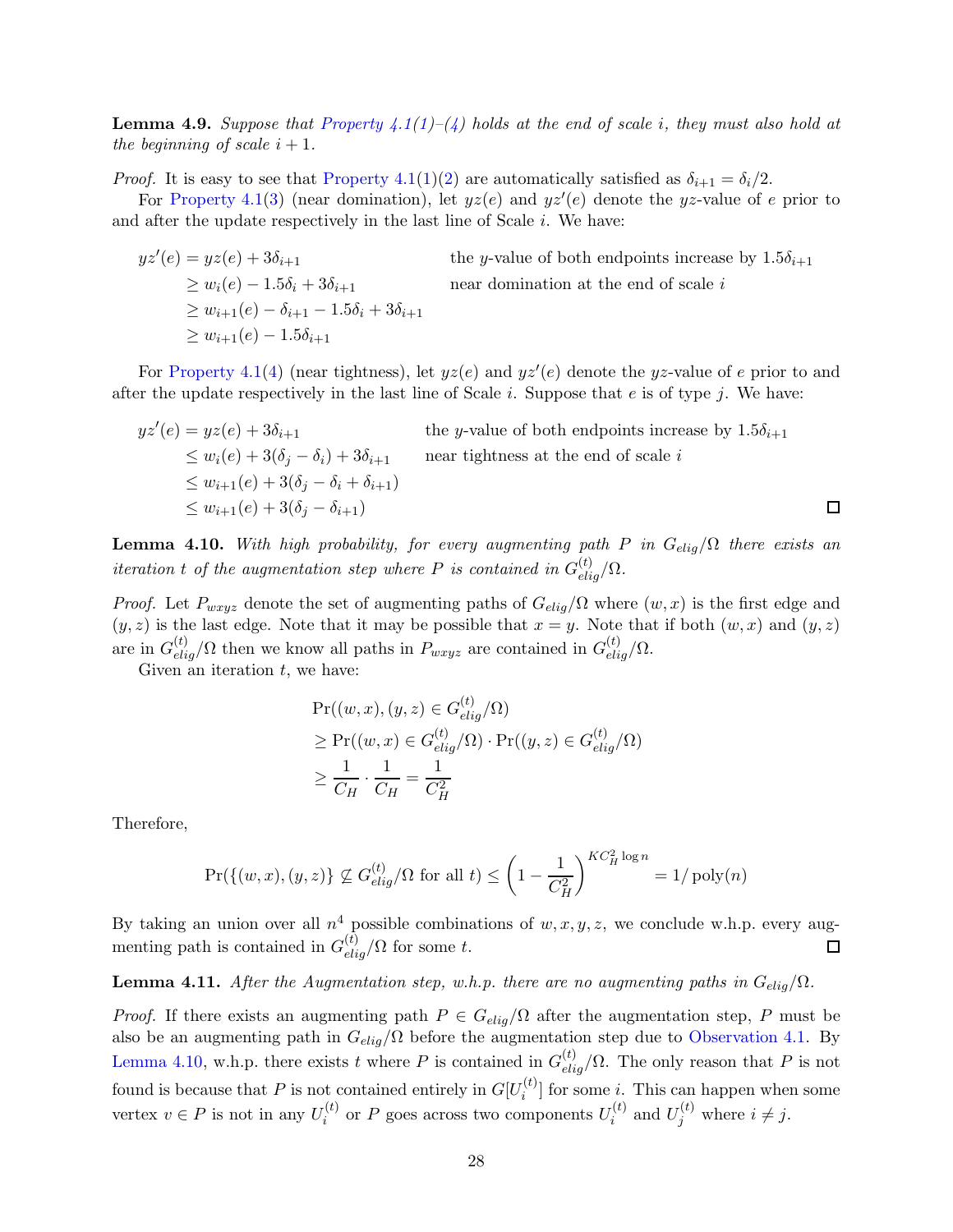If there exists a vertex  $v \in P$  such that v is not in any  $U_i^{(t)}$  $i^{(v)}$ , it must be the case that v is a blossom that is cut internally by the cut of the expander decomposition. Let e an edge in the blossom that is cut. If v is an internal vertex of  $P$ ,  $h(e)$  must be the matched edge that connects v and u, where u is also in P. Since we have added  $\delta_i$  to  $\Delta w(h(e))$ ,  $h(e)$  is no longer eligible and P must not be an eligible augmenting path. If v is not an internal node of P, then v must be a contracted free blossom. Let f be the free vertex in  $v$ . Since we have temporarily frozen f by putting a dummy matched edge  $f'f$ , P cannot be an augmenting path.

Otherwise, P goes across two component of the expander decomposition. It must be the case that there exists two consecutive vertices  $x, y \in P$  where  $x \in U_i^{(t)}$  $u_i^{(t)}$  and  $y \in U_j^{(t)}$  $j^{(i)}$  for some  $i \neq j$ . If  $xy$ is matched, let  $\widehat{xy}$  denote the matched edge in G represented by  $xy$ . In this case, we have added  $\delta_i$ to the  $\Delta w$ -value of  $\widehat{xy}$ . If xy is unmatched, let  $\widehat{xy}$  denote the set of all unmatched edges in G that are represented by xy. We have subtracted  $\delta_i$  from the  $\Delta w$ -value of all the edges in  $\widehat{xy}$ . Therefore, in any case, edges between  $x$  and  $y$  are no longer eligible so either  $P$  cannot be an alternating path in  $G_{elig}/\Omega$ .  $\Box$ 

<span id="page-29-0"></span>**Lemma 4.12.** In the blossom shrinking step, for each  $1 \leq i \leq k$  and for every  $f \in \hat{F}'$ ,  $f \notin B$  for *all*  $B \in \Omega_i$ . Therefore,  $\{\Omega_i\}_{1 \leq i \leq k}$  are disjoint.

*Proof.* Suppose to the contrary that  $B \in \Omega_i$  is a blossom formed during the blossom shrinking step with  $f \in B$  for some  $f \in \hat{F}'$ .

Given a vertex v, we define the *free degree* to be the number of eligible neighbors in  $\hat{F}_s$ . Let  $x \in B$  be a neighbor of f. Since  $f \in \hat{F}'$ , the free degree of x must be at least 2. Let  $f' \in \hat{F}_s$  be the other free vertex that is an eligible neighbor of  $x$ . If blossoms  $B$  is formed, then there exists an augmenting path from f to f' in  $G/\Omega_{old}$  where  $\Omega_{old}$  is the set of active blossoms before the blossom shrinking step. By [Lemma 4.11,](#page-28-0) this is a contraction.  $\Box$ 

<span id="page-29-1"></span>**Lemma 4.13.** *There are no eligible edges between vertices in*  $V_{out}$  *of*  $G_{elig} / \Omega$  *after the Blossom Shrinking step.*

*Proof.* Suppose to the contrary that there exists  $u, v \in V_{out} \subseteq V(G_{elig}(\Omega))$  such that  $(u, v) \in$  $E(G_{elig}|\Omega)$ . Since  $u, v \in V_{out}, (u, v)$  must be an eligible unmatched edge.

First we claim that we may assume w.l.o.g. there exists alternating paths  $P_u$  and  $P_v$  in  $G_{elig}/\Omega$ from the same free vertex to u and v. By the definition of  $V_{out}$ , there exists two alternating paths  $P'_u$  and  $P'_v$  from some free vertices to u and v. It must be the case that  $P'_u$  and  $P'_v$  shares at least one vertex. Otherwise, an augmenting path will be formed by concatenating  $P'_u$ ,  $(u, v)$  and  $P''_v$ , where  $P_v^{tr}$  denotes the reverse of  $P_v'$ , which is impossible after the Augmentation step by [Lemma 4.11.](#page-28-0) Let x denote the first vertex on  $P'_u$  such that  $x \in P'_u \cap P'_v$ . Let  $P'_u(x)$  and  $P'_v(x)$  denote the prefixes of  $P'_u$  and  $P'_v$  from the beginning of the paths to the first occurrence of x. Note that  $|P'_u(x)|$  and  $|P'_v(x)|$  must have the same parity; otherwise an augmenting path will be formed by concatenating  $P'_u(x)$  and  $P''_u(x)$ . Since  $|P'_u(x)|$  and  $|P'_v(x)|$  have the same parity, we may replace  $P'_v(x)$  in  $P'_v$  by  $P'_u(x)$ . Let  $P_v$  be the resulting path and let  $P_u = P'_u$ .  $P_u$  and  $P_v$  must be alternating paths starting from the same free vertex that reaches  $u$  and  $v$ .

Let  $\Omega_{old}$  denote the set of blossoms before the Blossom Shrinking step. Let  $\bar{P}_u$  and  $\bar{P}_v$  denote some mapping of the alternating paths  $P_u$  and  $P_v$  from  $G/\Omega$  to  $G/\Omega_{old}$ .

Let  $V(\bar{P}_u \cup \bar{P}_v)$  denote the vertices that on  $\bar{P}_u$  and  $\bar{P}_v$ . Let  $V(\bar{P}_u \cup \bar{P}_v)$  denote the original vertices in G represented by those in  $V(P_u \cup \bar{P}_v)$ . If  $V(P_u \cup \bar{P}_v)$  is fully contained in some  $V_i \cup \hat{F}'$ for some *i*, then  $\Omega_i$  would not be a maximal set of nested blossoms in  $V_i \cup \hat{F}'$ . Therefore, it must be the case that either there exists  $s \in V(\bar{P}_u \cup \bar{P}_v)$  such that s does not belong to  $V_i \cup \hat{F}'$  for all i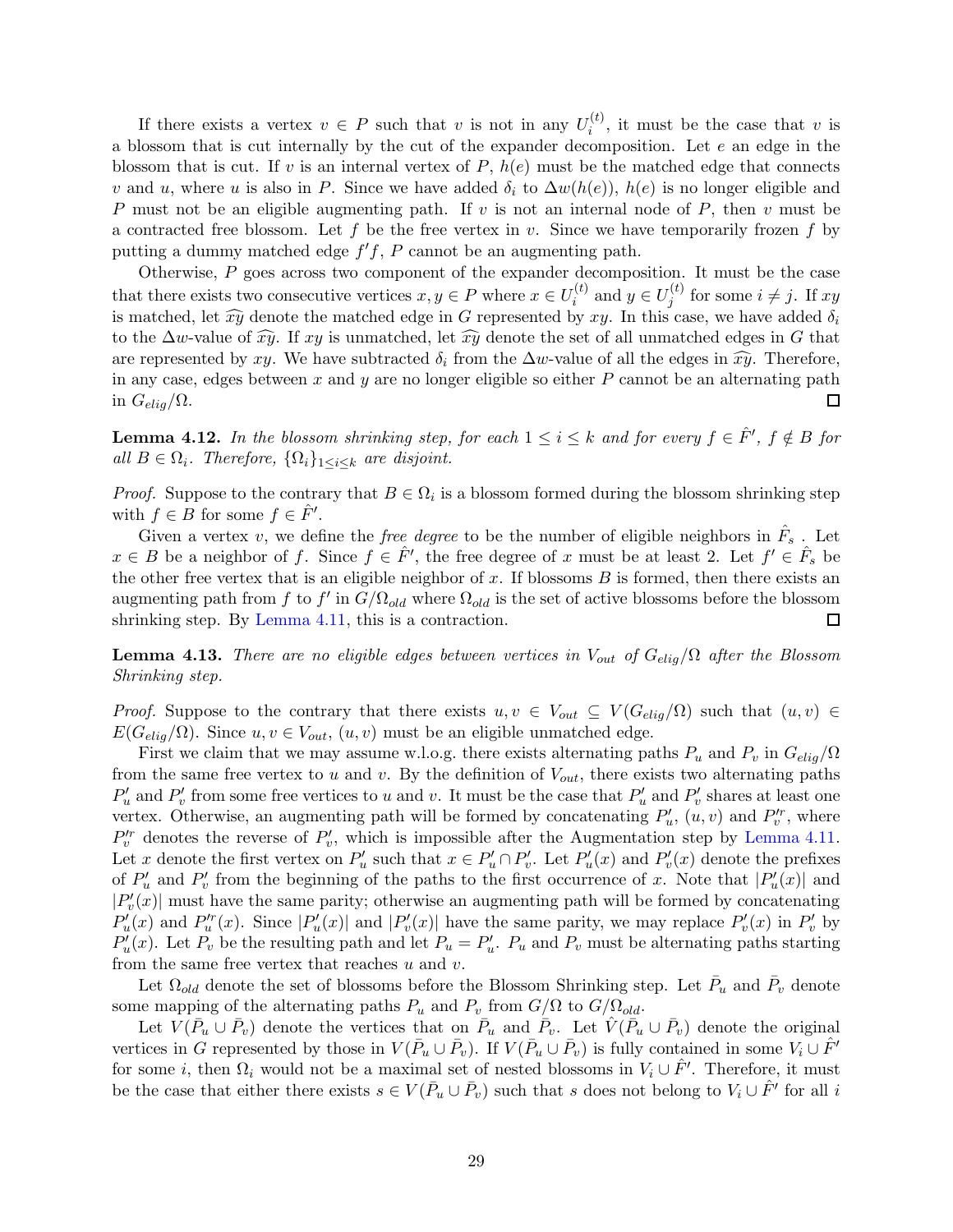or there exists an edge  $xy \in \overline{P}_u$  or  $xy \in \overline{P}_v$  such that x and y are in different components of the expander decomposition.

Suppose there exists  $s \in V(\bar{P}_u \cup \bar{P}_v)$  such that  $s \notin V_i \cup \hat{F}'$  for any i, s must be a contracted blossom that was cut internally by the cut of the expander decomposition. Let  $\hat{s}$  denotes the set of original vertices that s is representing. It must be the case that some edge  $e \in E(\hat{s})$  is cut in the expander decomposition. If s is the starting vertex of  $\bar{P}_u$  and  $\bar{P}_v$ , then s must be a contracted free blossom. Let f be the free vertex in  $\hat{s}$ . Since we have added a dummy vertex f' that is matched to f,  $\bar{P}_u$  and  $\bar{P}_v$  are not alternating paths that start from a free vertex. This contradicts with our assumption. If s is not the starting vertex, let  $s's$  be the matched edge incident to s. Note that  $s's$  must be in  $\bar{P}_u$  or  $\bar{P}_v$ . Let  $\hat{s}'\hat{s}$  denote the edge in the original graph represented by  $s's$ . Since we have added  $\delta_i$  to  $\Delta w(\hat{s}'\hat{s})$ , s's must have become ineligible. This implies either  $\bar{P}_u$  or  $\bar{P}_v$  is not an alternating path in  $G/\Omega_{old}$ .

Otherwise, suppose there exists an edge  $xy \in \overline{P}_u$  or  $xy \in \overline{P}_v$  such that x and y are in different components of the expander decomposition. If xy is matched, let  $\widehat{xy}$  denote the matched edge in G represented by xy. In this case, we have added  $\delta_i$  to the  $\Delta w$ -value of  $\widehat{xy}$ . If xy is unmatched, let  $\widehat{xy}$  denote the set of all unmatched edges in G that are represented by xy. We have subtracted  $\delta_i$  from the  $\Delta w$ -value of all the edges in  $\widehat{xy}$ . Therefore, in any case, edges between x and y are no longer eligible so either  $\bar{P}_u$  or  $\bar{P}_v$  cannot be an alternating path in  $G_{elig}/\Omega_{old}$ .

**Lemma 4.14.** *Suppose that [Property 4.1\(](#page-21-5)[1\)](#page-21-6)–[\(4\)](#page-21-3)* holds in the beginning of an iteration, they must *also hold at the end of the iteration.*

*Proof.* [Property 4.1](#page-21-5)[\(1\)](#page-21-6) is satisfied because throughout the iteration,  $z(B)$  and  $\Delta w_i(e)$  changes only by multiples of  $\delta_i$  and  $y(u)$  changes by multiples of  $\delta_i/2$ .

Then we claim [Property 4.1](#page-21-5)[\(2\)](#page-21-7) is satisfied. First we argue that each  $B \in \Omega$  is *full* (i.e . $M \cap E_B$ )  $\vert B\vert/2\vert$ ). This is because the Augmentation step does not affect the fullness of the blossoms and all the new blossoms created during the Blossom Shrinking step must be full. Now observe that all the blossoms at the beginning of the iteration must have non-zero z-values. Moreover, all the zero z-value root blossoms formed during the Blossom Shrinking step must be outer. It implies that all the z-values of the root blossoms can only be non-negative after the Dual Adjustment. Then all the root blossoms with zero z-values are dissolved after the Blossom Dissolution step. Also note that the dummy vertices never join any blossoms during the iteration.

Now we show that Property  $4.1(3,4)$  $4.1(3,4)$  $4.1(3,4)$  are satisfied. In the Augmentation step, when we switch the status of an eligible matched edge to unmatched or an eligible unmatched edge to matched, [Property 4.1\(](#page-21-5)[3\)](#page-21-2) and [Property 4.1](#page-21-5)[\(4\)](#page-21-3) are still guaranteed to hold. This is because changing a matched edge to unmatched does not impose additional constraints. On the other hand, an eligible unmatched edge e at scale i must satisfy  $yz(e) \leq w_i(e) - \delta_i$ . This means that if we change the status of e to become matched, it also satisfy Property  $4.1(4)$  $4.1(4)$  (near tightness), which is required for matched edges.

Moreover, in the invocations of CuT( $\cdot$ ), when we adjust  $\Delta w$ , we only add  $\delta_i$  to the eligible matched edges and subtract  $\delta_i$  from eligible unmatched edges. If e is an eligible matched edge of type j, it satisfy  $w_i(e) + 3(\delta_i - \delta_i) - 0.5\delta_i \leq yz(e) \leq w_i(e) + 3(\delta_i - \delta_i)$ . After we add  $\delta_i$  to  $\Delta w(e)$ , we must have  $w_i(e) + 3(\delta_j - \delta_i) - 1.5\delta_i \leq yz(e) \leq w_i(e) + 3(\delta_i - \delta_j) - \delta_i$ . This means  $yz(e)$  still satisfies both near domination and near tightness. If e is an eligible unmatched edge, subtracting  $\delta_i$  from  $\Delta w(e)$  would only make near domination easier to satisfy.

Now we show that the dual adjustment step also maintains the near tightness property and the near domination property. Consider an edge  $e = uv$ . If both u and v are not in  $\hat{V}_{in} \cup \hat{V}_{out}$  or both u and v are in the same root blossom in  $\Omega$ , then  $yz(e)$  is unchanged, which implies near tightness and near domination remain to be satisfied. The remaining cases are as follows: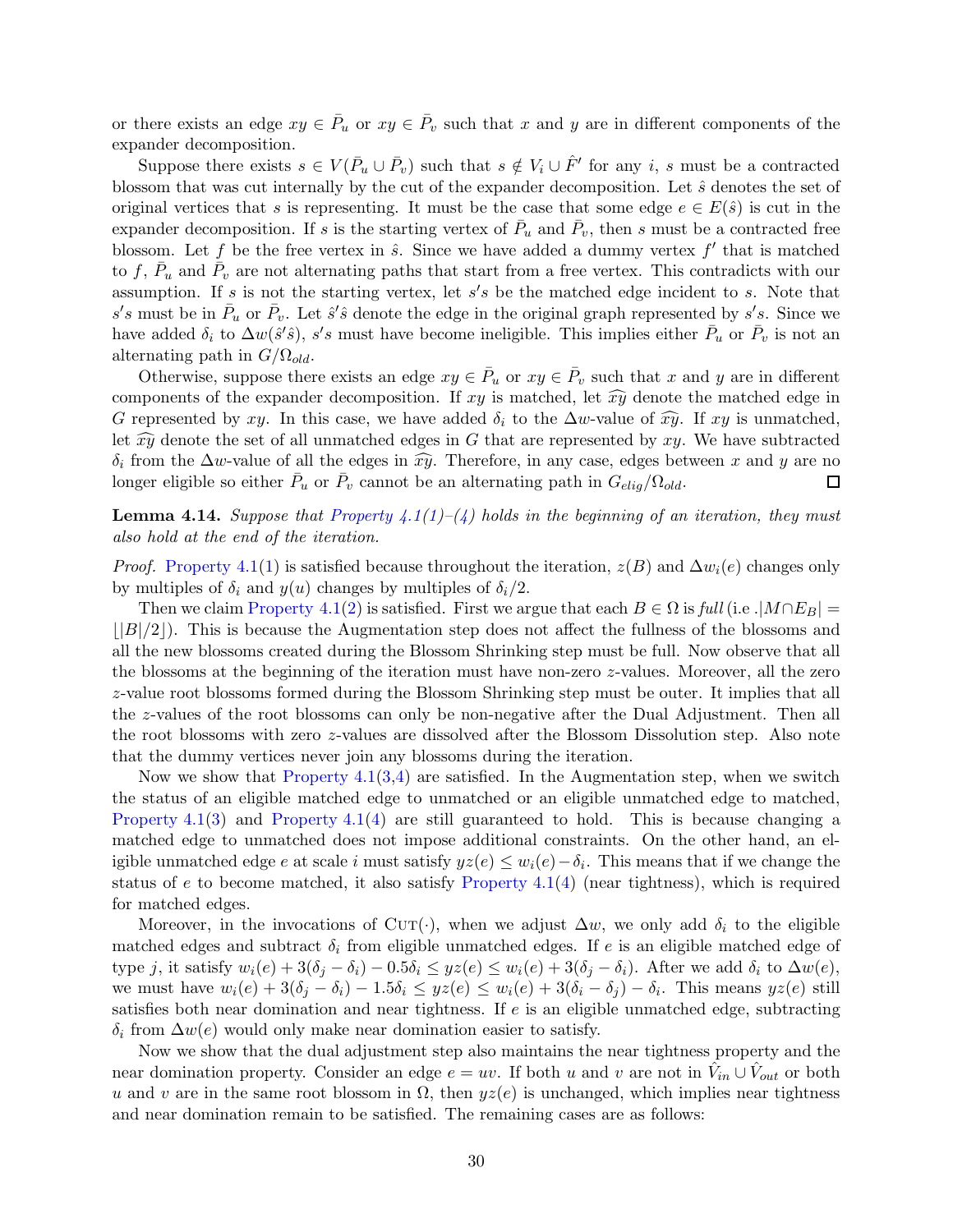- 1.  $e \notin M$  and at least one endpoint is in  $\hat{V}_{in} \cup \hat{V}_{out}$ . If e is ineligible, then  $yz(e) > w_i(e) \delta_i$ . Since both  $yz(e)$  and  $w_i(e)$  are multiples of  $\delta_i/2$ , it must be the case that  $yz(e) \geq w_i(e) - 0.5\delta_i$ before the adjustment. Since  $yz(e)$  can decrease at most  $\delta_i$  during the adjustment, we have  $yz(e) \ge w_i(e) - 1.5\delta_i$  after the adjustment. If e is eligible, then at least one of  $u, v$  is in  $\hat{V}_{in}$ due to [Lemma 4.13.](#page-29-1) Therefore,  $yz(e)$  cannot be reduced, which preserves [Property 4.1\(](#page-21-5)[3\)](#page-21-2).
- 2.  $e \in M$  and at least one endpoint is in  $\hat{V}_{in} \cup \hat{V}_{out}$ . If e is ineligible, we have  $yz(e) < w_i(e) +$  $3(\delta_j - \delta_i) - 0.5\delta_i$ . Since both  $yz(e)$  and  $w_i(e)$  are multiples of  $\delta_i/2$ , it must be the case that  $yz(e) \leq w_i(e) + 3(\delta_i - \delta_j) - \delta_i$  before the adjustment. Since every vertex in  $\hat{V}_{out}$  is either free or incident to an eligible matched edge, we have  $u, v \notin \hat{V}_{out}$ . Therefore,  $yz(e)$  increased by at most  $\delta_i$  and it cannot decrease during the adjustment, which implies  $yz(e) \leq w_i(e) + 3(\delta_i - \delta_i)$ after the adjustment, satisfying Property  $4.1(3,4)$  $4.1(3,4)$  $4.1(3,4)$  (near domination and near tightness). If e is eligible then it must be the case that one endpoint is in  $\hat{V}_{in}$  and the other is in  $\hat{V}_{out}$ .  $yz(e)$ value would remain unchanged and so Property  $4.1(3,4)$  $4.1(3,4)$  $4.1(3,4)$  (near domination and near tightness) are satisfied.  $\Box$

#### <span id="page-31-0"></span>4.4 Implementations and Running Times

In this section, we describe how to implement the algorithm in the CONGEST model with the proposed running time.

Storing the Variables and the Blossom Structures with  $O(\log n)$  Bits per Vertex: We begin by describing how we store the variables involved in the algorithm. For variables  $M$ ,  $y(u)$ ,  $\Delta w$ , and the type of the edge, they can be kept by the vertex itself or the incident vertices. Given a set of blossoms  $\Omega$  and a set of vertices X, we define  $\Omega[X]$  to be  $\{B \in \Omega \mid B \subseteq X\}$ , the set of blossoms that are fully contained in  $X$ . We will need the following property: Each node is only storing  $O(\log n)$ -bits so that given any  $X \subseteq V$ ,  $\Omega[X]$  and the z-values of the blossoms in  $\Omega[X]$  can be reconstructed by using the information stored in every vertex of X.

For each blossom B, we name the blossom by an edge  $e_B = (u, v)$  where  $u, v \in B$  and u and v were outer at the time right before  $B$  is contracted. Note that no two blossoms can have the same name. Now for every edge e, we record whether it is a blossom edge. If e is a blossom edge, we label e by  $e_B$  where B is the immediate blossom it belongs to. Also, to preserve the structure of the blossom tree, for each  $B$ , we store the name of the parent blossom of  $B$  and the z-value of  $B$  at e<sub>B</sub>. Now given X,  $\Omega[X]$  can be reconstructed by gathering the name of the parent of e<sub>B</sub> for every  $B \in \Omega[X]$  and the label of every edge in  $G[X]$ . Likewise, the z-values of the blossoms in  $\Omega[X]$  can be recovered by gathering the z-value stored at  $e_B$  for each  $B$ .

Each edge is only keeping  $O(\log n)$ -bits information. Since the degeneracy of the graph is  $O(1)$ , we can assign the edges to their incident edges in a way where every vertex is responsible for at most  $O(1)$  edges. Therefore, each vertex is only keeping  $O(\log n)$ -bits information.

Routing Messages in Root Blossoms: Given a set of vertices  $X$ , let exchange $(X)$  be the procedure that a vertex in X collects a message of size of  $O(\log n)$  from every vertex in X and then the vertex sends a message of size  $O(\log n)$  back to every vertex in X. Let C be a collection of sets, exchange(C) denotes the procedure where exchange(X) is executed for every  $X \in \mathcal{C}$ . Given an expander decomposition  $(\hat{V}_1,\ldots,\hat{V}_k)$  with parameter  $\epsilon$ , by [Theorem 2.3,](#page-13-0) exchange $(\{\hat{V}_i\}_{i=1}^k)$  can be implemented in poly(log  $n, 1/\epsilon$ ) rounds.

Now we claim that at any point in the algorithm, if  $\Omega_{root} \subseteq \Omega$  is the current set of root blossoms, exchange( $\Omega_{root}$ ) can be implemented in poly(log n,  $1/\epsilon$ ) rounds. Consider each root blossom  $B \in \Omega_{root}$ , when B is formed it must belong entirely to some component in the expander decomposition of the iteration.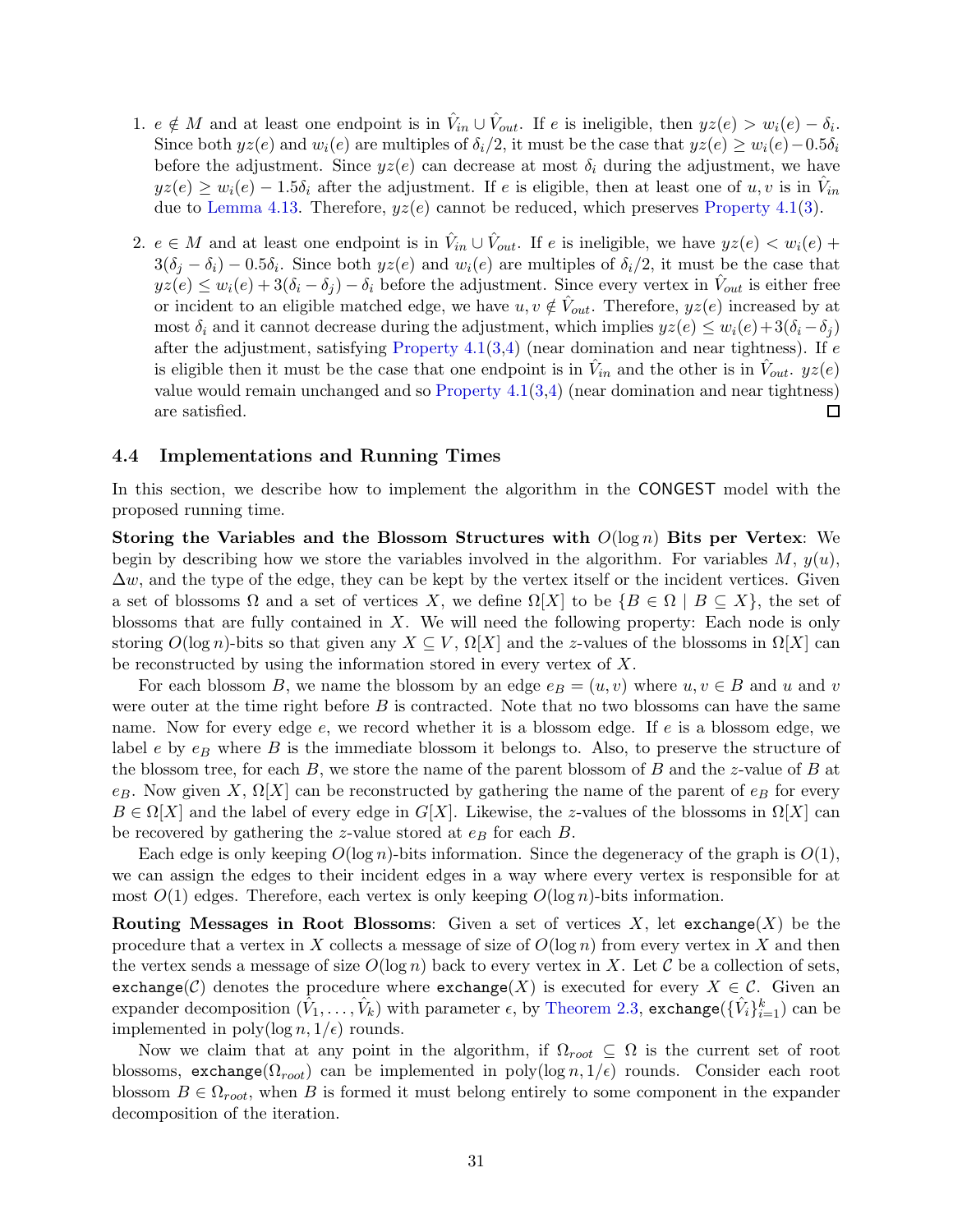exchange( $\Omega_{root}$ ) is done by iterating through all the expander decompositions of the blossom shrinking step for each scale i and each iteration j. Let  $\Omega_{ij} \subseteq \Omega_{root}$  denote the set of root blossoms formed during scale i and iteration j. Let  $\mathcal{V}_{ij}$  denote the exapnder decomposition of scale i and iteration j. For each scale i and iteration j, we can perform exchange( $V_{ij}$ ) to simulate exchange( $\{\Omega_{ij}[\hat{V}_t]\}_{t=1}^{k_{ij}}$ ), where  $k_{ij} = |\mathcal{V}_{ij}|$ . The total rounds needed is:

$$
O(\#(scales) \times (\#iterations) \times T_{exp\_routing}) = poly(\log n, 1/\epsilon) \text{ rounds.}
$$

We start by discussing the implementation of the subroutine  $\text{CUT}(\hat{V}_1,\ldots,\hat{V}_k)$ . Suppose edges in C are marked, we may mark  $h(C)$  as follows. Perform exchange( $\Omega_{root}$ ). For each  $B \in \Omega_{root}$ , for every internal edge  $e \in C \cap B$ , unmark e and then (i) mark the matched incident edge to B if B is a regular blossom, or (ii) mark the free vertex in B if B is a free blossom. The marked edges and vertices form  $h(C)$ . Therefore, CUT( $\cdot$ ) can be implemented in poly(log n,  $1/\epsilon$ ) rounds. Next, we show how each step of the algorithm can be implemented:

1. **Augmentation:** The maximal matching in step  $(1a)$  can be done in  $O(\log n)$  by Luby's algo-rithm. The expander decomposition in Step [\(1](#page-24-2)c) can be computed in poly(log  $n, 1/\epsilon$ ) rounds. At iteration t of the augmentation, we need to find a maximal set of augmenting path in  $(G_{elig}/\Omega)[U_i^{(t)}]$ <sup>(t)</sup>l for each  $1 \leq i \leq k$ . Note that the only vertices in  $(G_{elig}^{(t)}/\Omega)[U_i^{(t)}]$  $i^{(\iota)}$  that is not in  $(G_{elig}/\Omega)[U_i]$  are vertices in  $\hat{F}_{\leq C_H}$ . These free vertices must have exactly one neighbor in  $(G^{(t)}/\Omega)[U_i^{(t)}]$  $i^{(t)}$ . We let each such vertex sends a token containing its ID to its neighbor. It suffices for every vertex who received tokens to keep an arbitrary token, because a vertex can be in at most one augmenting path and the augmenting path can uses whichever neighboring free vertex as the endpoint (as those free vertices have degree 1).

Then we perform  $\text{exchange}(\{\hat{U}_i\}_{i=1}^k)$  to aggregate the graph topology along with the dangling free vertices, dual variables, and  $\Omega[\hat{U}_i]$  at a node of  $v_i \in \hat{U}_i$ . The node then performs the augmentation step on  $(G_{elig}^{(t)}/\Omega)[U_i]$  locally. Then, it broadcast the updated information back to every vertex in  $\hat{U}_i$ .

2. Blossom Shrinking: In the blossom shrinking step, we need to find a maximal set of (nested) blossom in  $(G_{elig}/\Omega)[V_i \cup \hat{F}']$  for each  $1 \leq i \leq k$ . By [Lemma 4.12,](#page-29-0) no vertices in  $\hat{F}'$  can be included in any new blossoms. Therefore, for each  $1 \leq i \leq k$ , it suffices for every vertex in  $\hat{V}_i$  to record whether it has a eligible neighbor in  $\hat{F}'$ .

Note that although nodes in  $\hat{F}'$  cannot be in any blossoms, they may cause some blossoms to be formed. Thus, we first let every vertex in  $\hat{F}'$  inform its neighbor about its existence. Then we perform  ${\sf exchange}(\{\hat{V}_i\}_{i=1}^k)$  to aggregate the graph topology, whether each vertex has an eligible neighbor in  $\hat{F}'$ , dual variables, and  $\Omega[\hat{V}_i]$  to some node  $v_i$  in  $\hat{V}_i$ . The node then performs the blossom shrinking step on  $(G_{elig}/\Omega)[V_i \cup \hat{F}']$  locally. Then, it broadcast the updated information back to every vertex in  $\hat{V}_i$ .

- 3. Dual Adjustment: For the adjustment on the  $y$ -values, once every vertex determines whether it is in  $\hat{V}_{in}$  and  $\hat{V}_{out}$ , it will be able to adjust its y-value properly. The following is a procedure to determine whether each vertex is in  $\hat{V}_{in}$  and  $\hat{V}_{out}$ .
	- (a) Every vertex in  $\hat{F}'$  mark itself in  $\hat{V}_{out}$ . Then it sends a message through each incident eligible unmatched edge to inform the neighbor to mark themselves in  $\hat{V}_{in}$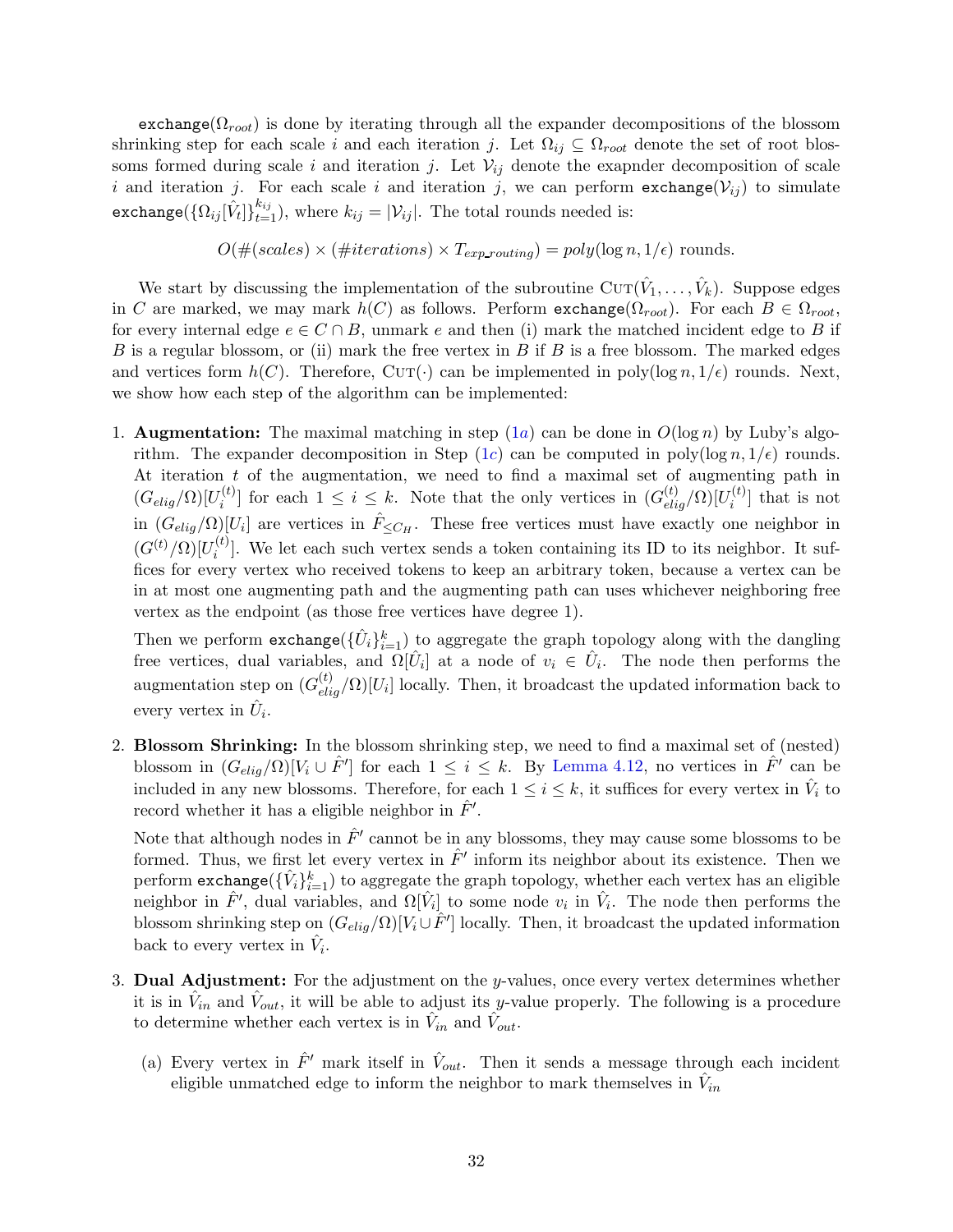- (b) Perform  $\text{exchange}(\{\hat{V}_i\}_{i=1}^k)$  and have each  $V_i$  determine locally each node in  $V_i$  whether it is in  $\hat{V}_{in}$  and  $\hat{V}_{out}$  and then send information back to each node in  $V_i$ . For every vertex in  $\hat{V}_{out}$ , sends a message through each incident eligible unmatched edge to inform the neighbor to mark itself in  $\hat{V}_{in}$ .
- (c) Perform  $\text{exchange}(\Omega_{root})$  to do the following: If a vertex v is contained in a root blossom B and  $v \in \hat{V}_{in}$ , label every  $v' \in B$  to be in  $\hat{V}_{in}$ . (Note that we only need to do this for vertices in  $\hat{V}_{in}$  because if the base of a root blossom is in  $\hat{V}_{out}$  then all vertices in the blossom will end up in the same component as the base).

Now every vertex has indentified whether itself is in  $\hat{V}_{in}$  and  $\hat{V}_{out}$ . The y-values of the vertcies can now be adjusted accordingly.

For the z-values, note that only the root blossoms need to have their z-values adjusted. Therefore, we perform  $\text{exchange}(\Omega_{root})$  to check for each blossom  $B \in \Omega_{root}$ , whether all of its members are in  $\hat{V}_{int}$  or  $\hat{V}_{out}$ . If it is the former, then we set  $z(B) \leftarrow z(B) - \delta_i$ . If it is the latter, then we set  $z(B) \leftarrow z(B) + \delta_i$ . Recall that  $z_B$  is stored on the edge  $e_B$ .

4. Blossom Dissolution and Clean Up: We may perform a exchange( $\Omega_{root}$ ) to dissolve all the blossoms with zero z-values. The removal of the dummy matched edges can be done locally at the free vertices.

Each of the step takes poly(log  $n, 1/\epsilon$ ) rounds. Since there are at most  $O((\log W)/\epsilon)$  iterations, the total running time is poly( $\log n$ ,  $1/\epsilon$ ) rounds as  $W = \text{poly}(n)$ . We conclude the proof of the following theorem.

**Theorem 1.1.** *A*  $(1 - \varepsilon)$ -approximate maximum weighted matching of an H-minor-free network G can be computed in  $\varepsilon^{-O(1)} \log^{O(1)} n$  rounds with high probability in the CONGEST model.

# <span id="page-33-0"></span>5 Edge Separators

In this section, we show that any H-minor-free graph G admits an edge separator of size  $O(\sqrt{\Delta n})$ , which is needed in the proof of [Lemma 2.1.](#page-10-0)

**Theorem 1.6.** For any H-minor-free graph  $G = (V, E)$ , there is a cut S such that  $\min\{|S|, |V|$  $|S|\ge n/3$  and  $|\partial(S)|=O(\sqrt{\Delta n})$ , where the hidden constant in  $O(\cdot)$  depends only on H.

For the rest of this section,  $G = (V, E)$  is H-minor-free. For any  $R \subseteq V$ , a connected component of  $G[V \setminus R]$  is called an R-flap. The following lemma reduces [Theorem 1.6](#page-6-0) to finding a subset  $R \subseteq V$ with  $vol(R) = O(\sqrt{\Delta n})$  such that each R-flap has at most  $(2/3)n$  vertices.

<span id="page-33-1"></span>**Lemma 5.1.** *If there exists*  $R \subseteq V$  *with*  $vol(R) = O(\sqrt{\Delta n})$  *such that each* R-flap has at most  $(2/3)n$  *vertices, then there is an edge separator of size*  $O(\sqrt{\Delta n})$ *.* 

*Proof.* Let  $V_1, V_2, \ldots, V_k$  be the connected components after removing all edges incident to R. Each  $V_i$  is either an R-flap or a single vertex in R. We rank these sets according to their size  $|V_1| \geq |V_2| \geq \cdots \geq |V_k|$ . We pick  $S = \bigcup_{1 \leq i \leq i^*} V_i$ , where  $i^*$  is the smallest index such that  $\bigcup_{1 \leq i \leq i^*} V_i \bigg| \geq n/3$ . It is clear that  $(1/3)n \leq |S| \leq (2/3)n$  and the number of edges crossing S and  $V \setminus S$  is  $O(\sqrt{\Delta n}).$  $\Box$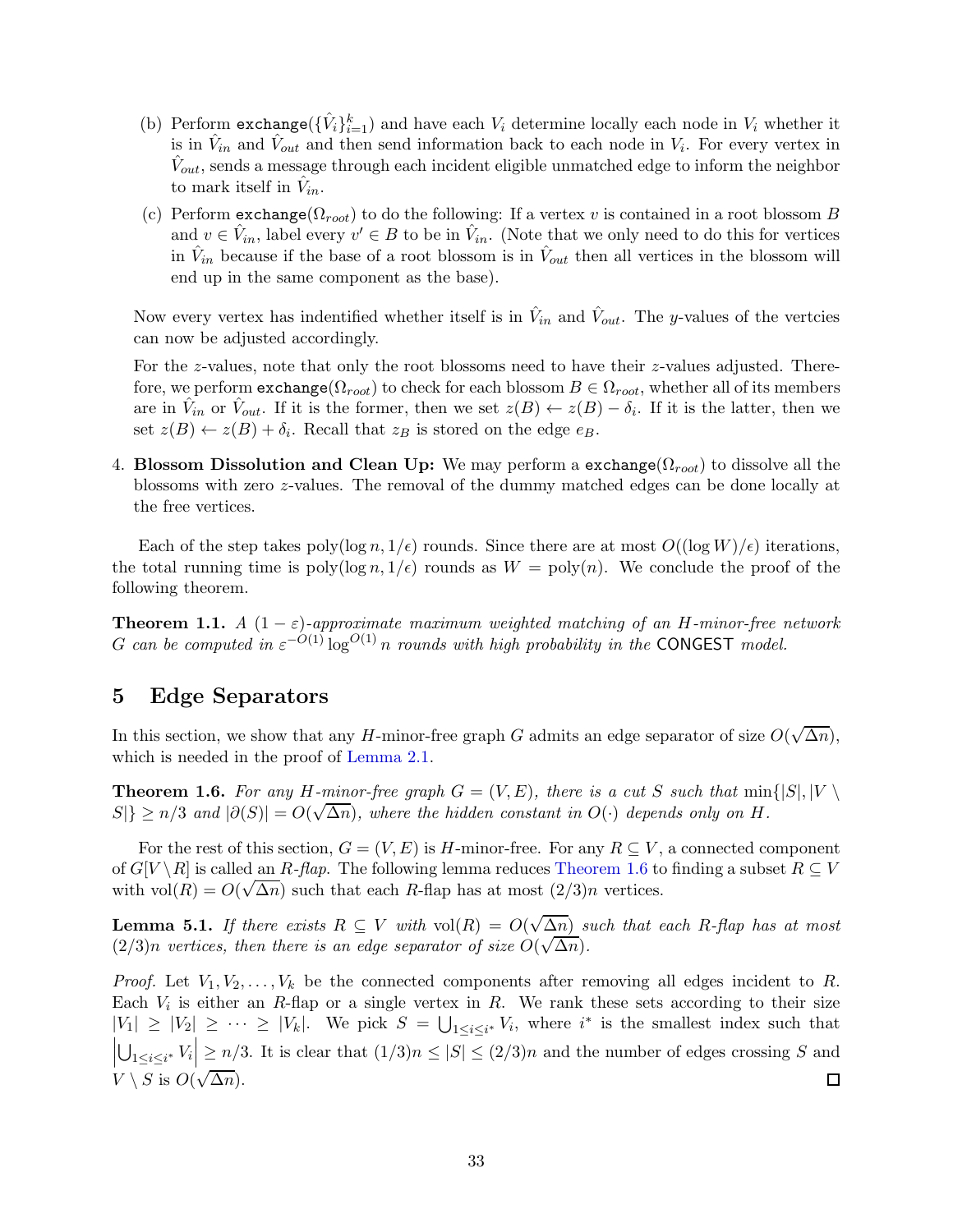#### 5.1 Preliminaries

We start with some graph terminology needed in the proof of [Theorem 1.6.](#page-6-0)

**Tree Decompositions:** A *tree decomposition* of a graph  $G = (V, E)$  is a pair  $(T, X)$ , where T is a tree on the vertex set  $X = \{X_1, X_2, \ldots, X_k\}$ , which is a family of subsets of V, satisfying the following conditions.

- The union of all  $X_i$  equals V, that is,  $X_1 \cup X_2 \cup \cdots \cup X_k = V$ .
- For each edge  $e = \{u, v\} \in E$ , there is an element  $X_i \in X$  such that  $\{u, v\} \subseteq X_i$ .
- For any  $X_i \in X$ ,  $X_j \in X$ , and  $X_l \in X$  such that  $X_l$  is in the unique path connecting  $X_i$  and  $X_j$  in T, we have  $X_i \cap X_j \subseteq X_l$ .

The *width* of a tree decomposition  $(T, X)$  is  $\max_{X_i \in X} |X_i| - 1$ . The *treewidth* tw(G) of G is the minimum width among all tree decompositions of G. For any edge  $e = \{u, v\}$  in a tree T, we write  $S_{u\to v}$  to denote the connected component of  $T - e$  that contains v. [Lemma 5.2](#page-34-0) is a well-known property of bounded-treewidth graphs [\[RS86,](#page-47-16) Theorem 2.5].

<span id="page-34-0"></span>**Lemma 5.2.** Let  $G = (V, E)$  be a graph associated with an weight function  $w(v) \geq 0$  for each  $v \in V$ . For any tree decomposition  $(T, X)$  of G, there exists  $W \in X$  such that each W-flap S *satisfies*  $\sum_{v \in S} w(v) \le (1/2) \sum_{v \in V} w(v)$ .

*Proof.* For any edge  $\{A, B\}$  in T, we write  $Z_{A\to B} = \bigcup_{C \in S_{A\to B}} C \setminus A$ . Note that  $Z_{A\to B}$  is a subset of V. We assign an edge  $e = \{A, B\}$  to  $A \in X$  if  $\sum_{v \in Z_{A \to B}}^{\infty} w(v) > (1/2) \sum_{v \in V} w(v)$ . If some A is unassigned, then we are done by setting  $W = A$ , as any A-flap S must be  $S = Z_{A\rightarrow B}$  for some neighboring B. Otherwise, at least one edge  $e = \{A, B\}$  is assigned to both A and B, as the number of edges in  $T$  is the number of vertices in  $T$  minus one. However,

$$
\sum_{v \in V} w(v) = \sum_{v \in A \cap B} w(v) + \sum_{v \in Z_{A \to B}} w(v) + \sum_{v \in Z_{B \to A}} w(v)
$$
  
> (1/2)  $\sum_{v \in V} w(v) + (1/2) \sum_{v \in V} w(v)$   
=  $\sum_{v \in V} w(v)$ ,

which is a contradiction.

<span id="page-34-1"></span>The following lemma is an immediate consequence of [Lemma 5.2,](#page-34-0) by taking a tree decomposition  $(T, X)$  of width tw $(G)$ .

**Lemma 5.3.** For any graph  $G = (V, E)$  with an weight function  $w(v) \geq 0$  for each  $v \in V$ , there  $exists \ a \ subset \ W \subseteq V \ of \ size \ |W| \le \text{tw}(G) + 1 \ such \ that \ each \ W \text{-}\nflap \ S \ satisfies \ \sum_{v \in S} w(v) \le$  $(1/2) \sum_{v \in V} w(v)$ .

**Clique Sums:** We say that G is a k-clique-sum of two graphs  $H_1$  and  $H_2$  if G can be constructed as follows.

- Pick a number  $1 \leq s \leq k$ .
- Pick an s-clique  $C_1 = \{u_1, u_2, \dots u_s\}$  in  $H_1$  and an s-clique  $C_2 = \{v_1, v_2, \dots v_s\}$  in  $H_2$ .
- Combine the two graphs  $H_1$  and  $H_2$  by identifying  $u_i = v_i$  for each  $1 \le i \le s$ .
- Remove some edges in the clique  $C_1 = C_2$ .

 $\Box$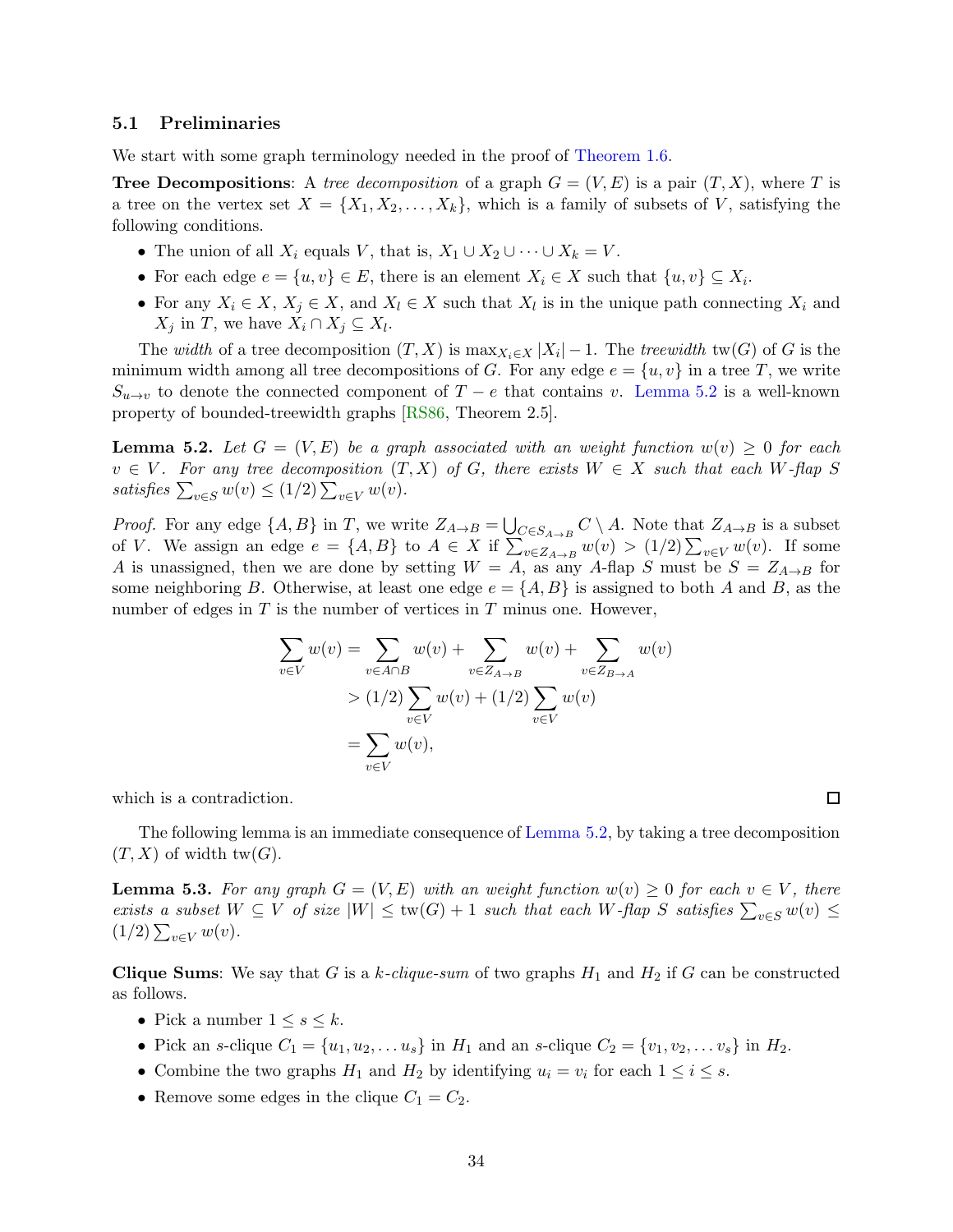We also write  $G = H_1 \oplus_k H_2$ . Note that k-clique-sum  $\oplus_k$  is not a well-defined operator, as there are multiple options for selecting the cliques  $C_1$  and  $C_2$  and selecting the deleted edges.

More generally, we say that G is a k-clique-sum of a list of graphs  $H_1, H_2, \ldots H_r$  if there exists a sequence of graphs  $G_1, G_2, \ldots G_r$  with  $G = G_r$  such that  $G_1 = H_1$  and  $G_i = G_{i-1} \oplus_k H_i$  for each  $2 \leq i \leq r$ . This construction of G gives rise to the following tree decomposition  $(T, X)$ .

- The family of subsets is  $X = \{V_1, V_2, \ldots V_r\}$ , where  $V_i$  is the vertex set for  $H_i = (V_i, E_i)$ . Here  $V_i$  is also viewed as a subset of V.
- For each  $2 \leq i \leq r$ , there is an index  $1 \leq j \leq i-1$  such that the clique of  $G_i$  used in the k-clique-sum operation  $G_i = G_{i-1} \oplus_k H_i$  belongs to  $H_j$ . The edge  $\{V_i, V_j\}$  is added to the tree T.

This tree decomposition  $(T, X)$  described above is not unique in general, as there might be multiple possible choices of j for each i in the construction of the edge set of T. Applying [Lemma 5.2](#page-34-0) to this tree decomposition  $(T, X)$ , we obtain the following lemma.

<span id="page-35-1"></span>**Lemma 5.4.** Let  $G = (V, E)$  be a k-clique-sum of a list of graphs  $H_1, H_2, \ldots H_r$ . Let  $V_i$  be the *vertex set of*  $H_i = (V_i, E_i)$ *. There exists an index*  $1 \leq i \leq r$  *such that each*  $V_i$ *-flap S has size*  $|S| \leq |V|/2$ .

*Proof.* Set  $w(v) = 1$  for each  $v \in V$  and apply [Lemma 5.2](#page-34-0) to the tree decomposition  $(T, X)$  associated with the construction of G from  $H_1, H_2, \ldots, H_r$  via k-clique-sums. associated with the construction of G from  $H_1, H_2, \ldots H_r$  via k-clique-sums.

**Almost Embedding**: For a given closed surface  $\Sigma$  and a number h, we say that G is h-almost *embeddable* on  $\Sigma$  if G can be constructed as follows.

- Start with a graph  $G_0$  that can be embedded on a surface  $\Sigma$  and its embedding.
- Add at most h *vortices* of depth at most h to the graph. The precise definition of vortices is omitted as it is not needed in our proof. See [\[KM07,](#page-46-16)[RS03\]](#page-47-12) for details.
- Add at most h *apex* vertices to the graph, and add an arbitrary number of edges with at least one endpoint being an apex.

We write A to denote the set of apex vertices. We have  $|A| \leq h$ . If  $A = \emptyset$ , then G is said to be *apex-free* h-almost embeddable on  $\Sigma$ . In particular,  $G[V \setminus A]$  is apex-free h-almost embeddable on Σ. The only thing we need to know about a graph  $G = (V, E)$  that is h-almost embeddable on Σ is that there exists a subset  $A \subseteq V$  of size at most h such that the subgraph  $G[V \setminus A]$  satisfies the following property.

• For any minor  $G' \preceq G[V \setminus A]$ , its treewidth  $tw(G') = O(D)$  is linear in its diameter  $D =$  $\text{diam}(G')$ , as guaranteed by the following lemma by Grohe [\[Gro03,](#page-45-15) Proposition 11].

<span id="page-35-2"></span>Lemma 5.5 ( [\[Gro03,](#page-45-15) Proposition 11]). *Let* G *be a minor of a graph that is apex-free* h*-almost embeddable on*  $\Sigma$ *. Then its treewidth* tw( $G$ ) =  $O(D)$  *is linear in its diameter*  $D = \text{diam}(G)$ *, where the hidden constant in*  $O(\cdot)$  *depends only on* h *and*  $\Sigma$ *.* 

<span id="page-35-0"></span>Now we are ready to state the graph structure theorem of Robertson and Seymour [\[RS03\]](#page-47-12).

Theorem 5.1 ( [\[RS03,](#page-47-12) Theorem 1.3]). *For any graph* H*, there is a number* h *such that any* H*minor-free graph* G *can be constructed by taking* h*-clique-sum of a list of graphs that are* h*-almost embeddable on some surfaces on which* H *cannot be embedded.*

We note that the list of surfaces  $\Sigma_1, \Sigma_2, \ldots, \Sigma_k$  on which H cannot be embedded is *finite* for any graph H. If H is planar, then the list is empty. In that case, G is the result of taking h-clique-sum of a list of graphs of at most  $h$  vertices. That is, each graph in the list only includes the set of apex vertices A.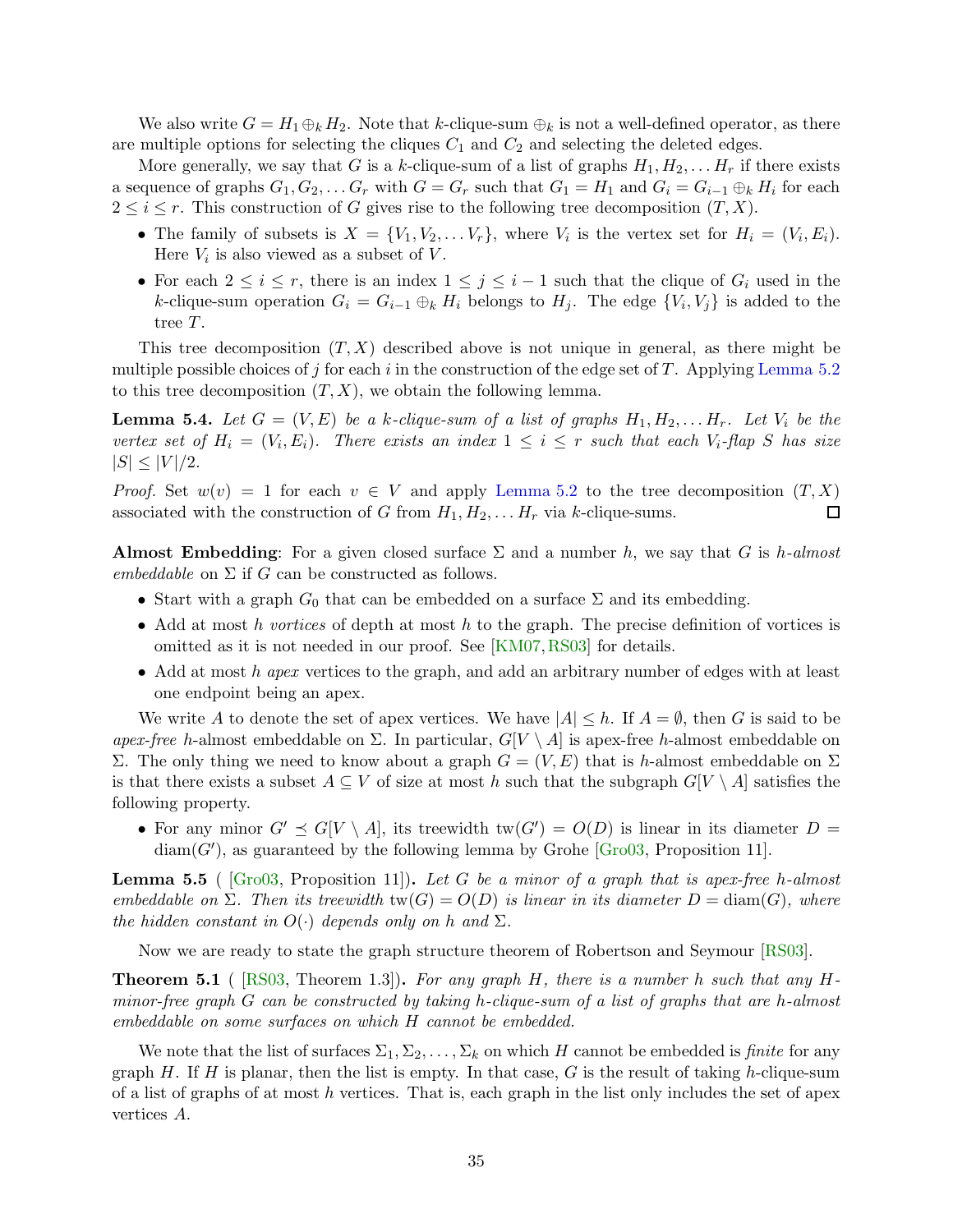#### 5.2 The Existence of a Small Edge Separator

For the rest of the section, we prove [Theorem 1.6.](#page-6-0) Let  $G = (V, E)$  be the H-minor-free graph under consideration. Then [Theorem 5.1](#page-35-0) implies that  $G$  can be described as an h-clique-sum of a list of graphs  $H_1, H_2, \ldots H_r$ . Moreover, for each  $H_i = (V_i, E_i)$ , there is a subset  $A_i \subseteq V_i$  of size  $|A_i| \leq h$ such that the subgraph of  $H_i$  induced by  $V_i \setminus A_i$  is apex-free h-almost embeddable on some surface  $\Sigma$  on which H cannot be embedded.

By [Lemma 5.4,](#page-35-1) there is an index  $i^*$  such that each  $V_{i^*}$ -flap has at most  $n/2$  vertices. In view of [Lemma 5.1,](#page-33-1) to prove [Theorem 1.6](#page-6-0) is suffices to find a set R with  $A_{i^*} \subseteq R \subseteq V_{i^*}$  with vol $(R) = O(\sqrt{\Delta n})$  such that each R-flap has at most  $(2/3)n$  vertices.

High-level Ideas: Before presenting the proof, we briefly discuss its high-level ideas. Let us first focus on the special case where the graph G consists of only the vertices  $V_{i^*}$ . In this case, [Lemma 5.5](#page-35-2) already allows us to find a desired set R via the breadth-first layering approach  $[LT79]$ , which we briefly explain as follows. The apex vertices  $A_{i^*}$  can be ignored since the number of edges incident to  $A_{i^*}$  is at most  $O(\Delta) = O(\sqrt{\Delta n})$ , as  $|A_{i^*}| \leq h = O(1)$ . Given any breadthfirst search tree on the subgraph induced by  $V_{i^*} \setminus A_{i^*}$ , there are two cases. If a desired set R can be obtained by setting  $R$  as one of the layers of the breadth-first layering, then we are done. Otherwise, most of the vertices in the graph are confined to  $O(\sqrt{n/\Delta})$  consecutive layers  $i, \ldots, j$ . To deal with the vertices in layers  $i, \ldots, j$ , we consider the graph resulting from contracting all vertices in layers  $0, \ldots, i - 1$  and removing all vertices in layers  $j + 1, \ldots$ . The resulting graph has diameter  $O(\sqrt{n/\Delta})$ . By [Lemma 5.5,](#page-35-2) this graph has treewidth  $O(\sqrt{n/\Delta})$ , so a desired set R can be computed using [Lemma 5.3](#page-34-1) with  $w(v) = 1$ , as we note that  $|S| = O(\sqrt{n/\Delta})$  implies vol $(S) = O(\sqrt{n\Delta})$  for any vertex set S.

To extend this approach to the general case, our key idea is to consider a weight function  $f(v)$ for all  $v \in V_{i^*} \setminus A_{i^*}$  that aims to take care of the vertices outside of  $V_{i^*}$ . Indeed, [Lemma 5.3](#page-34-1) applies to the weighted case. For each  $V_{i^*}$ -flap S, let  $C_S \subseteq V_{i^*} \setminus A_{i^*}$  be the set of vertices in  $V_{i^*} \setminus A_{i^*}$ adjacent to some vertex in S. Then we will distribute  $|S|$  amount of weight to the weight functions  $f(v)$  for  $v \in C_S$ . As we will later see, by properly designing a weight function  $f(v)$  the approach sketched above can be extended to the general case.

**Weight Assignment**: We consider a weight assignment function  $f(v)$  for all  $v \in V_{i^*} \setminus A_{i^*}$  satisfying the following properties.

- For each  $v \in V_{i^*} \setminus A_{i^*}$ ,  $f(v) = 1 + \sum_{u \in V \setminus V_{i^*}} f_{u \to v}$ .
- For each  $V_{i^*}$ -flap  $S$ , let  $C_S \subseteq V_{i^*} \setminus A_{i^*}$  be the set of vertices in  $V_{i^*} \setminus A_{i^*}$  adjacent to some vertex in S. If  $C_S = \emptyset$ , then  $f_{u \to v} = 0$  for all  $u \in S$  and  $v \in V_{i^*} \setminus A_{i^*}$ . Otherwise, for each  $u \in S$ , the function  $f_{u\to v}$  satisfies the following requirements.

$$
-\sum_{v \in V_{i^*} \setminus A_{i^*}} f_{u \to v} = 1.
$$
  
-  $f_{u \to v} = 0$  if  $v \notin C_S$ .  
-  $f_{u \to v} \ge 0$  if  $v \in C_S$ .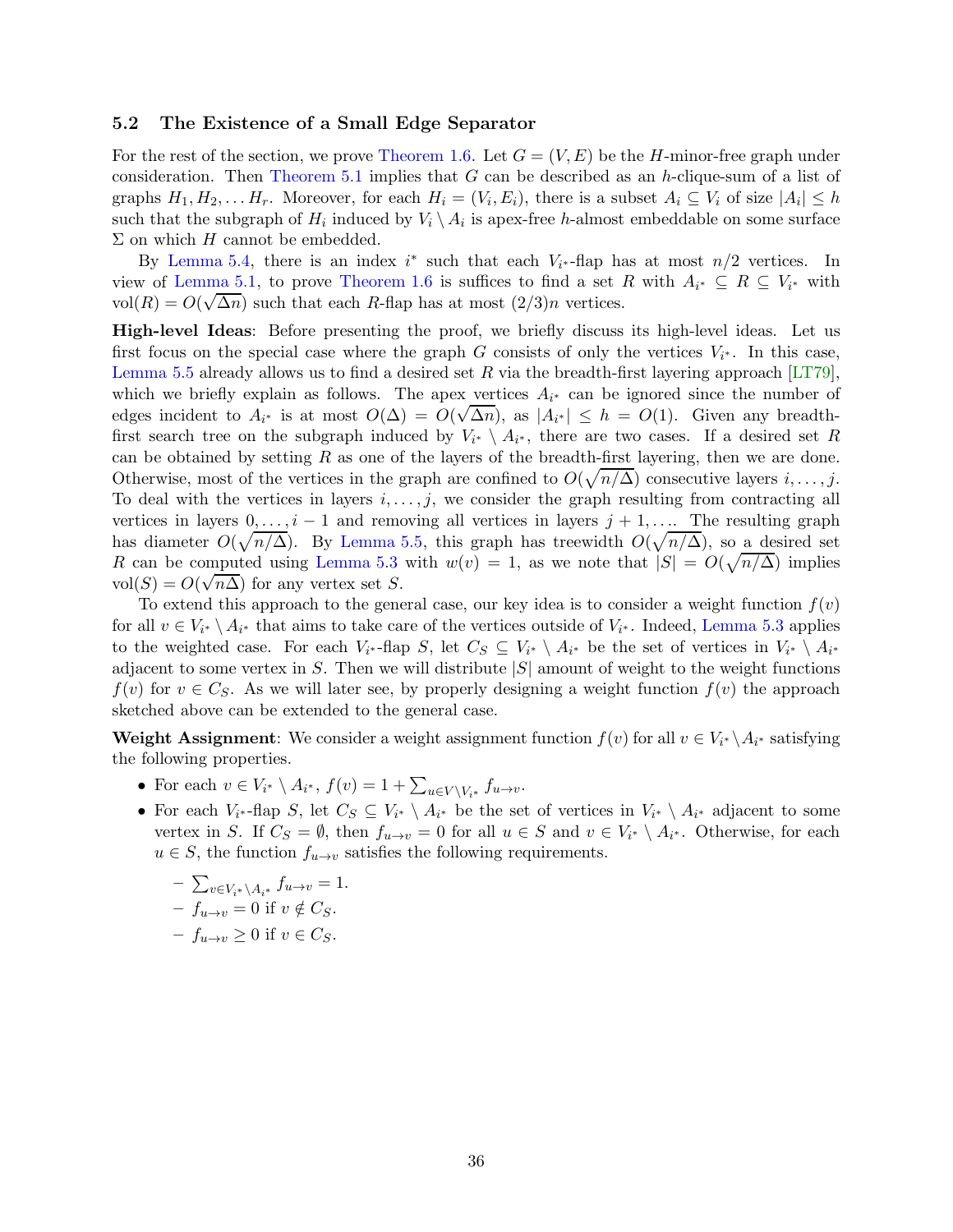It is clear that  $0 \leq |C_S| \leq h$  for each  $V_{i^*}$ -flap S, and we have

$$
0 \leq \sum_{v \in V_{i^*} \setminus A_{i^*}} f(v) = \sum_{v \in V_{i^*} \setminus A_{i^*}} \left( 1 + \sum_{u \in V \setminus V_{i^*}} f_{u \to v} \right)
$$
  

$$
= |V_{i^*} \setminus A_{i^*}| + \sum_{u \in V \setminus V_{i^*}} \sum_{v \in V_{i^*} \setminus A_{i^*}} f_{u \to v}
$$
  

$$
\leq |V_{i^*} \setminus A_{i^*}| + |V \setminus V_{i^*}|
$$
  

$$
= |V \setminus A_{i^*}|
$$
  

$$
\leq n.
$$

<span id="page-37-0"></span>We select the function f to minimize  $\sum_{v \in V_i^* \setminus A_{i^*}} f^2(v)$  among all functions satisfying the requirements. Such a function  $f$  has the following property.

**Lemma 5.6.** *Consider any*  $u \in V \setminus V_{i^*}$  *and*  $v \in V_{i^*}$  *with*  $f_{u \to v} > 0$ *. Let* S *be the*  $V_{i^*}$ *-flap containing* u. For each  $v' \in C_S$ , either one of the following holds.

- $f(v') > f(v)$  and  $f_{u \to v'} = 0$ .
- $f(v') = f(v)$  and  $f_{u \to v'} \ge 0$ .

*Proof.* It suffices to find a weight assignment function  $\tilde{f}$  such that

$$
\sum_{v \in V_{i^*} \setminus A_{i^*}} \tilde{f}^2(v) < \sum_{v \in V_{i^*} \setminus A_{i^*}} f^2(v)
$$

for the following two cases.

- $f(v') > f(v)$  and  $f_{u \to v'} > 0$ .
- $f(v') < f(v)$ .

We first consider the case  $f(v') < f(v)$ . Let  $\delta = \min \left\{ f_{u \to v}, \frac{f(v) - f(v')}{2} \right\}$ 2  $\{ > 0$ . Consider the new function  $\tilde{f}$  resulting from decreasing  $f_{u\to v}$  by  $\delta$  and increasing  $f_{u\to v'}$  by  $\delta$ . By the convexity of the square function, we have  $\tilde{f}^2(v) + \tilde{f}^2(v') < f^2(v) + f^2(v')$ , so  $\sum_{v \in V_{i^*} \setminus A_{i^*}} \tilde{f}^2(v) < \sum_{v \in V_{i^*} \setminus A_{i^*}} f^2(v)$ .

The case  $f(v') > f(v)$  and  $f_{u \to v'} > 0$  can be handled by switching the role of v and v' in the above argument. That is, we consider  $\delta = \min \left\{ f_{u \to v'}, \frac{f(v') - f(v)}{2} \right\}$  $\} > 0$ , and the new function  $\tilde{f}$  is 口 the result of decreasing  $f_{u\to v'}$  by  $\delta$  and increasing  $f_{u\to v}$  by  $\delta$ .

**High-weight Vertices:** We consider a threshold  $\tau = \varepsilon \sqrt{\Delta n}$ , where  $\varepsilon$  is some small positive constant number to be determined. Consider the set of high-weight vertices

$$
R_1 = \left\{ v \in V_{i^*} \setminus A_{i^*} \mid f(v) \geq \varepsilon \sqrt{\Delta n} \right\},\
$$

Observe that  $|R_1| \leq \sum_{v \in V_{i^*} \setminus A_{i^*}} f(v)/\tau = O\left(\sqrt{n/\Delta}\right)$ , so we have

$$
\text{vol}(R_1) \le \Delta |R| = O(\sqrt{\Delta n}).
$$

<span id="page-37-1"></span>We make the following crucial observation.

**Lemma 5.7.** *For each*  $V_{i^*}$ -*flap*  $S$  *with*  $C_S \neq \emptyset$ , *exactly one of the following holds.* 

• We have  $C_S \subseteq R_1$ . In this case, S is also a  $(A_{i^*} \cup R_1)$ -flap.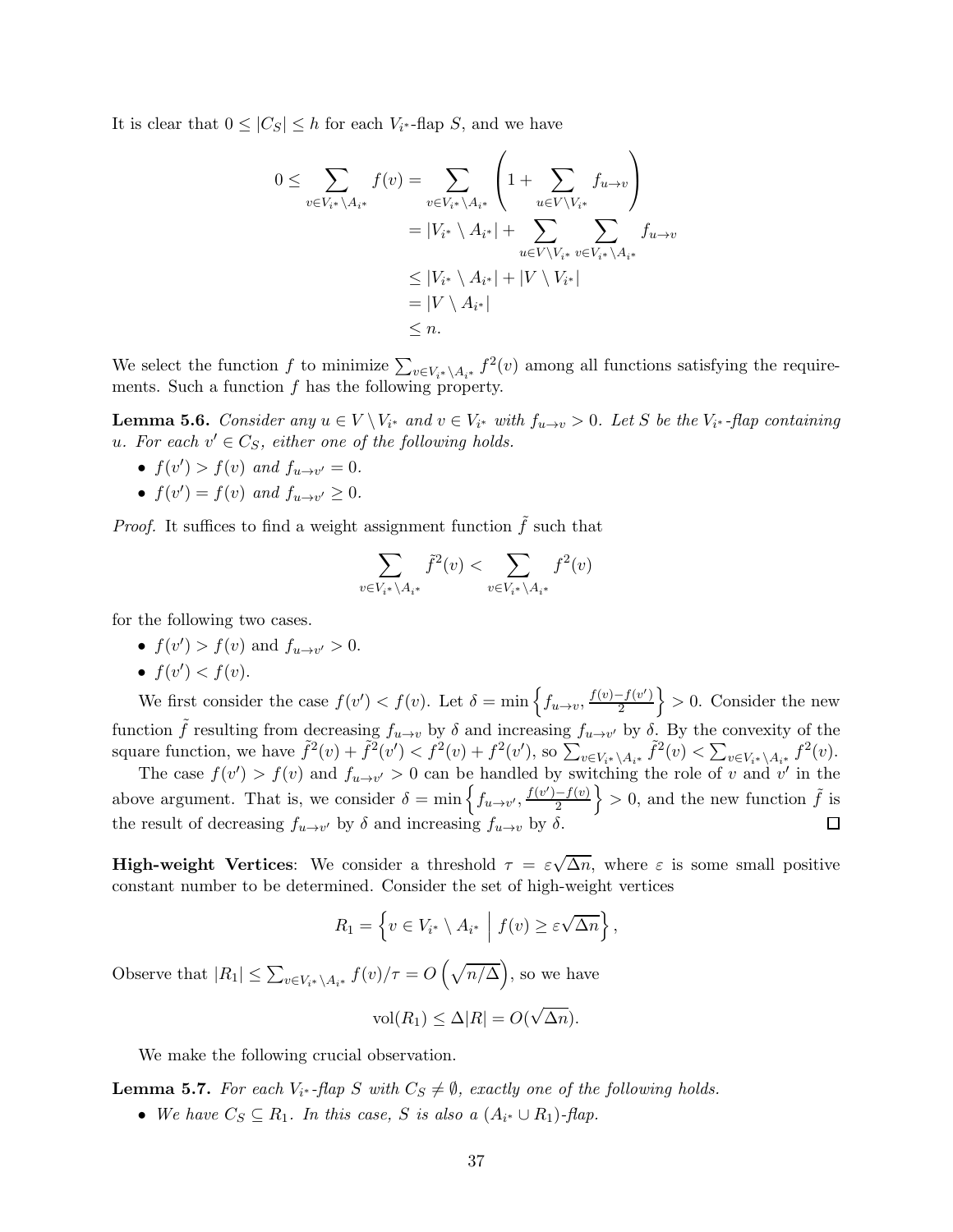• *We have*  $f_{u\to v} = 0$  *for all*  $u \in S$  *and*  $v \in R_1$ *.* 

*Proof.* Suppose both  $R_1 \cap C_S$  and  $C_S \setminus R_1$  are non-empty. We show that  $f_{u\to v} = 0$  for all  $u \in S$ and  $v \in R_1$ . Note that we already have  $f_{u\to v} = 0$  for each  $v \notin C_S$  by the definition of f. Pick any  $v \in R_1 \cap C_S$  and  $v' \in C_S \setminus R_1$ . Then  $f(v) \geq \tau > f(v')$ .

Suppose  $f_{u\to v} > 0$  for some  $u \in S$ . Then [Lemma 5.6](#page-37-0) implies that  $f(v') \geq f(v)$ , which is a contradiction. Hence  $f_{u\to v} = 0$  for each  $u \in S$ .

**Breadth-first Search:** We perform a breadth-first search in each connected component of  $H_{i^*}[V_{i^*}\setminus\mathbb{R}]$  $A_{i^*}$ ]. Note that  $G[V_{i^*} \setminus A_{i^*}]$  is a subgraph of  $H_{i^*}[V_{i^*} \setminus A_{i^*}]$  because the clique-sum operation might remove edges.

- Let  $L_0$  be any set of vertices in  $V_{i^*} \setminus A_{i^*}$  that includes exactly one vertex for each connected component of  $H_{i^*}[V_{i^*} \setminus A_{i^*}]$ . Intuitively,  $L_0$  is the set of roots of breadth-first search.
- For  $i \geq 1$ , let  $L_i$  be the set of vertices u in  $V_{i^*} \setminus A_{i^*}$  with  $dist(u, L_0) = i$  in  $H_{i^*}[V_{i^*} \setminus A_{i^*}].$ Intuitively,  $L_i$  is the set of layer-i vertices of breadth-first search.
- Let  $d = \max_{v \in V_* \setminus A_{i^*}} \text{dist}(v, L_0)$  be the largest index such that  $L_d \neq \emptyset$ .

<span id="page-38-0"></span>Note that  $L_i = \emptyset$  for each  $i \notin \{0, 1, \ldots, d\}.$ 

**Lemma 5.8.** *For each*  $V_{i^*}$ -flap *S*, there is an index i such that the vertices in  $V_{i^*} \setminus A_{i^*}$  adjacent to S are confined to  $L_i \cup L_{i+1}$ .

*Proof.* Recall that  $C_S \subseteq V_{i^*} \setminus A_{i^*}$  is the set of vertices in  $V_{i^*} \setminus A_{i^*}$  adjacent to some vertex in S. The vertices  $C_S$  form a clique of size at most h in  $H_{i^*} = (V_{i^*}, E_{i^*})$ , since G is an h-clique-sum of  $H_1, H_2, \ldots H_r$ . If  $C_S = \emptyset$ , then we can pick i to be any index. Otherwise, we pick  $u \in C_S$  to minimize dist $(u, L_0)$  in  $H_{i^*}[V_{i^*} \setminus A_{i^*}]$ . Let  $i = \text{dist}(u, L_0)$ . Because  $C_S$  is a clique in  $H_{i^*}[V_{i^*} \setminus A_{i^*}]$ , we have  $C_S \subseteq L_i \cup L_{i+1}$ . □

For simplicity, we write  $f(S) = \sum_{u \in S} f(u)$  for each subset  $S \subseteq V_{i^*} \setminus A_{i^*}$ . Consider the following definitions.

- $i_a$  is the smallest index i with  $f(L_0 \cup L_1 \cup \cdots \cup L_i) \ge f(V_{i^*} \setminus A_{i^*})/3$ .
- *i<sub>b</sub>* is the largest index *i* with  $f(L_i \cup L_{i+1} \cup \cdots \cup L_d) \ge f(V_{i^*} \setminus A_{i^*})/3$ .
- It is clear that  $0 \leq i_a \leq i_b \leq d$ .

**Heavy and Light Layers:** We say that  $L_i$  is *heavy* if

$$
\text{vol}(L_i) \ge \sqrt{\Delta n} \quad \text{or} \quad \sum_{v \in L_i} f(v) \ge (1/18)n,
$$

<span id="page-38-1"></span>otherwise  $L_i$  is *light*, where the volume is measure with respect to the original graph  $G$ .

**Lemma 5.9.** *Let*  $0 \le i \le d$  *be an index. Let* S *be an*  $(A_{i^*} \cup L_i)$ -flap. Then the following holds.

- *If*  $S \cap L_i \neq \emptyset$  *for some*  $0 \leq j < i$ *, then*  $|S| \leq f(L_1 \cup L_2 \cup \cdots \cup L_{i-1})$ *.*
- *If*  $S \cap L_i \neq \emptyset$  *for some*  $i < j \leq d$ *, then*  $|S| \leq f(L_{i+1} \cup L_{i+2} \cup \cdots \cup L_d)$ *.*

*Proof.* We only consider the case  $S \cap L_j \neq \emptyset$  for some  $0 \leq j < i$ , as the other case is similar. Let U be the union of all vertices in the following sets. It is clear that  $S \subseteq U$ .

- $L_1 \cup L_2 \cup \cdots \cup L_{i-1}$ .
- All  $V_{i^*}$ -flap S' adjacent to  $L_1 \cup L_2 \cup \cdots \cup L_{i-1}$ .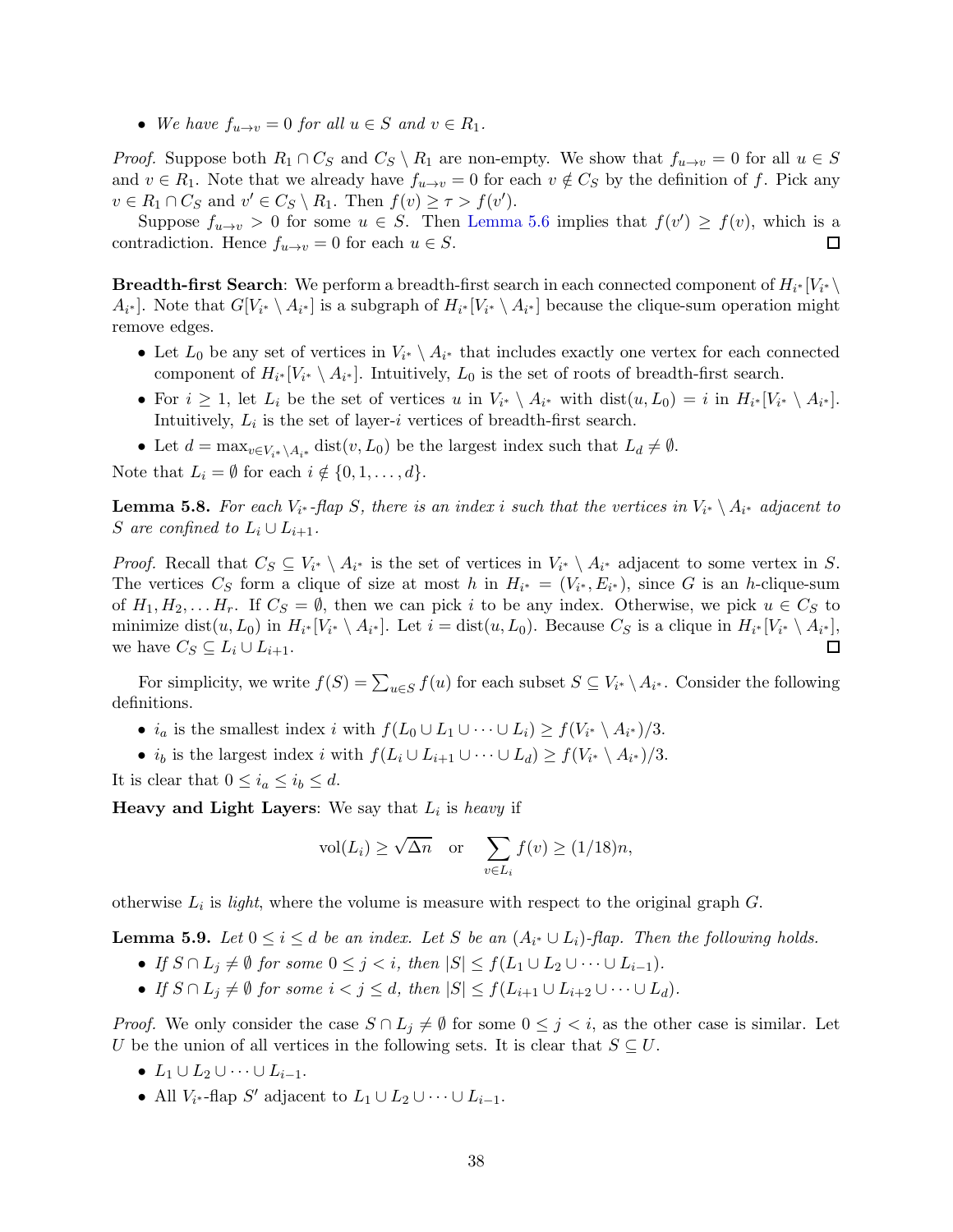We have

$$
|U| = |L_1 \cup L_2 \cup \cdots \cup L_{i-1}| + \sum_{S' \text{ is a } V_{i^*} \text{-flap adjacent to } L_1 \cup L_2 \cup \cdots \cup L_{i-1}} |S'|.
$$

By the definition of f, we have  $f_{u\to v} > 0$  only if  $v \in C_{S'}$ , where S' is the  $V_{i^*}$ -flap that contains u. Furthermore, if S' is a  $V_{i^*}$ -flap adjacent to  $L_1 \cup L_2 \cup \cdots \cup L_{i-1}$ , then  $C_{S'} \subseteq L_1 \cup L_2 \cup \cdots \cup L_i$ due to [Lemma 5.8.](#page-38-0) Hence we have

$$
|S'|=\sum_{u\in S',\ v\in C_{S'}}f_{u\rightarrow v}=\sum_{u\in S',\ v\in L_1\cup L_2\cup\dots\cup L_i}f_{u\rightarrow v}.
$$

Since  $f(v) = 1 + \sum_{u \in V \setminus V_{i^*}} f_{u \to v}$ , we have  $|S| \leq |U| \leq f(L_1 \cup L_2 \cup \cdots \cup L_i)$ , as we can write

$$
f(L_1 \cup \cdots \cup L_i) = |L_1 \cup \cdots \cup L_i| + \sum_{u \in V \setminus V_{i^*}, v \in L_1 \cup \cdots \cup L_i} f_{u \to v}
$$
  
\n
$$
\geq |L_1 \cup \cdots \cup L_i| + \sum_{S' \text{ is a } V_{i^*} \text{-flap adjacent to } L_1 \cup \cdots \cup L_{i-1}} \sum_{u \in S', v \in C_{S'}} f_{u \to v}
$$
  
\n
$$
= |L_1 \cup \cdots \cup L_i| + \sum_{S' \text{ is a } V_{i^*} \text{-flap adjacent to } L_1 \cup \cdots \cup L_{i-1}} |S'|
$$
  
\n
$$
= |U|.
$$

<span id="page-39-0"></span>**Lemma 5.10.** Suppose that there exists an index  $i_a < i' < i_b$  such that  $L_{i'}$  is light. Then  $R =$  $A_{i^*} \cup L_{i'}$  satisfies that  $vol(R) = O(\sqrt{\Delta n})$  and each R-flap has at most  $(2/3)n$  vertices.

*Proof.* We already have  $vol(L_{i'}) = O(\sqrt{\Delta n})$  by the definition of a light layer. Since  $|A_{i^*}| \leq h =$  $O(1)$ , we also have vol $(A_{i^*}) = O(\Delta) = O(\sqrt{\Delta n})$ . Therefore, vol $(R) = O(\sqrt{\Delta n})$ .

For the rest of the proof, we verify that each R-flap has at most  $(2/3)n$  vertices. Let S be any R-flap. If  $S \cap V_{i^*} = \emptyset$ , then we have  $S \subseteq S'$  for some  $V_{i^*}$ -flap  $S'$ . However, our choice of  $V_{i^*}$ guarantees that  $|S'| \le (1/2)n$ , due to [Lemma 5.4,](#page-35-1) so  $|S'| \le |S| \le (1/2)n < (2/3)n$ .

Suppose that  $S \cap V_{i^*} \neq \emptyset$ . Let  $u \in S \cap V_{i^*}$ . Then  $u \in L_i$  for some  $i \neq i'$ . We assume that  $i < i'$ , as the case of  $i > i'$  is similar. We have

$$
|S| \le f(L_1 \cup L_2 \cup \cdots \cup L_{i'}) \le (2/3) f(V_{i^*} \setminus A_{i^*}) \le (2/3)n,
$$

where the first inequality is due to [Lemma 5.9](#page-38-1) and the second inequality is due to  $i' < i_b$ .

**Diameter Reduction**: In view of [Lemma 5.10,](#page-39-0) from now on, we focus on the case where  $L_{i'}$  is heavy for all  $i_a < i' < i_b$ . We define two indices  $i'_a$  and  $i'_b$  as follows.

- The index  $0 \leq i_a' \leq i_a$  is defined as follows.
	- $-$  If  $i_a = 0$  or  $L_{i_a-1}$  is light, then  $i'_a = i_a$ .
	- − Otherwise,  $i'_a$  is the smallest index  $0 \le i \le i_a 1$  such that  $L_i, L_{i+1}, \ldots, L_{i_a-1}$  are heavy.
- The index  $i_b \leq i'_b \leq d$  is defined as follows.
	- If  $i_b = d$  or  $L_{i_b+1}$  is light, then  $i'_b = i_b$ .
	- $-$  Otherwise,  $i'_b$  is the largest index  $i_b + 1 \leq i \leq d$  such that  $L_{i_b+1}, L_{i_b+2}, \ldots, L_i$  are heavy.

<span id="page-39-1"></span>**Lemma 5.11.** *Given that*  $L_{i'}$  *is heavy for all*  $i_a < i' < i_b$ *, we have*  $i'_b - i'_a = O\left(\sqrt{n/\Delta}\right)$ *.* 

 $\Box$ 

 $\Box$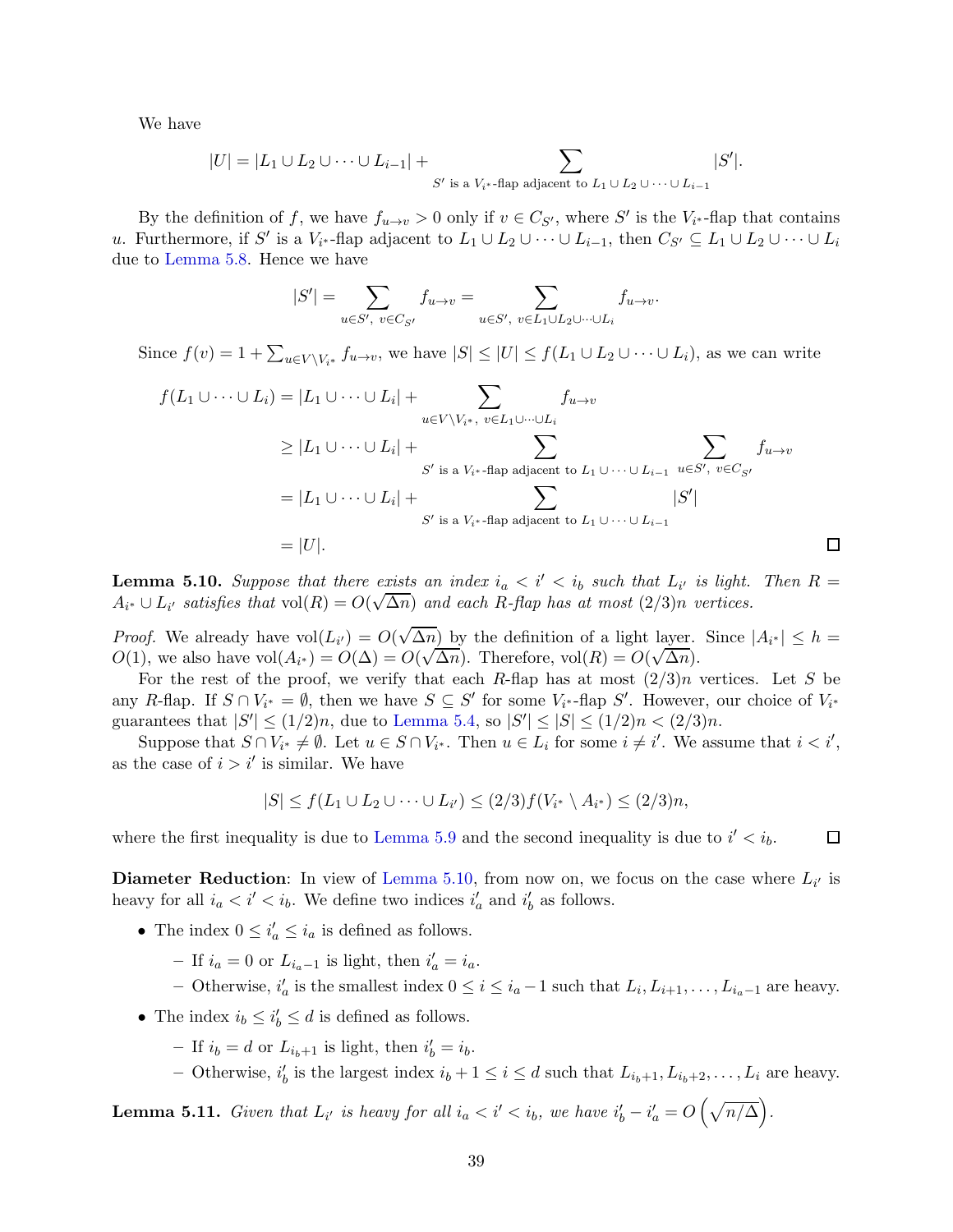*Proof.* By the assumption of the lemma and the definition of  $i'_a$  and  $i'_b$ , all of  $L_{i'_a}, L_{i'_a+1}, \ldots, L_{i'_t}$ must be heavy, except that  $L_{i_a}$  and  $L_{i_b}$  might be light. Among all heavy  $L_i$ , all of them are heavy due to the reason  $vol(L_i) \geq \sqrt{\Delta n}$ , except that at most 18 of them are heavy only because  $\sum_{v \in L_i} f(v) \ge n/18$ , as  $\sum_{v \in V_{i^*} \setminus A_{i^*}} f(v) \le n$ .

Hence we have  $\text{vol}(L_{i'_a} \cup L_{i'_a+1} \cup \cdots \cup L_{i'_b}) \ge (i'_b - i'_a - 2 - 18)\sqrt{\Delta n}$ . Since the original graph  $G = (V, E)$  is H-minor free, we have  $|E| = O(n)$ . Therefore,  $(i'_b - i'_a - 20)\sqrt{\Delta n} = O(n)$ , so  $i'_b - i'_a = O\left(\sqrt{n/\Delta}\right).$  $\Box$ 

We define the set  $R_2$  as follows.

$$
R_2 = \begin{cases} L_{i'_a - 1} \cup L_{i'_b + 1}, & \text{if } i'_a > 0 \text{ and } i'_b < d. \\ L_{i'_a - 1}, & \text{if } i'_a > 0 \text{ and } i'_b = d. \\ L_{i'_b + 1}, & \text{if } i'_a = 0 \text{ and } i'_b < d. \\ \emptyset, & \text{if } i'_a = 0 \text{ and } i'_b = d. \end{cases}
$$

Since both  $L_{i'_a-1}$  and  $L_{i'_b+1}$  are light by our choice of  $i'_a$  and  $i'_b$ , we have  $vol(R_2) = O(\sqrt{\Delta n}).$ We define the graph  $G_s$  as follows.

- Start with  $H_{i^*}[V_{i^*} \setminus A_{i^*}].$
- For each connected component of  $H_{i^*}[V_{i^*} \setminus A_{i^*}]$ , contract all vertices in  $L_0, L_1, \ldots, L_{i'_a-1}$  into a vertex  $r^*$ .
- Remove all vertices in  $L_{i'_b+1}, L_{i'_b+2}, \ldots, L_d$ .

By [Lemma 5.11,](#page-39-1) the diameter of  $G_s$  is  $O(\sqrt{n/\Delta})$ . Furthermore,  $G_s$  is a minor of the graph  $H_{i^*}[V_{i^*} \setminus A_{i^*}]$  which is apex-free h-almost-embeddable on surface  $\Sigma$ . By [Lemma 5.5,](#page-35-2) the treewidth of  $G_s$  is also tw $(G_s) = O\left(\sqrt{n/\Delta}\right)$ . Apply [Lemma 5.3](#page-34-1) with the following weight function.

- $w(r^*) = 0$  for each connected component of  $H_{i^*}[V_{i^*} \setminus A_{i^*}].$
- $w(v) = f(v)$  for each  $v \in L_{i'_a} \cup L_{i'_a+1} \cup \cdots \cup L_{i'_b}$ .

Observe that  $w(v) = f(v) \ge 1$  for each  $v \in L_{i'_a} \cup L_{i'_a+1} \cup \cdots \cup L_{i'_b}$  and the summation of  $w(v)$ over all vertices in  $G_s$  is  $\sum_{v \in L_{i'_a} \cup L_{i'_a+1} \cup \cdots \cup L_{i'_b}} f(v) \leq \sum_{v \in V_{i^*}} f(v) \leq n$ . From [Lemma 5.3](#page-34-1) we obtain a set  $R_3 \subseteq L_{i'_a} \cup L_{i'_a+1} \cup \cdots \cup L_{i'_b}$  meeting the following conditions.

- $|R_3| = O\left(\sqrt{n/\Delta}\right)$ , so vol $(R_3) = O(\sqrt{\Delta n})$  in G.
- In  $H_{i^*}[V_{i^*} \setminus A_{i^*}]$ , each connected component of  $L_{i'_a} \cup L_{i'_a+1} \cup \cdots \cup L_{i'_b} \setminus R_3$  has at most  $(1/2)n$ vertices.

<span id="page-40-0"></span>**Lemma 5.12.** Suppose that  $L_{i'}$  is heavy for all  $i_a < i' < i_b$ . Then  $R = A_{i^*} \cup R_1 \cup R_2 \cup R_3$  satisfies *have* vol( $R$ ) =  $O(\sqrt{\Delta n})$  *and each* R-flap has at most (2/3)n *vertices.* 

*Proof.* The fact that  $vol(R) = O(\sqrt{\Delta n})$  is clear. Let S be any R-flap. If  $S \cap V_{i^*} = \emptyset$ , then we have  $S \subseteq S'$  for some  $V_{i^*}$ -flap  $S'$ , and we know that  $|S'| \leq |S| \leq (1/2)n < (2/3)n$  by [Lemma 5.4.](#page-35-1)

Suppose that  $S \cap V_{i^*} \neq \emptyset$ . Let  $u_0 \in S \cap V_{i^*}$ . Then  $u_0 \in L_i$  for some *i*. By our choice of  $R_2$ , there are three cases:  $1 \leq i \leq i'_{a} - 2$ ,  $i'_{a} \leq i \leq i'_{b}$ , and  $i'_{b} + 2 \leq i \leq d$ .

For the case  $1 \leq i \leq i'_{a} - 2$ , [Lemma 5.9](#page-38-1) shows that any  $(A_{i^*} \cup L_{i'_{a}-1})$ -flap S' that contains  $u_0$ satisfies

$$
|S'| \le f(L_1 \cup L_2 \cup \cdots \cup L_{i'_a-1}) \le f(L_1 \cup L_2 \cup \cdots \cup L_{i_a-1}) \le (1/3)f(V_{i^*} \setminus A_{i^*}) \le (1/3)n < (2/3)n.
$$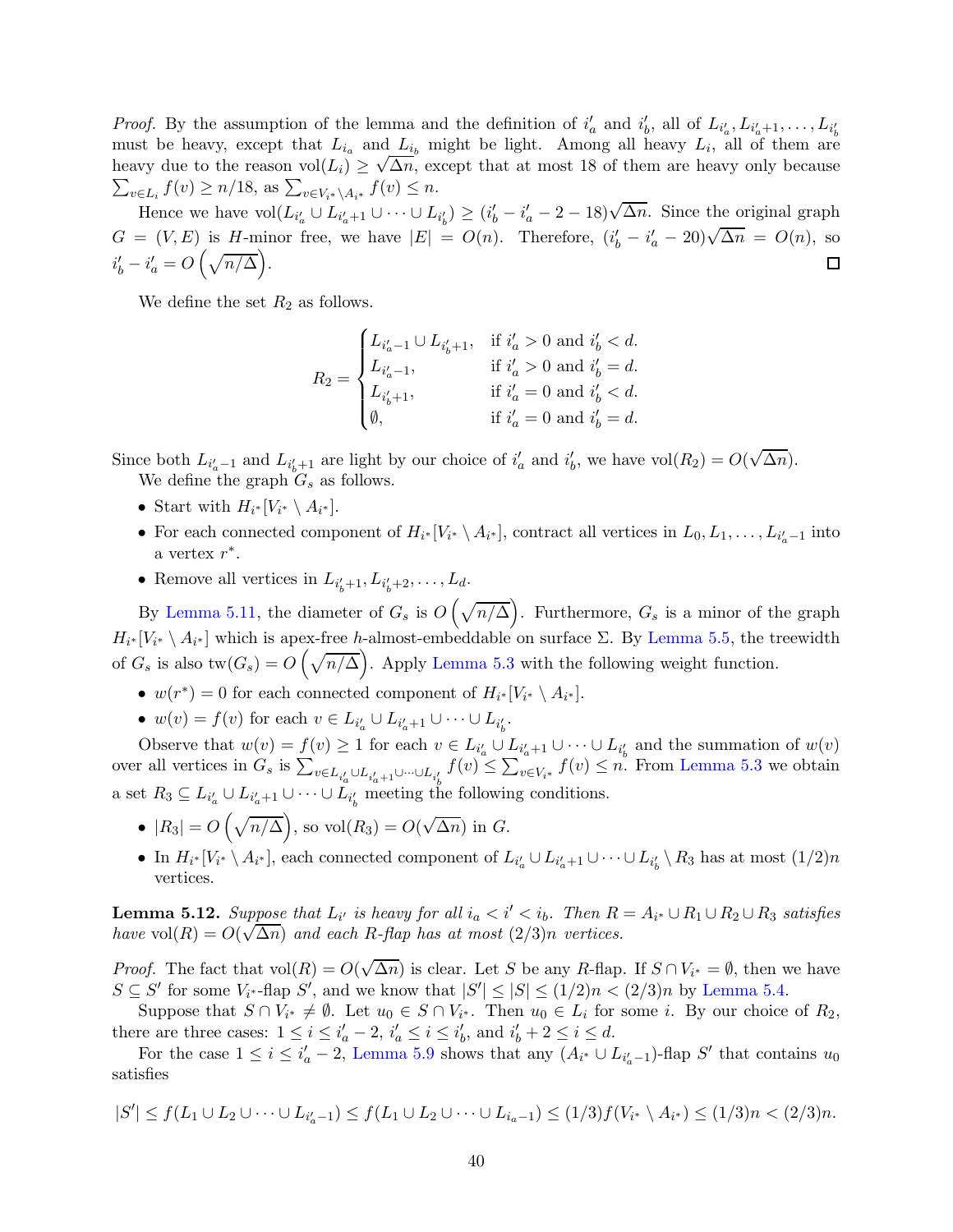Since  $A_{i^*} \cup L_{i_a'-1} \subseteq R$ , any R-flap S must be a subset of some  $(A_{i^*} \cup L_{i_a'-1})$ -flap S'. Hence we also have  $|S| \leq (2/3)n$ . For the case  $i'_b + 2 \leq i \leq d$ , a similar analysis also shows that  $|S| \leq (2/3)n$ .

For the rest of the proof, we assume that  $i'_a \leq i \leq i'_b$ . Then  $u_0 \in W$  for some connected component W of the subgraph of  $H_{i^*}[V_{i^*} \setminus A_{i^*}]$  induced by  $L_{i'_a} \cup L_{i'_a+1} \cup \cdots \cup L_{i'_b} \setminus R_3$ . Here W can be seen as a vertex subset of both  $H_{i^*}[V_{i^*} \setminus A_{i^*}]$  and G. In the graph G, let U be the union of W and all  $V_{i^*}$ -flap S' that is adjacent to W. It is clear that  $S \subseteq U$ .

For any  $V_{i^*}$ -flap S', the set  $C_{S'}$  of vertices in  $V_{i^*} \setminus A_{i^*}$  adjacent to S' is a clique of size at most h. Given that S' is adjacent to W, we have  $C_{S'} \subseteq W \cup R_3 \cup L_{i'_a-1} \cup L_{i'_b+1}$ . Therefore, for each  $u \in S'$ , we have  $f_{u \to v} > 0$  only if  $v \in W \cup R_3 \cup L_{i'_a-1} \cup L_{i'_b+1} \setminus R_1$ . The reason that  $R_1$  can be excluded is that  $C_{S'}$  is not a subset of  $R_1$ , so [Lemma 5.7](#page-37-1) ensures that  $f_{u\to v} = 0$  for all  $v \in R_1$ .

Similar to the proof of [Lemma 5.9,](#page-38-1) we can upper bound  $|U|$  by

$$
|U| \le f(W) + f(R_3 \setminus R_1) + f(L_{i'_a-1}) + f(L_{i'_b+1}).
$$

By our choice of  $R_3$ , we have  $f(W) \le (1/2)n$ . To upper bound  $f(R_3 \setminus R_1)$ , recall that  $|R_3 \setminus R_1| \le$  $|R_3| = O(\sqrt{n/\Delta})$  and each  $v \notin R_1$  has  $f(v) < \varepsilon \sqrt{\Delta n}$ , so  $f(R_3 \setminus R_1) = O(\varepsilon n) \le (1/18)n$  by selecting  $\varepsilon$  to be sufficiently small constant. We also have  $f(L_{i'_a-1}) \leq (1/18)n$  and  $f(L_{i'_b+1}) \leq$  $(1/18)n$  as  $L_{i'_a-1}$  and  $L_{i'_b+1}$  are light. To sum up,  $|S| \leq |U| \leq (1/2)n + 3 \cdot (1/18)n = (2/3)n$ .

Combining [Lemmas 5.1,](#page-33-1) [5.10](#page-39-0) and [5.12](#page-40-0) we conclude [Theorem 1.6.](#page-6-0)

# References

- <span id="page-41-8"></span>[AALG18] Vedat Levi Alev, Nima Anari, Lap Chi Lau, and Shayan Oveis Gharan. Graph clustering using effective resistance. In *9th Innovations in Theoretical Computer Science Conference, ITCS 2018, January 11-14, 2018, Cambridge, MA, USA*, pages 41:1–41:16, 2018.
- <span id="page-41-6"></span>[AASS16] Saeed Akhoondian Amiri, Stefan Schmid, and Sebastian Siebertz. A local constant factor MDS approximation for bounded genus graphs. In *Proceedings of the 2016 ACM Symposium on Principles of Distributed Computing (PODC)*, pages 227–233, 2016.
- <span id="page-41-0"></span>[ABI86] N. Alon, L. Babai, and A. Itai. A fast and simple randomized parallel algorithm for the maximal independent set problem. *J. Algor.*, 7:567–583, 1986.
- <span id="page-41-5"></span>[ABS15] Sanjeev Arora, Boaz Barak, and David Steurer. Subexponential algorithms for unique games and related problems. *J. ACM*, 62(5):42:1–42:25, November 2015.
- <span id="page-41-4"></span>[AGG<sup>+</sup>19] Ittai Abraham, Cyril Gavoille, Anupam Gupta, Ofer Neiman, and Kunal Talwar. Cops, robbers, and threatening skeletons: Padded decomposition for minor-free graphs. *SIAM Journal on Computing*, 48(3):1120–1145, 2019.
- <span id="page-41-1"></span>[AKO18] Mohamad Ahmadi, Fabian Kuhn, and Rotem Oshman. Distributed approximate maximum matching in the CONGEST model. In *Proc. 32nd International Symposium on Distributed Computing (DISC)*, pages 6:1–6:17, 2018.
- <span id="page-41-3"></span>[ARS09] A. Arasu, C. Ré, and D. Suciu. Large-scale deduplication with constraints using dedupalog. In *2009 IEEE 25th International Conference on Data Engineering*, pages 952–963, 2009.
- <span id="page-41-7"></span>[ASS19] Saeed Akhoondian Amiri, Stefan Schmid, and Sebastian Siebertz. Distributed dominating set approximations beyond planar graphs. *ACM Transactions on Algorithms (TALG)*, 15(3):1–18, 2019.
- <span id="page-41-2"></span>[BBC04] Nikhil Bansal, Avrim Blum, and Shuchi Chawla. Correlation clustering. *Machine Learning*, 56(1-3):89–113, 2004.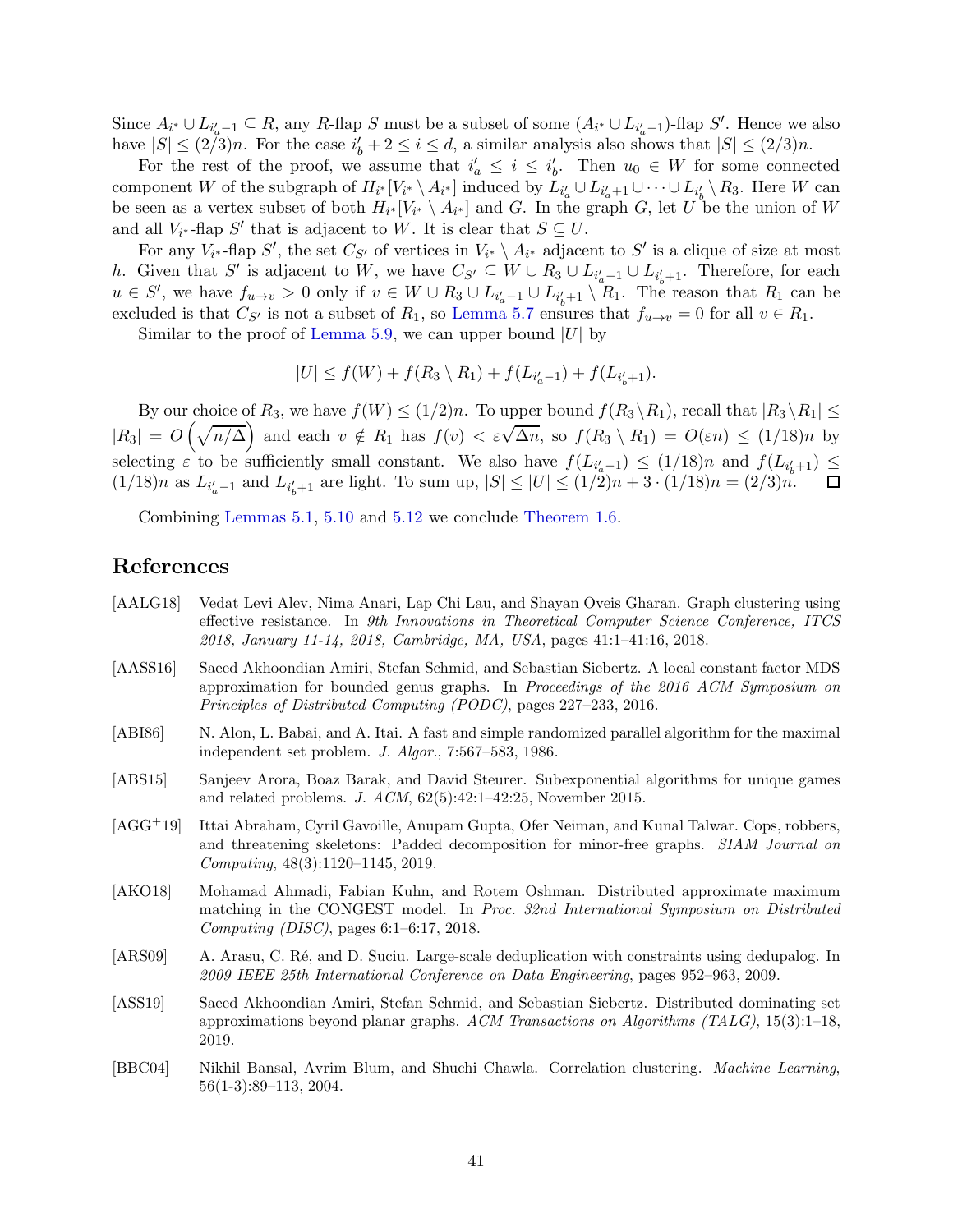- <span id="page-42-0"></span>[BCD<sup>+</sup>19] Nir Bachrach, Keren Censor-Hillel, Michal Dory, Yuval Efron, Dean Leitersdorf, and Ami Paz. Hardness of distributed optimization. In *Proceedings of the 2019 ACM Symposium on Principles of Distributed Computing (PODC)*, pages 238–247, 2019.
- <span id="page-42-1"></span>[BCGS17] Reuven Bar-Yehuda, Keren Censor-Hillel, Mohsen Ghaffari, and Gregory Schwartzman. Distributed approximation of maximum independent set and maximum matching. In *Proceedings of the ACM Symposium on Principles of Distributed Computing (PODC)*, pages 165–174, 2017.
- <span id="page-42-11"></span>[BCGW21] Marthe Bonamy, Linda Cook, Carla Groenland, and Alexandra Wesolek. A Tight Local Algorithm for the Minimum Dominating Set Problem in Outerplanar Graphs. In Seth Gilbert, editor, *35th International Symposium on Distributed Computing (DISC 2021)*, volume 209 of *Leibniz International Proceedings in Informatics (LIPIcs)*, pages 13:1–13:18, Dagstuhl, Germany, 2021. Schloss Dagstuhl – Leibniz-Zentrum für Informatik.
- <span id="page-42-14"></span>[BE10] Leonid Barenboim and Michael Elkin. Sublogarithmic distributed MIS algorithm for sparse graphs using Nash-Williams decomposition. *Distributed Computing*, 22(5-6):363–379, 2010.
- <span id="page-42-2"></span>[BEPS16] L. Barenboim, M. Elkin, S. Pettie, and J. Schneider. The locality of distributed symmetry breaking. *J. ACM*, 63(3):20:1–20:45, 2016.
- [BFP21] Nicolas Bousquet, Laurent Feuilloley, and Théo Pierron. Local certification of graph decompositions and applications to minor-free classes. *CoRR*, abs/2108.00059, 2021.
- <span id="page-42-4"></span>[BGSL14] Francesco Bonchi, David Garcia-Soriano, and Edo Liberty. Correlation clustering: From theory to practice. In *Proceedings of the 20th ACM SIGKDD International Conference on Knowledge Discovery and Data Mining*, KDD '14, pages 1972–1972, 2014.
- <span id="page-42-9"></span>[CCGL21] Keren Censor-Hillel, Yi-Jun Chang, François Le Gall, and Dean Leitersdorf. Tight distributed listing of cliques. In *Proceedings of the 2021 ACM-SIAM Symposium on Discrete Algorithms (SODA)*, pages 2878–2891. SIAM, 2021.
- <span id="page-42-6"></span>[CCMU21] Mélanie Cambus, Davin Choo, Havu Miikonen, and Jara Uitto. Massively parallel correlation clustering in bounded arboricity graphs. In *35th International Symposium on Distributed Computing (DISC)*, volume 209, pages 15:1–15:18, 2021.
- <span id="page-42-3"></span>[CDK14] Flavio Chierichetti, Nilesh Dalvi, and Ravi Kumar. Correlation clustering in mapreduce. In *Proc. 20th ACM SIGKDD International Conference on Knowledge Discovery and Data Mining*, pages 641–650, 2014.
- <span id="page-42-10"></span>[Cen21] Keren Censor-Hillel. Distributed Subgraph Finding: Progress and Challenges. In Nikhil Bansal, Emanuela Merelli, and James Worrell, editors, *48th International Colloquium on Automata, Languages, and Programming (ICALP 2021)*, volume 198 of *Leibniz International Proceedings in Informatics (LIPIcs)*, pages 3:1–3:14, Dagstuhl, Germany, 2021. Schloss Dagstuhl – Leibniz-Zentrum für Informatik.
- <span id="page-42-7"></span>[CFSV19] Keren Censor-Hillel, Eldar Fischer, Gregory Schwartzman, and Yadu Vasudev. Fast distributed algorithms for testing graph properties. *Distributed Computing*, 32(1):41–57, 2019.
- <span id="page-42-8"></span>[CGL<sup>+</sup>20] Julia Chuzhoy, Yu Gao, Jason Li, Danupon Nanongkai, Richard Peng, and Thatchaphol Saranurak. A deterministic algorithm for balanced cut with applications to dynamic connectivity, flows, and beyond. In *Proeedings of the IEEE 61st Annual Symposium on Foundations of Computer Science (FOCS)*, pages 1158–1167. IEEE, 2020.
- <span id="page-42-5"></span>[CGW05] Moses Charikar, Venkatesan Guruswami, and Anthony Wirth. Clustering with qualitative information. *Journal of Computer and System Sciences*, 71(3):360 – 383, 2005.
- <span id="page-42-12"></span>[CH06a] A. Czygrinow and M. Han´ckowiak. Distributed algorithms for weighted problems in sparse graphs. *Journal of Discrete Algorithms*, 4(4):588–607, 2006.
- <span id="page-42-13"></span>[CH06b] Andrzej Czygrinow and Michał Hańćkowiak. Distributed almost exact approximations for minor-closed families. In Yossi Azar and Thomas Erlebach, editors, *Algorithms – ESA 2006*, pages 244–255, Berlin, Heidelberg, 2006. Springer Berlin Heidelberg.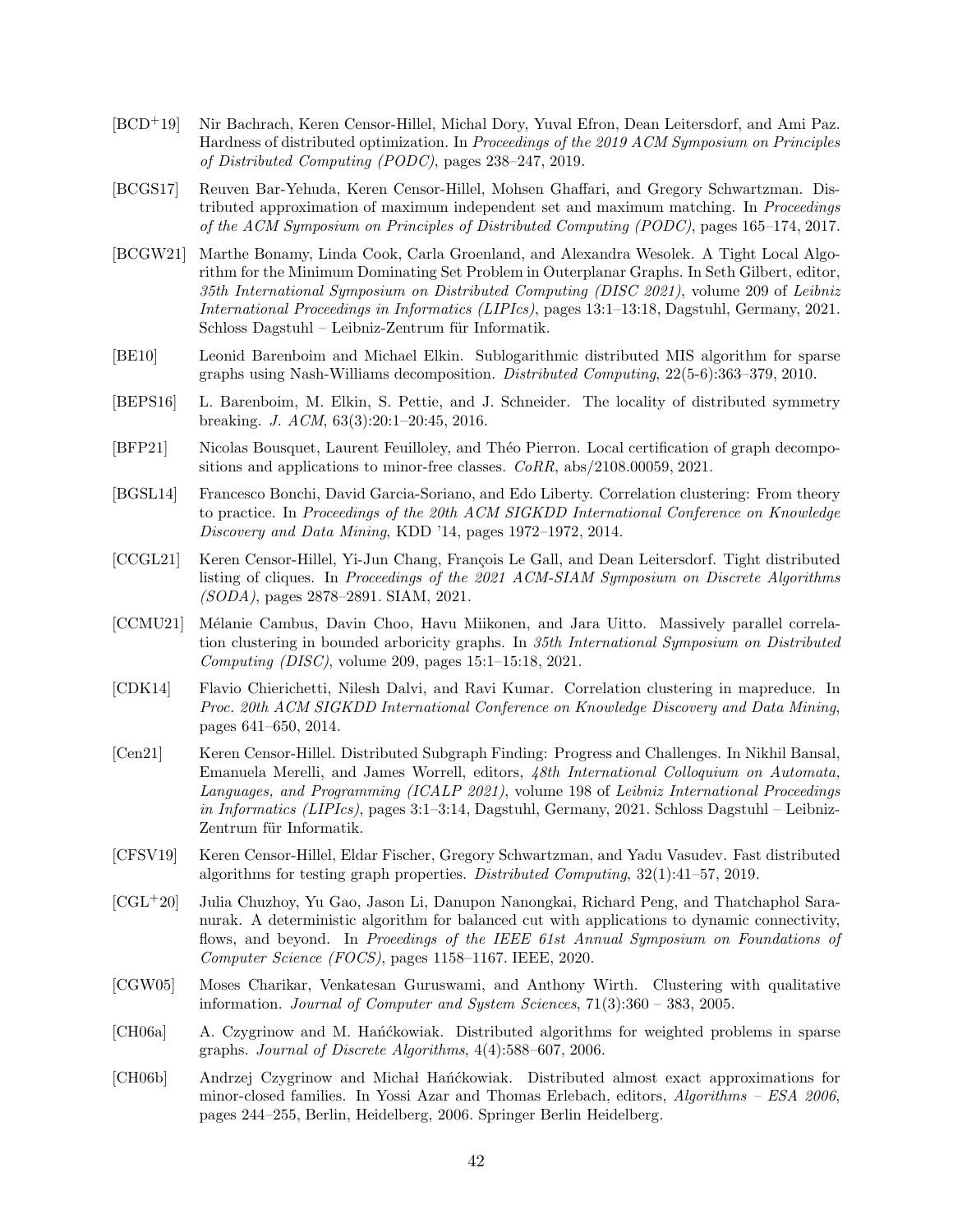- <span id="page-43-11"></span>[CH07] A. Czygrinow and M. Hańćkowiak. Distributed approximation algorithms for weighted problems in minor-closed families. In *Proceedings of the 13th Annual International Conference on Computing and Combinatorics (COCOON)*, pages 515–525, Berlin, Heidelberg, 2007. Springer-Verlag.
- <span id="page-43-6"></span>[CHS06] Andrzej Czygrinow, Michał Hańćkowiak, and Edyta Szymańska. Distributed approximation algorithms for planar graphs. In *Italian Conference on Algorithms and Complexity (CIAC)*, 2006.
- <span id="page-43-1"></span>[CHS09] Andrzej Czygrinow, Michal Hanckowiak, and Edyta Szymanska. Fast distributed approximation algorithm for the maximum matching problem in bounded arboricity graphs. In *Proceedings of International Symposium on Algorithms and Computation (ISAAC)*, volume 5878 of *Lecture Notes in Computer Science*, pages 668–678, 2009.
- <span id="page-43-12"></span>[CHS<sup>+</sup>14] Andrzej Czygrinow, Michal Han´ckowiak, Edyta Szyma´nska, Wojciech Wawrzyniak, and Marcin Witkowski. Distributed local approximation of the minimum k-tuple dominating set in planar graphs. In *International Conference on Principles of Distributed Systems (OPODIS)*, pages 49–59. Springer, 2014.
- <span id="page-43-0"></span>[CHW08] Andrzej Czygrinow, Michal Hańćkowiak, and Wojciech Wawrzyniak. Fast distributed approximations in planar graphs. In *International Symposium on Distributed Computing (DISC)*, pages 78–92. Springer, 2008.
- <span id="page-43-13"></span>[CHWW20] Andrzej Czygrinow, Michał Hanćkowiak, Wojciech Wawrzyniak, and Marcin Witkowski. Distributed approximation algorithms for k-dominating set in graphs of bounded genus and linklessly embeddable graphs. *Theoretical Computer Science*, 809:327–338, 2020.
- <span id="page-43-8"></span>[CLL20] Keren Censor-Hillel, François Le Gall, and Dean Leitersdorf. On distributed listing of cliques. In *Proceedings of the ACM Symposium on Principles of Distributed Computing (PODC)*, pages 474–482, 2020.
- <span id="page-43-5"></span>[CN19] Julia Chuzhoy and Rachit Nimavat. Large minors in expanders. *arXiv preprint arXiv:1901.09349*, 2019.
- <span id="page-43-3"></span>[CPSZ21] Yi-Jun Chang, Seth Pettie, Thatchaphol Saranurak, and Hengjie Zhang. Near-optimal distributed triangle enumeration via expander decompositions. *J. ACM*, 68(3), May 2021.
- <span id="page-43-2"></span>[CS20] Yi-Jun Chang and Thatchaphol Saranurak. Deterministic distributed expander decomposition and routing with applications in distributed derandomization. In *Proceedings of the 61st Annual IEEE Symposium on Foundations of Computer Science (FOCS)*, 2020.
- <span id="page-43-4"></span>[DDSV93] K. Diks, H.N. Djidjev, O. Sykora, and I. Vrto. Edge separators of planar and outerplanar graphs with applications. *Journal of Algorithms*, 14(2):258–279, 1993.
- <span id="page-43-14"></span>[DH04] Erik D. Demaine and MohammadTaghi Hajiaghayi. Equivalence of local treewidth and linear local treewidth and its algorithmic applications. In *Proceedings of the Fifteenth Annual ACM-SIAM Symposium on Discrete Algorithms*, SODA '04, page 840–849, USA, 2004. Society for Industrial and Applied Mathematics.
- <span id="page-43-10"></span>[DHNS19] Mohit Daga, Monika Henzinger, Danupon Nanongkai, and Thatchaphol Saranurak. Distributed edge connectivity in sublinear time. In *Proceedings of the 51st Annual ACM SIGACT Symposium on Theory of Computing*, STOC 2019, pages 343–354, New York, NY, USA, 2019. Association for Computing Machinery.
- <span id="page-43-7"></span>[DP14] R. Duan and S. Pettie. Linear time approximation for maximum weight matching. *J. ACM*, 61(1), 2014. Article 1.
- <span id="page-43-15"></span>[Edm65] J. Edmonds. Maximum matching and a polyhedron with 0, 1-vertices. *J. Res. Nat. Bur. Standards Sect. B*, 69B:125–130, 1965.
- <span id="page-43-9"></span>[EFF+19] Talya Eden, Nimrod Fiat, Orr Fischer, Fabian Kuhn, and Rotem Oshman. Sublinear-time distributed algorithms for detecting small cliques and even cycles. In *Proceedings of the International Symposium on Distributed Computing (DISC)*, pages 15:1–15:16, 2019.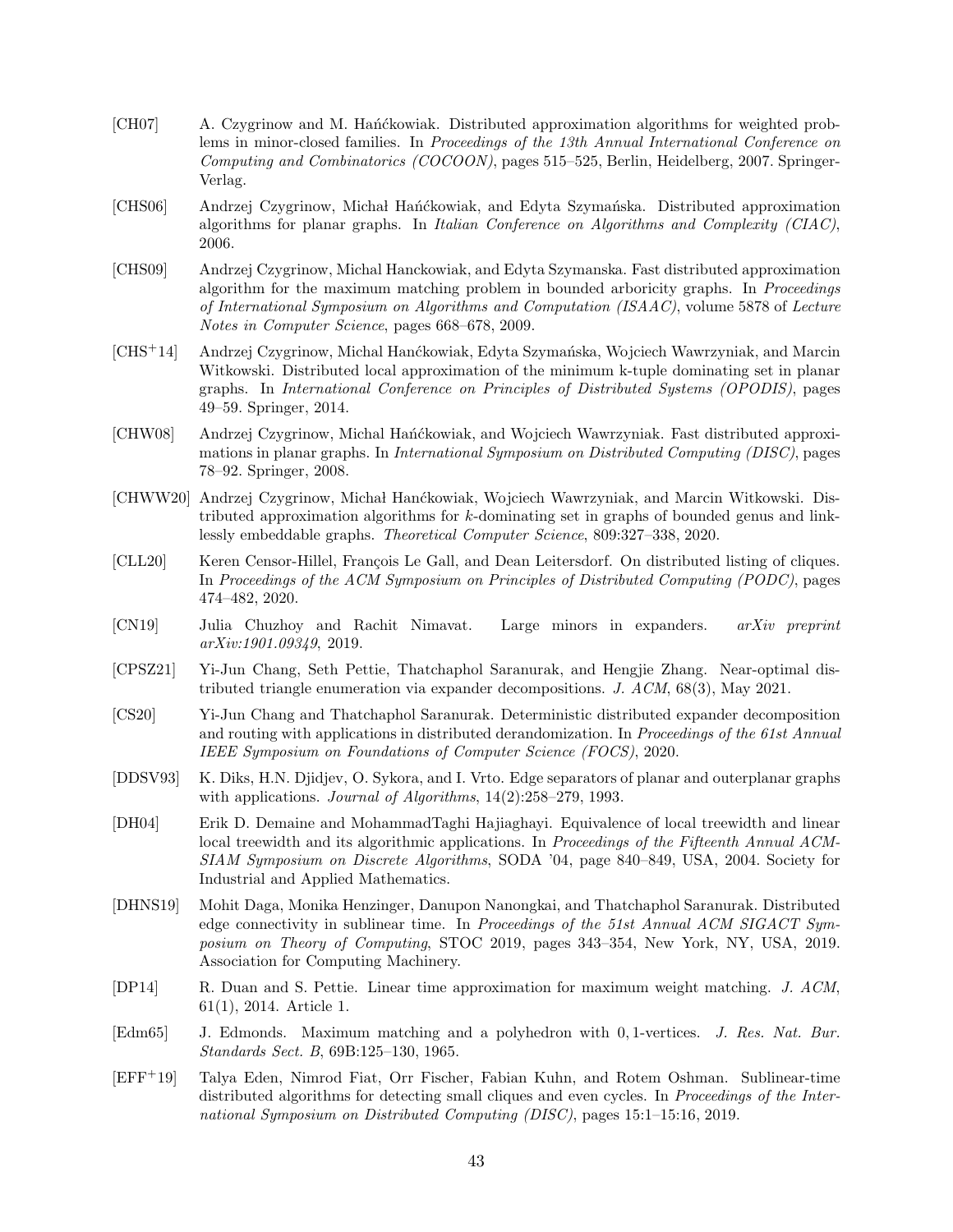- <span id="page-44-9"></span>[EFZ03] Dotan Emanuel, Amos Fiat, and Uri Zwick. Correlation clustering – minimizing disagreements on arbitrary weighted graphs. In *Proc. European Symposium on Algorithms (ESA)*, pages 208– 220, 2003.
- <span id="page-44-0"></span>[EGK20] Yuval Efron, Ofer Grossman, and Seri Khoury. Beyond alice and bob: Improved inapproximability for maximum independent set in CONGEST. In Yuval Emek and Christian Cachin, editors, *ACM Symposium on Principles of Distributed Computing (PODC)*, pages 511–520, 2020.
- <span id="page-44-8"></span>[EIV07] A. K. Elmagarmid, P. G. Ipeirotis, and V. S. Verykios. Duplicate record detection: A survey. *IEEE Transactions on Knowledge and Data Engineering*, 19(1):1–16, 2007.
- <span id="page-44-14"></span>[EL21] Louis Esperet and Benjamin Lévêque. Local certification of graphs on surfaces. *arXiv preprint arXiv:2102.04133*, 2021.
- <span id="page-44-4"></span>[EMR18] Guy Even, Moti Medina, and Dana Ron. Best of two local models: Centralized local and distributed local algorithms. *Information and Computation*, 262:69–89, 2018.
- <span id="page-44-15"></span>[Epp00] David Eppstein. Diameter and treewidth in minor-closed graph families. *Algorithmica*, 27(3):275–291, 2000.
- <span id="page-44-7"></span>[ES09] Micha Elsner and Warren Schudy. Bounding and comparing methods for correlation clustering beyond ILP. In *Proceedings of the Workshop on Integer Linear Programming for Natural Language Processing*, pages 19–27, Boulder, Colorado, 2009. Association for Computational Linguistics.
- <span id="page-44-2"></span>[FFK21] Salwa Faour, Marc Fuchs, and Fabian Kuhn. Distributed CONGEST approximation of weighted vertex covers and matchings. *CoRR*, abs/2111.10577, 2021.
- [FFM<sup>+</sup>20] Laurent Feuilloley, Pierre Fraigniaud, Pedro Montealegre, Ivan Rapaport, Eric R´emila, and Ioan Todinca. Local certification of graphs with bounded genus. *CoRR*, abs/2007.08084, 2020.
- <span id="page-44-13"></span>[FFM<sup>+</sup>21] Laurent Feuilloley, Pierre Fraigniaud, Pedro Montealegre, Ivan Rapaport, Eric R´emila, and Ioan ´ Todinca. Compact distributed certification of planar graphs. *Algorithmica*, pages 1–30, 2021.
- <span id="page-44-5"></span>[FGK17] Manuela Fischer, Mohsen Ghaffari, and Fabian Kuhn. Deterministic distributed edge-coloring via hypergraph maximal matching. In *Proc. 58th IEEE Symposium on Foundations of Computer Science (FOCS)*, pages 180–191, 2017.
- <span id="page-44-1"></span>[Fis18] Manuela Fischer. Improved deterministic distributed matching via rounding. *Distributed Computing*, pages 1–13, 2018.
- <span id="page-44-3"></span>[FMU21] Manuela Fischer, Slobodan Mitrovic, and Jara Uitto. Deterministic  $(1+\epsilon)$ -approximate maximum matching with poly $(1/\epsilon)$  passes in the semi-streaming model. To appear in STOC 2022, abs/2106.04179, 2021.
- <span id="page-44-11"></span>[FT03] Jittat Fakcharoenphol and Kunal Talwar. An improved decomposition theorem for graphs excluding a fixed minor. In Sanjeev Arora, Klaus Jansen, José D. P. Rolim, and Amit Sahai, editors, *Approximation, Randomization, and Combinatorial Optimization.. Algorithms and Techniques*, pages 36–46, Berlin, Heidelberg, 2003. Springer Berlin Heidelberg.
- <span id="page-44-6"></span>[GGR21] Mohsen Ghaffari, Christoph Grunau, and Václav Rozhon. Improved deterministic network decomposition. In *Proc. 2021 ACM-SIAM Symposium on Discrete Algorithms*, pages 2904– 2923. SIAM, 2021.
- <span id="page-44-10"></span>[GH16a] Mohsen Ghaffari and Bernhard Haeupler. Distributed algorithms for planar networks I: Planar embedding. In *Proceedings of the 2016 ACM Symposium on Principles of Distributed Computing (PODC)*, pages 29–38, 2016.
- <span id="page-44-12"></span>[GH16b] Mohsen Ghaffari and Bernhard Haeupler. Distributed algorithms for planar networks II: Lowcongestion shortcuts, MST, and min-cut. In *Proceedings of the twenty-seventh annual ACM-SIAM symposium on Discrete algorithms (SODA)*, pages 202–219. SIAM, 2016.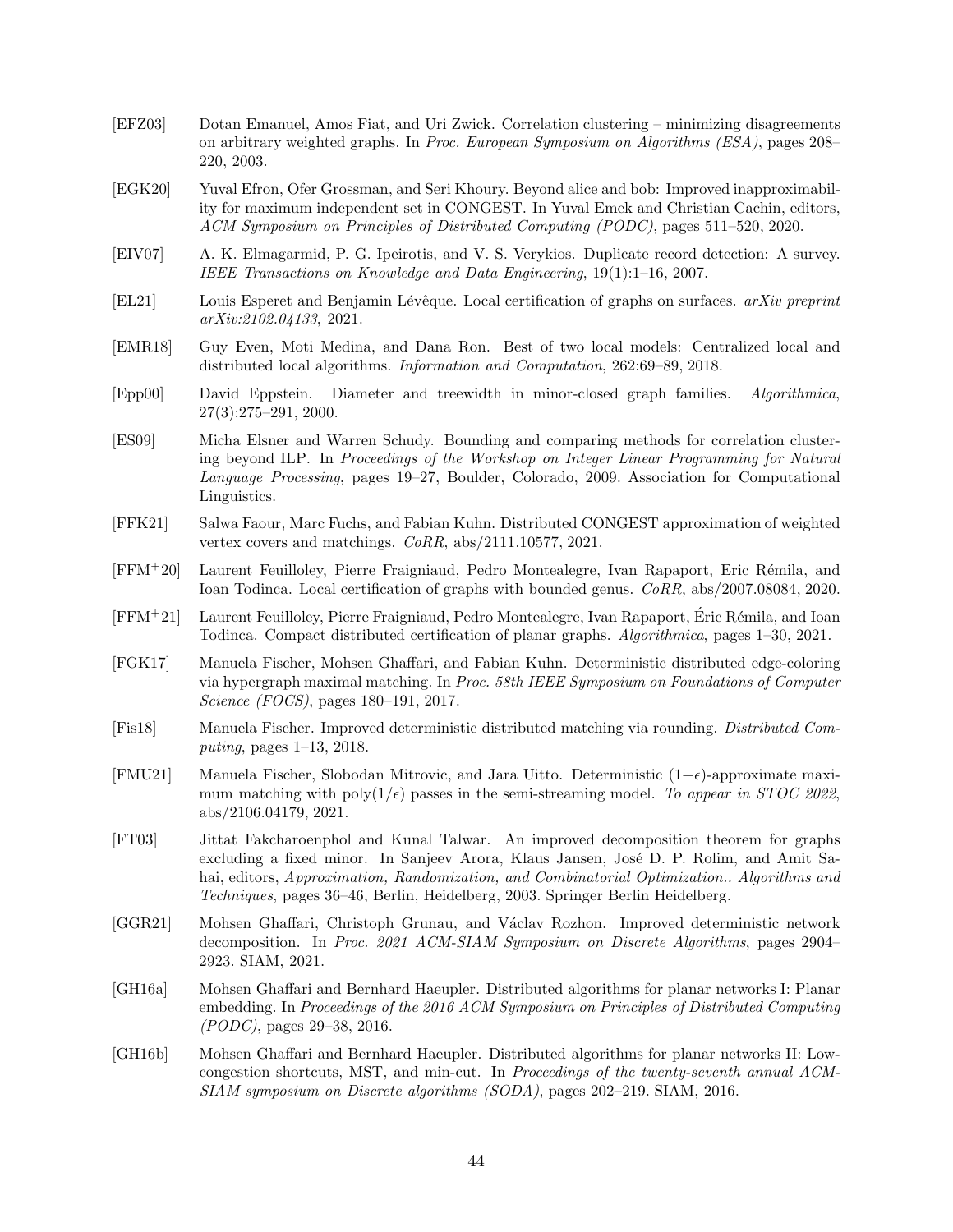- <span id="page-45-10"></span>[GH21] Mohsen Ghaffari and Bernhard Haeupler. Low-congestion shortcuts for graphs excluding dense minors. In *Proceedings of the 2021 ACM Symposium on Principles of Distributed Computing PODC*, pages 213–221, 2021.
- <span id="page-45-4"></span>[GHK18] Mohsen Ghaffari, David G. Harris, and Fabian Kuhn. On derandomizing local distributed algorithms. In *Proc. 59th IEEE Symposium on Foundations of Computer Science (FOCS)*, pages 662–673, 2018.
- <span id="page-45-1"></span>[Gir] Apache Giraph. http://giraph.apache.org.
- <span id="page-45-2"></span>[GKM17] M. Ghaffari, F. Kuhn, and Y. Maus. On the complexity of local distributed graph problems. In *Proceedings of the 49th Annual ACM Symposium on Theory of Computing (STOC)*, pages 784–797, 2017.
- <span id="page-45-5"></span>[GKMU18] Mohsen Ghaffari, Fabian Kuhn, Yannic Maus, and Jara Uitto. Deterministic distributed edgecoloring with fewer colors. In *Proceedings of the 50th Annual ACM SIGACT Symposium on Theory of Computing*, STOC 2018, pages 418–430, New York, NY, USA, 2018. ACM.
- <span id="page-45-8"></span>[GKS17] Mohsen Ghaffari, Fabian Kuhn, and Hsin-Hao Su. Distributed MST and routing in almost mixing time. In *Proceedings 37th ACM Symposium on Principles of Distributed Computing (PODC)*, pages 131–140, 2017.
- <span id="page-45-9"></span>[GL18] Mohsen Ghaffari and Jason Li. New distributed algorithms in almost mixing time via transformations from parallel algorithms. In Ulrich Schmid and Josef Widder, editors, *Proceedings 32nd International Symposium on Distributed Computing (DISC)*, volume 121 of *Leibniz International Proceedings in Informatics (LIPIcs)*, pages 31:1–31:16, Dagstuhl, Germany, 2018. Schloss Dagstuhl–Leibniz-Zentrum fuer Informatik.
- <span id="page-45-11"></span>[GP17] Mohsen Ghaffari and Merav Parter. Near-optimal distributed DFS in planar graphs. In *31st International Symposium on Distributed Computing (DISC 2017)*. Schloss Dagstuhl-Leibniz-Zentrum fuer Informatik, 2017.
- <span id="page-45-7"></span>[GR99] Oded Goldreich and Dana Ron. A sublinear bipartiteness tester for bounded degree graphs. *Combinatorica*, 19(3):335–373, Mar 1999.
- <span id="page-45-15"></span>[Gro03] Martin Grohe. Local tree-width, excluded minors, and approximation algorithms. *Combinatorica*, 23(4):613–632, 2003.
- <span id="page-45-0"></span>[GXD<sup>+</sup>14] Joseph E. Gonzalez, Reynold S. Xin, Ankur Dave, Daniel Crankshaw, Michael J. Franklin, and Ion Stoica. Graphx: Graph processing in a distributed dataflow framework. In *Proc. 11th USENIX Conference on Operating Systems Design and Implementation (OSDI)*, pages 599–613, 2014.
- <span id="page-45-6"></span>[Har19] David G. Harris. Distributed approximation algorithms for maximum matching in graphs and hypergraphs. In *Proc. 60th IEEE Symposium on Foundations of Computer Science (FOCS)*, pages 700–724, 2019.
- <span id="page-45-14"></span>[HHW18] Bernhard Haeupler, D Ellis Hershkowitz, and David Wajc. Round-and message-optimal distributed graph algorithms. In *Proceedings of the 2018 ACM Symposium on Principles of Distributed Computing (PODC)*, pages 119–128, 2018.
- <span id="page-45-12"></span>[HIZ16a] Bernhard Haeupler, Taisuke Izumi, and Goran Zuzic. Low-congestion shortcuts without embedding. In *Proceedings of the 2016 ACM Symposium on Principles of Distributed Computing (PODC)*, pages 451–460, 2016.
- <span id="page-45-13"></span>[HIZ16b] Bernhard Haeupler, Taisuke Izumi, and Goran Zuzic. Near-optimal low-congestion shortcuts on bounded parameter graphs. In *International Symposium on Distributed Computing (DISC)*, pages 158–172. Springer, 2016.
- <span id="page-45-3"></span>[HKP01] Michał Hańćkowiak, Michał Karoński, and Alessandro Panconesi. On the distributed complexity of computing maximal matchings. *SIAM Journal on Discrete Mathematics*, 15(1):41–57, 2001.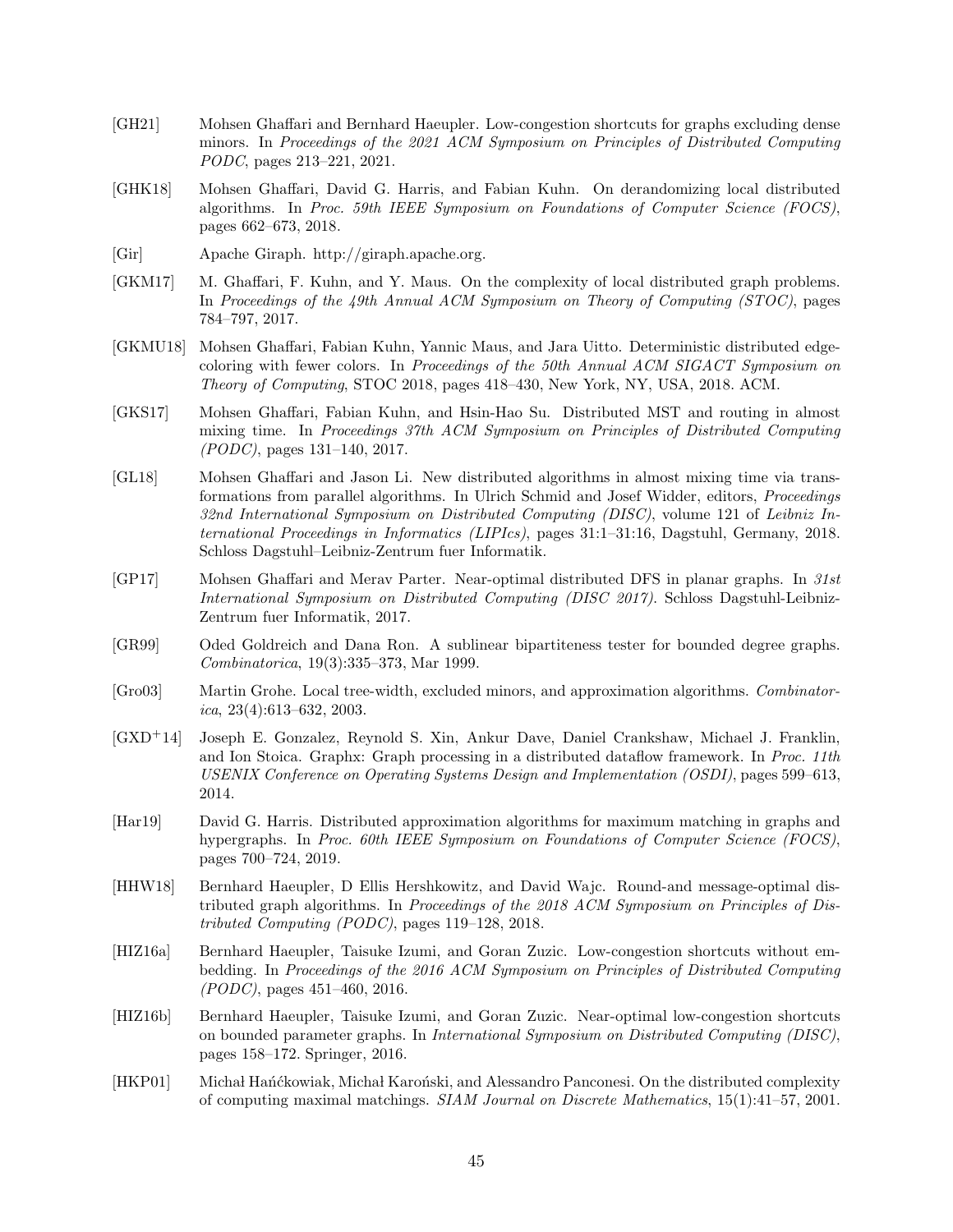- <span id="page-46-12"></span>[HL18] Bernhard Haeupler and Jason Li. Faster Distributed Shortest Path Approximations via Shortcuts. In Ulrich Schmid and Josef Widder, editors, *32nd International Symposium on Distributed Computing (DISC 2018)*, volume 121 of *Leibniz International Proceedings in Informatics (LIPIcs)*, pages 33:1–33:14, Dagstuhl, Germany, 2018. Schloss Dagstuhl–Leibniz-Zentrum fuer Informatik.
- <span id="page-46-11"></span>[HLZ18] Bernhard Haeupler, Jason Li, and Goran Zuzic. Minor excluded network families admit fast distributed algorithms. In *Proceedings of the 2018 ACM Symposium on Principles of Distributed Computing (PODC)*, pages 465–474, 2018.
- <span id="page-46-0"></span>[II86] A. Israeli and A. Itai. A fast and simple randomized parallel algorithm for maximal matching. *Info. Proc. Lett.*, 22(2):77–80, 1986.
- <span id="page-46-9"></span>[ILM20] Taisuke Izumi, François Le Gall, and Frédéric Magniez. Quantum distributed algorithm for triangle finding in the CONGEST model. In Christophe Paul and Markus Bläser, editors,  $37th$ *International Symposium on Theoretical Aspects of Computer Science (STACS 2020)*, volume 154 of *Leibniz International Proceedings in Informatics (LIPIcs)*, pages 23:1–23:13, Dagstuhl, Germany, 2020. Schloss Dagstuhl–Leibniz-Zentrum fuer Informatik.
- <span id="page-46-14"></span>[JS89] Mark Jerrum and Alistair Sinclair. Approximating the permanent. *SIAM Journal on Computing*, 18(6):1149–1178, 1989.
- <span id="page-46-1"></span>[KKSS20] Ken-ichi Kawarabayashi, Seri Khoury, Aaron Schild, and Gregory Schwartzman. Improved distributed approximations for maximum independent set. In *34th International Symposium on Distributed Computing (DISC)*, volume 179, pages 35:1–35:16, 2020.
- <span id="page-46-16"></span>[KM07] Ken-ichi Kawarabayashi and Bojan Mohar. Some recent progress and applications in graph minor theory. *Graphs and combinatorics*, 23(1):1–46, 2007.
- <span id="page-46-6"></span>[KN21] Michael Krivelevich and Rajko Nenadov. Complete minors in graphs without sparse cuts. *International Mathematics Research Notices*, 2021(12):8996–9015, 2021.
- <span id="page-46-3"></span>[KPR93] Philip Klein, Serge A Plotkin, and Satish Rao. Excluded minors, network decomposition, and multicommodity flow. In *Proceedings of the 25th annual ACM symposium on Theory of computing (STOC)*, pages 682–690, 1993.
- <span id="page-46-7"></span>[KR96] Jon Kleinberg and Ronitt Rubinfeld. Short paths in expander graphs. In *Proceedings of 37th Conference on Foundations of Computer Science*, pages 86–95. IEEE, 1996.
- <span id="page-46-8"></span>[KR10] Ken-ichi Kawarabayashi and Bruce Reed. A separator theorem in minor-closed classes. In *2010 IEEE 51st Annual Symposium on Foundations of Computer Science*, pages 153–162. IEEE, 2010.
- <span id="page-46-5"></span>[KSS18] A. Kumar, C. Seshadhri, and A. Stolman. Finding forbidden minors in sublinear time: a  $O(n^{1/2+o(1)})$ -query one-sided tester for minor closed properties on bounded degree graphs. In *Proceedings 59th Annual IEEE Symposium on Foundations of Computer Science (FOCS)*, pages 509–520, 2018.
- <span id="page-46-4"></span>[KT18] Ken-Ichi Kawarabayashi and Mikkel Thorup. Deterministic edge connectivity in near-linear time. *J. ACM*, 66(1):4:1–4:50, December 2018.
- <span id="page-46-15"></span>[KVV04] Ravi Kannan, Santosh Vempala, and Adrian Vetta. On clusterings: good, bad and spectral. *J. ACM*, 51(3):497–515, May 2004.
- <span id="page-46-10"></span>[LM21] François Le Gall and Masayuki Miyamoto. Lower bounds for induced cycle detection in distributed computing. In *Proceedings of the 32nd International Symposium on Algorithms and Computation (ISAAC)*, 2021.
- <span id="page-46-2"></span>[LMR21] Reut Levi, Moti Medina, and Dana Ron. Property testing of planarity in the congest model. *Distributed Computing*, 34(1):15–32, 2021.
- <span id="page-46-13"></span>[LP19] Jason Li and Merav Parter. Planar diameter via metric compression. In *Proceedings of the 51st Annual ACM SIGACT Symposium on Theory of Computing (STOC)*, pages 152–163, 2019.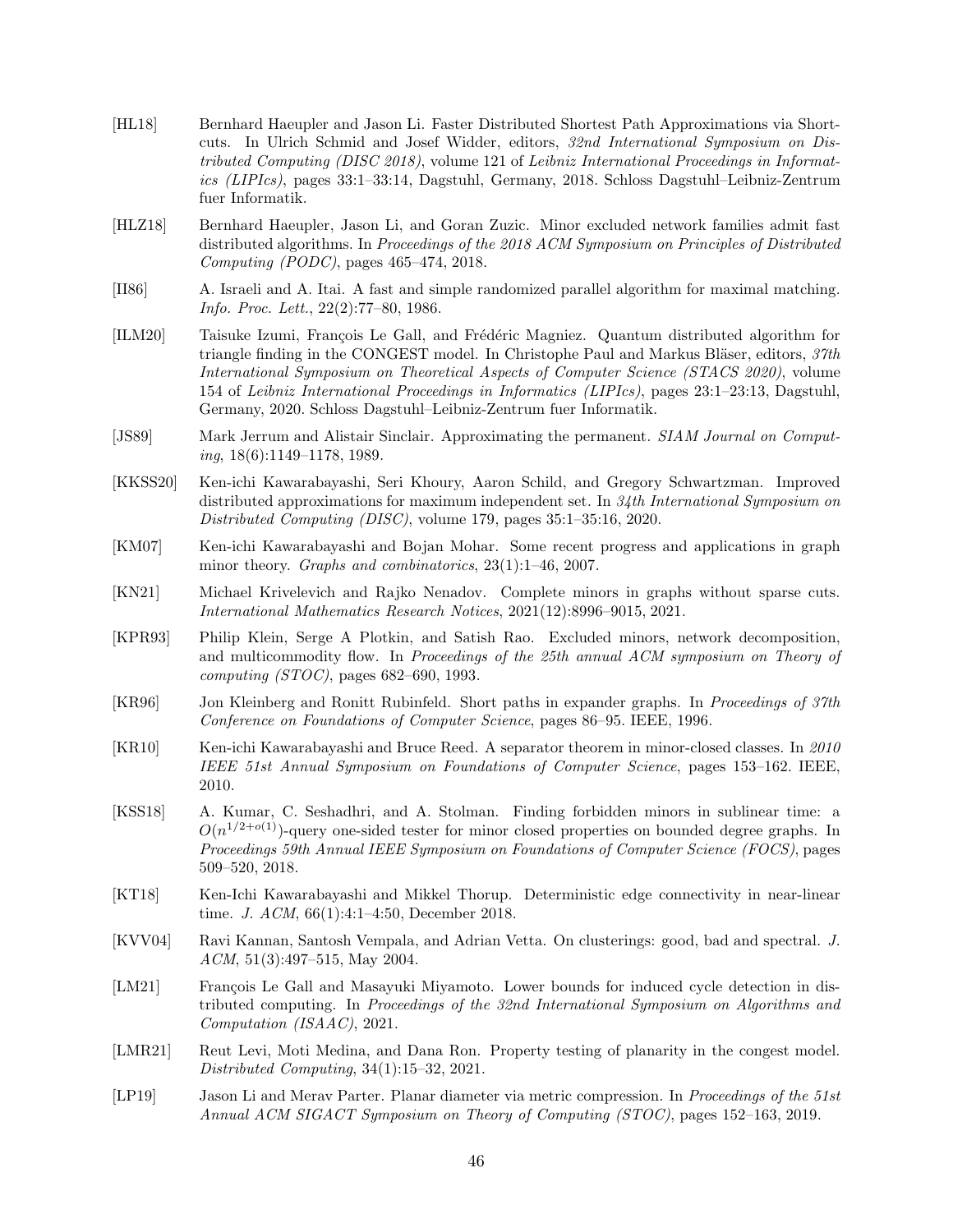- <span id="page-47-5"></span>[LPSP15] Zvi Lotker, Boaz Patt-Shamir, and Seth Pettie. Improved distributed approximate matching. *J. ACM*, 62(5):38:1–38:17, 2015.
- <span id="page-47-4"></span>[LPSR09] Zvi Lotker, Boaz Patt-Shamir, and Adi Rosén. Distributed approximate matching. *SIAM J. Comput.*, 39(2):445–460, 2009.
- <span id="page-47-13"></span>[LPW13] Christoph Lenzen, Yvonne-Anne Pignolet, and Roger Wattenhofer. Distributed minimum dominating set approximations in restricted families of graphs. *Distributed computing*, 26(2):119–137, 2013.
- <span id="page-47-9"></span>[LS93] Nathan Linial and Michael Saks. Low diameter graph decompositions. *Combinatorica*, 13(4):441–454, Dec 1993.
- <span id="page-47-11"></span>[LS21] Michał Lason and Małgorzata Sulkowska. Modularity of minor-free graphs, 2021.
- <span id="page-47-17"></span>[LT79] Richard J. Lipton and Robert Endre Tarjan. A separator theorem for planar graphs. *SIAM Journal on Applied Mathematics*, 36(2):177–189, 1979.
- <span id="page-47-3"></span>[Lub86] M. Luby. A simple parallel algorithm for the maximal independent set problem. *SIAM J. Comput.*, 15(4):1036–1053, 1986.
- <span id="page-47-0"></span>[MAB<sup>+</sup>10] Grzegorz Malewicz, Matthew H. Austern, Aart J.C Bik, James C. Dehnert, Ilan Horn, Naty Leiser, and Grzegorz Czajkowski. Pregel: A system for large-scale graph processing. In *Proceedings of the ACM SIGMOD International Conference on Management of Data (SIGMOD)*, pages 135–146, 2010.
- <span id="page-47-10"></span>[Mil86] G. L. Miller. Finding small simple cycle separators for 2-connected planar graphs. *J. Comput. Syst. Sci.*, 32(3):265–279, 1986.
- <span id="page-47-1"></span>[MWM15] Robert Ryan McCune, Tim Weninger, and Greg Madey. Thinking like a vertex: A survey of vertex-centric frameworks for large-scale distributed graph processing. *ACM Comput. Surv.*, 48(2):25:1–25:39, October 2015.
- <span id="page-47-6"></span>[Nie08] Tim Nieberg. Local, distributed weighted matching on general and wireless topologies. In *Proc. 5th Int'l Workshop on Foundations of Mobile Computing (DIALM-POMC)*, DIALM-POMC '08, pages 87–92, 2008.
- <span id="page-47-15"></span>[NPY20] Moni Naor, Merav Parter, and Eylon Yogev. The power of distributed verifiers in interactive proofs. In *Proceedings of the 2020 ACM-SIAM Symposium on Discrete Algorithms (SODA)*, pages 1096–1115, 2020.
- <span id="page-47-8"></span>[NSWN17] Danupon Nanongkai, Thatchaphol Saranurak, and Christian Wulff-Nilsen. Dynamic minimum spanning forest with subpolynomial worst-case update time. In *Proceedings of IEEE 58th Annual Symposium on Foundations of Computer Science (FOCS)*, pages 950–961. IEEE, 2017.
- <span id="page-47-14"></span>[Par20] Merav Parter. Distributed planar reachability in nearly optimal time. In *34th International Symposium on Distributed Computing (DISC 2020)*. Schloss Dagstuhl-Leibniz-Zentrum für Informatik, 2020.
- <span id="page-47-7"></span>[PPO<sup>+</sup>15] Xinghao Pan, Dimitris Papailiopoulos, Samet Oymak, Benjamin Recht, Kannan Ramchandran, and Michael I. Jordan. Parallel correlation clustering on big graphs. In *Proc. 28th International Conference on Neural Information Processing Systems (NIPS)*, pages 82–90, 2015.
- <span id="page-47-2"></span>[RG20] Václav Rozhoň and Mohsen Ghaffari. Polylogarithmic-time deterministic network decomposition and distributed derandomization. In *Proceedings of the 52nd Annual ACM SIGACT Symposium on Theory of Computing (STOC)*, 2020.
- <span id="page-47-16"></span>[RS86] Neil Robertson and P.D Seymour. Graph minors. II. algorithmic aspects of tree-width. *Journal of Algorithms*, 7(3):309–322, 1986.
- <span id="page-47-12"></span>[RS03] Neil Robertson and P.D Seymour. Graph minors. XVI. excluding a non-planar graph. *Journal of Combinatorial Theory, Series B*, 89(1):43–76, 2003.